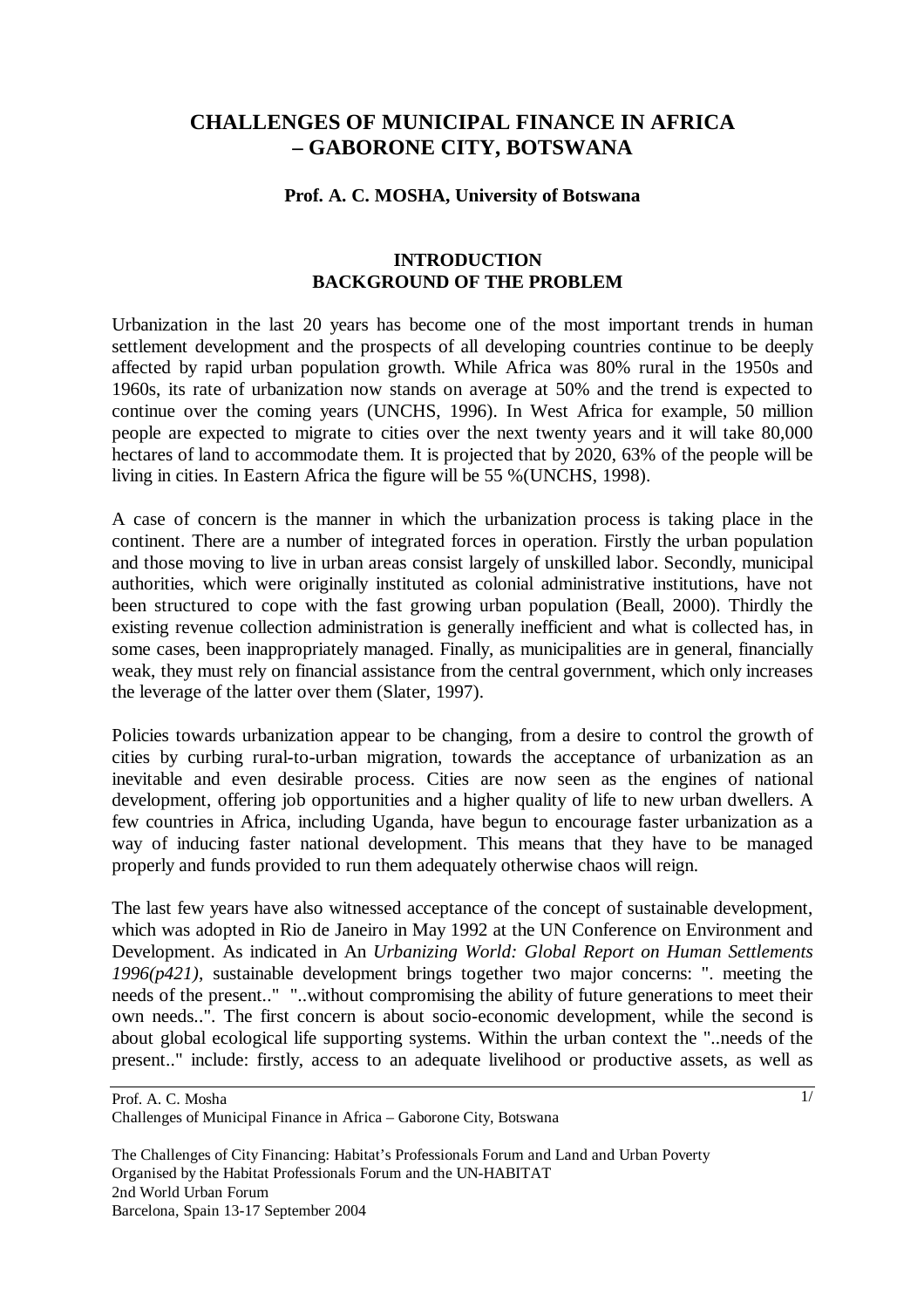economic security for the vulnerable; secondly, access to healthy and affordable shelter and related services, including water, sanitation and domestic energy, as well as access to adequate health care and to education; and thirdly, freedom to participate in national and local decisionmaking processes.

As a result of rapid urbanization, pressure on urban services and facilities (the "present needs" as defined in sustainable development) has become a serious problem in many urban centres and job opportunities offered by cities are too few for the large numbers of new urban dwellers. Consequently, the numbers of poor people within urban areas are rapidly increasing. In many parts of Africa, a physical manifestation of this are the growing slums and squatter settlements, sometimes accommodating more than 50% of the urban population. At the same time, rapid urbanization is also leading to serious environmental degradation, particularly within and around large cities. This is exacerbated by inappropriate consumption patterns, as well as inadequate management of natural resources.

Due to this fast urbanization, many African cities are thus now faced with a governance crisis at all levels which is a result of the progressive weakening of public sector capacity brought about by a combination of state over extension, ineffectual adjustment of external economic effects, natural events and poor management. Most countries have chronic budget deficits and cannot provide city services. It is the composite effect of these failures, which has necessitated significant emphasis on issues surrounding capability and capacity of local government (McCluskey, ibid. 4).

In this paper we explore how one country in Africa, Botswana, has fared in financing urban development and see what lessons other countries can learn from it. However, to put the paper in perspective, we start off first by looking at what other African countries have done in financing sustainable municipal development. In this presentation we first, examine the main sources of municipal finance; then look at the experience of sustainable service provision; financial management and innovative financial practices. The paper then will go into part two, that is the case study of Gaborone, Botswana. It will conclude by putting forward suggestions on the way forward as far as municipal financing in the African continent is concerned.

## **PART 1 THE EXPERIENCE OF MUNICIPAL FINANCE IN AFRICA**

## **1.1 PREAMBLE**

The fundamental problem of municipal finance in Africa is simply stated as the gap between financial resources and municipal expenditure needs coupled by inadequate financial systems. This fiscal gap is widening as urban populations expand, increasing the demand for infrastructure and urban services. The fact that the growth of municipal revenue does not match the increase in urban economic activity is technically referred to as the lack of (municipal) income elasticity.

Experience shows that in many countries, the taxing powers of local authorities are simply not

 $\overline{2/}$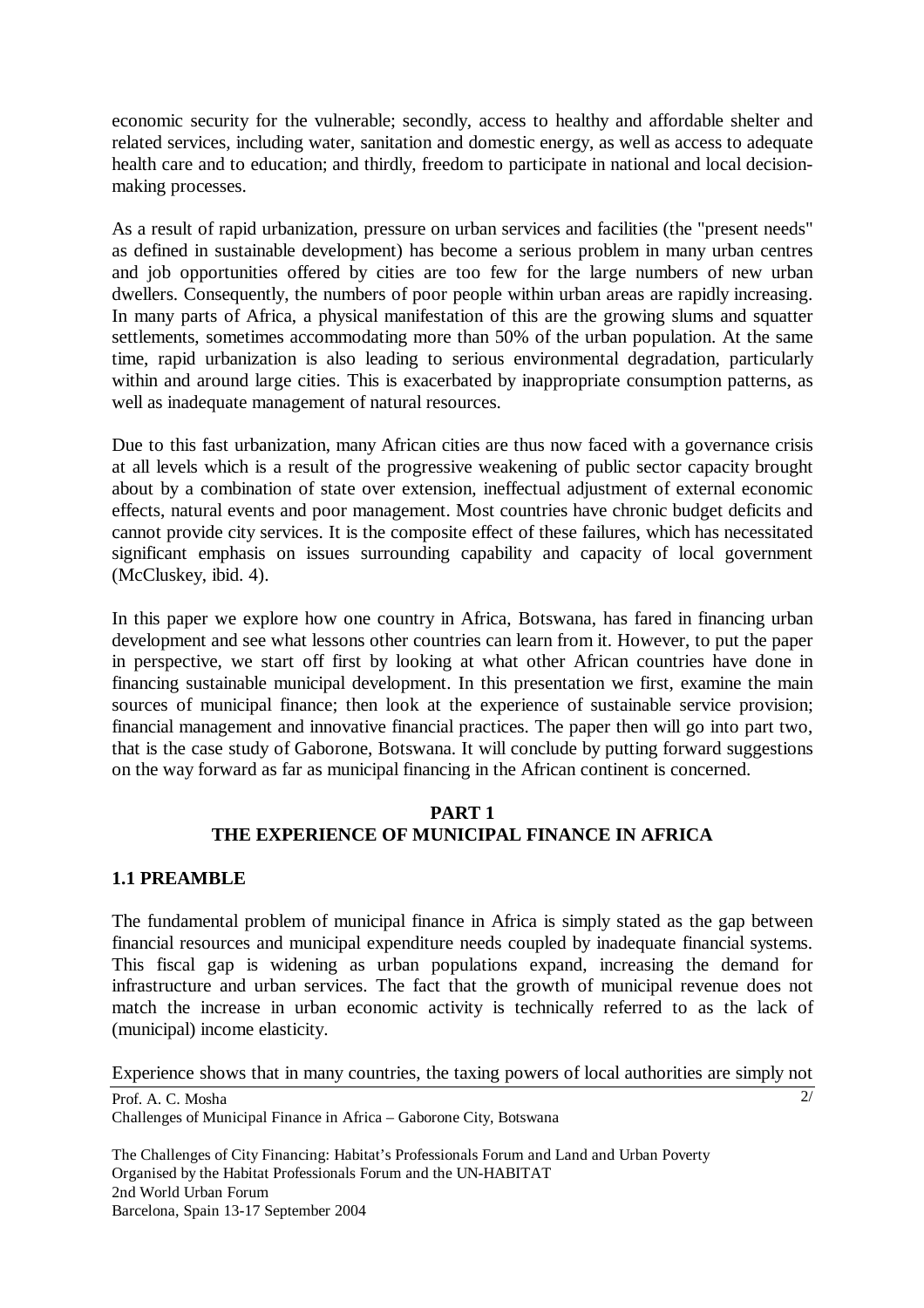wide enough and the yield from existing sources is often far inadequate to meet their expenditures. Many cities in the African continent are largely dependent upon income derived from property taxation and other service charges, while other and more lucrative sources, such as income tax, sales tax and business tax are monopolized by central governments. Thus, many cities have to depend on central government allocations, which are themselves generally inadequate and often erratic in terms of timing.

For example, in the RSA, Pieterse, et. al.(1999) indicate that local government derives its revenue from rates on property(19.89%) and trading services such as electricity(41.4%), water (11.8%) and sewage and refuse removal (8.22%) In addition, municipalities receive intergovernmental transfers in the form of agency payments, transfers to fund operational costs and capital transfers (averaging only 10%). While municipalities continue to receive income from these sources, national figures point to a crisis in municipal finance. "Project Viability", a national cash-flow monitoring system indicates that one third of municipalities are financially unsound. Over R9 billion is tied up in outstanding debt to municipalities, and municipalities ability to major creditors is decreasing. However, while there is a serious question as to whether local government is adequately funded, many urban municipalities have substantive income and are in a position to redirect expenditure to poverty-targeted programmes.

Most value added taxes are exclusively reserved to central governments and few municipalities levy an income tax, or a surcharge on income related taxes that would capture a proportion of the economic growth for public purposes. Because local taxes lack buoyancy, revenues fall behind the growth of the local tax base. In property taxation, often a main source of municipal revenue, a rise in property values may not be captured immediately with a tax increase because properties are usually revalue every few years rather than on an annual basis. Another reason for the municipal finance gap is that most municipalities lack the autonomy to establish their tax base, rate structure, and enforcement procedures, and therefore, cannot raise revenues commensurate with their expenditure requirements.

Finally, poor financial management is contributing to municipal finance shortages. There are shortfalls in the capacity and technical expertise of local government to handle expenditure responsibilities and to generate revenue. An example often cited is inadequate administration of local property taxation. Studies in many cities have shown that urban administrators are often unable to update property valuation for tax purposes, mainly because of a lack of qualified staff and insufficient, poorly maintained records. One may add to this various corrupt financial management practices – intentional under-valuation and over-allocation-leading to the inequitable generation and distribution of public revenue and to gaps where there should be none.

Local governments may get much of their annual operating cash from land-based revenues, usually local real estate taxes, and non-land based revenues such as taxes on vehicles, license fees for various businesses and occupations and utility charges. A common source of revenue in most countries is through inter-governmental transfers of revenue sharing (e.g.). Cities in the developed world may also obtain revenue for large capital projects through borrowing against project income streams (revenue bonds) and general tax flows (obligation bonds).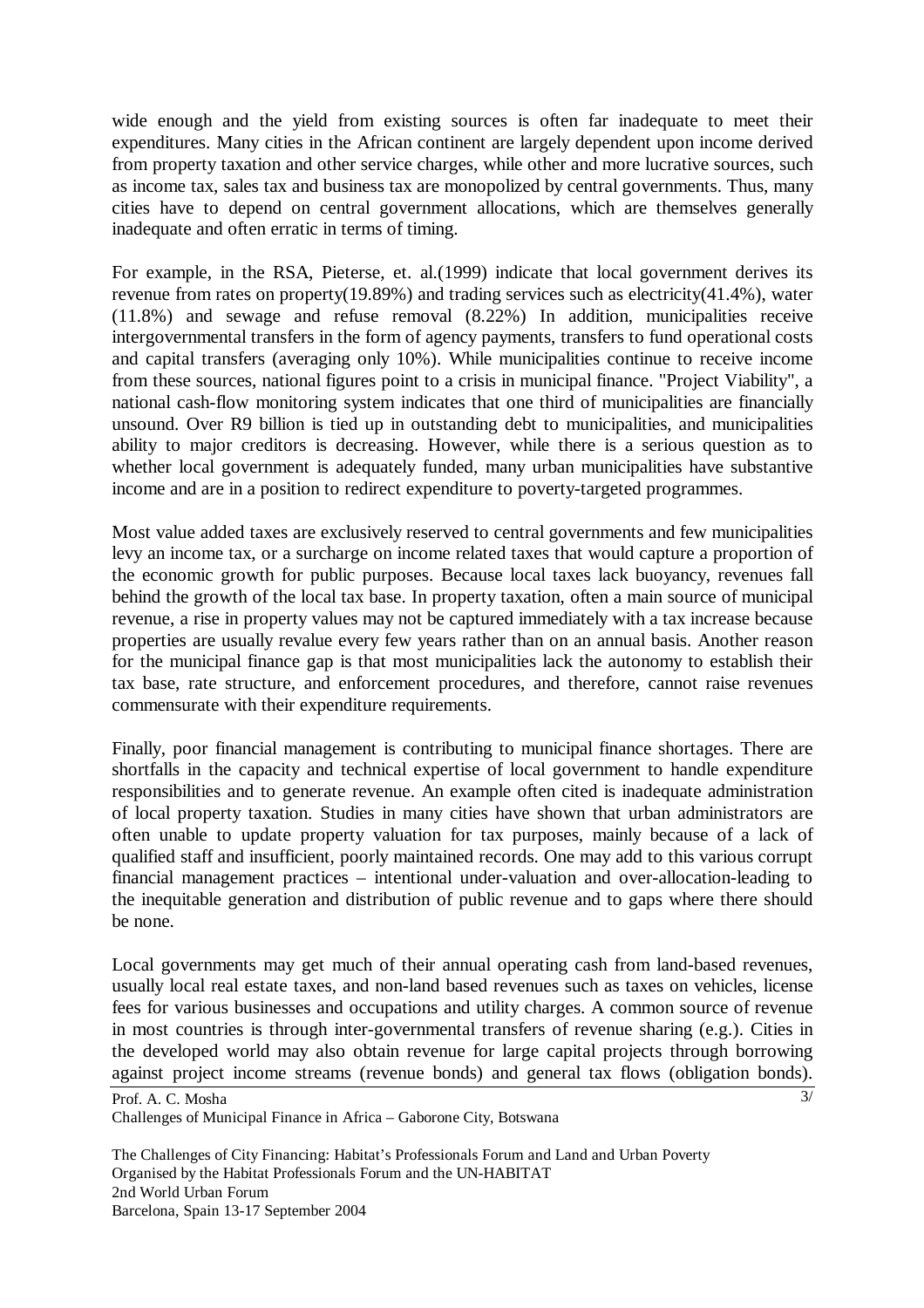This, however, is not common in developing countries like Africa because of the higher levels of risk perceived by investors.

The extent of control over municipal income varies. Only a few sources of revenue –some fees and user charges-are completely under the control of local authorities. Financial transfers from higher government authorities sometimes lack transparency and predictability. At times, central governments fail to notify local governments of grants until well into the fiscal year, or central governments may effect sudden reductions. Regular formula-based transfers (like in Bots) would be preferable to ad hoc grants for better long-term capital planning and budgeting by local governments.

A number of countries have set up specialised public finance institutions, which lend to local authorities for infrastructure investment. Most local governments are not independent enough to borrow long-term funding from capital markets for urban development. That is, they do not have authority to use their taxation powers to guarantee payback. Still, private capital markets appear to be developing rapidly (as RSA) and, as conditions change, local governments in the future may tap these.

Where local authorities are able to derive revenues from property taxes and service charges, meaningful tariff increases are sometimes refused or delayed by central governments for fear of eroding political support among the urban populace. In short, many governments continue to refuse to pay the political and financial costs of decentralization that is granting of more financial and decision-making powers to local authorities. To resolve these problems requires reconfiguration of central-local government relations, either towards more decentralized systems or more effective revenue sharing, and this can only be done if there is enough political will on the part of central governments.

A different set of reasons for the failure of urban local authorities to cope with increasing demands is to do with the characteristics of their existing sources of revenue and the inadequacy of the financial regulations and procedures employed. In addition to their inadequacy, many of the key sources of local revenues are generally inelastic, i.e. they do not have the capacity to yield additional revenue in proportional response to inflation, growth of personal incomes and population growth. This, for a variety of reasons, is often the case with urban property taxes, the cornerstone of the urban finances of many developing country cities, particularly those, which inherited their systems from the British. A second reason, which affects the acceptability of some urban taxes and their long-term suitability, is that they are often regressive, thus failing to be effective instruments for redistribution and attainment of equity. The third reason is that many cities are lacking in administrative capacity and cannot, therefore, fully benefit from the existing sources of revenue. This is quite often the case with regards to property taxes, largely as a result of the absence of proper financial cadastres and the inability to carry out accurate real estate valuation and the necessary periodic revaluations. Collection of charges for urban services rendered may also be inefficient and many cities are owed large amounts of money by consumers, including central government and parastatal consumers. Finally, some urban taxes are politically sensitive, thus affecting the willingness of local authorities to assess and collect such taxes effectively and to enforce sanctions on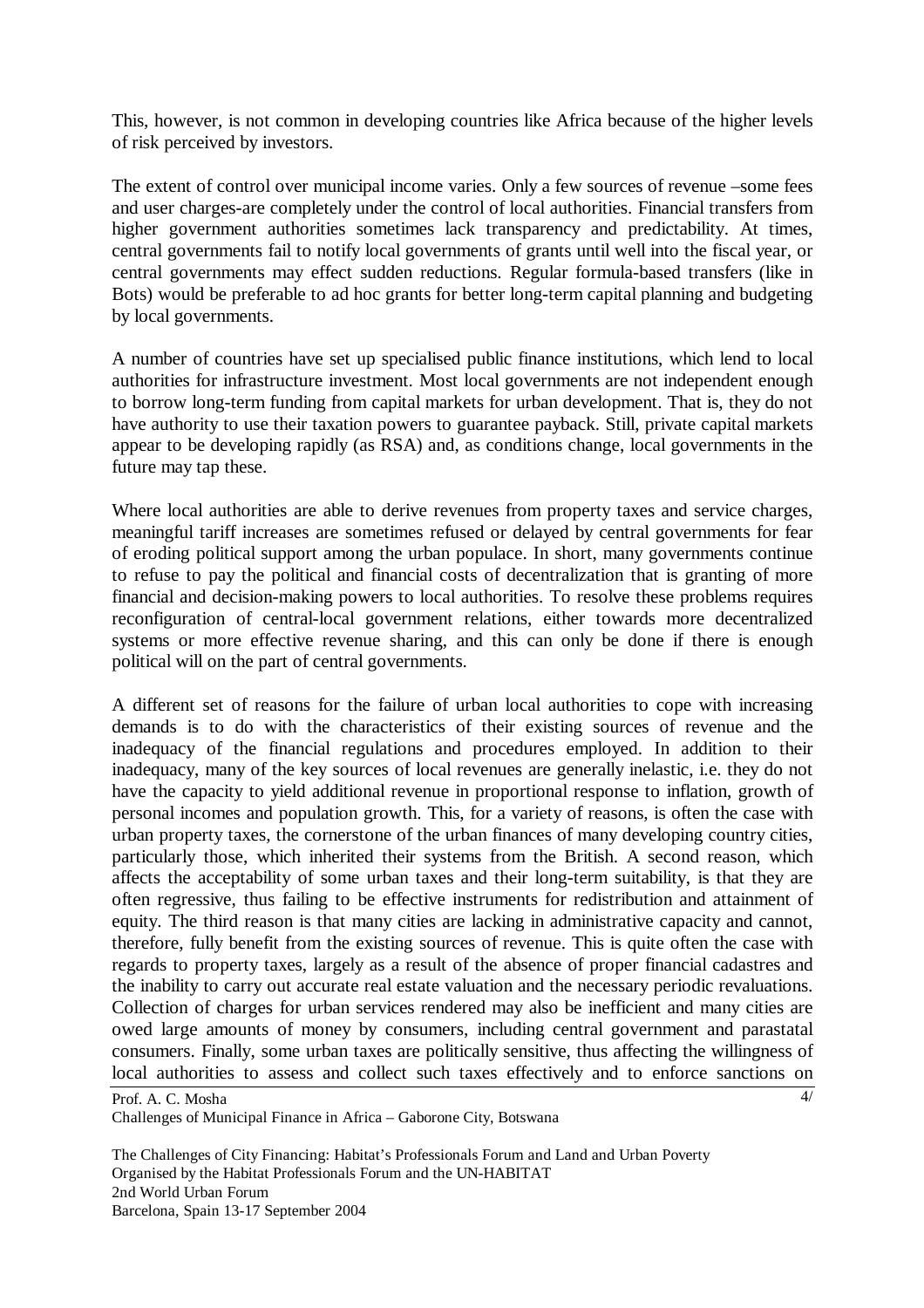defaulters.

All of these problems affect cities in Africa, in varying combinations and to different extents. Yet, there are also some cities, which have made some progress in improving their financing systems, in terms of their revenue sources, collection systems, yield and financial management. A number of cities and towns have in recent years embarked on wide-ranging reforms of their governance systems, including the enhancement of financial mobilization and management capacity, from which useful lessons could be learnt. In Dar Es Salaam, for example, the City Commission quickly realized that it had inherited from the elected City Council massive debts accumulated over many years due to poor collection levels and general financial mismanagement. To assist in raising the level of revenue collection, the Commission engaged the services of consultants to review the whole city financing system, assess the yield potential of existing sources of revenue and rationally determine new levels of rates, charges and fees (Ibid).

# **1.2 SOURCES OF MUNICIPAL REVENUE**

Municipal governments derive their revenues mostly from both internal and external sources. Of the internal sources some are land based in the form of property taxes and land fees and the others are non land-based like taxes on households and license fees of all sorts; whereas external sources are mostly revenue from intergovernmental transfers, grants, money from borrowing etc. In this section we examine these sources highlighting on their value and adequacy to meet the ever rising municipal needs of social and line infrastructure.

# **1.2.1 Internal sources of revenue**

## **(a) Land based sources of revenue**

The property or real estate tax is one of the most common taxes levied at local level, but its potential is seldom exploited to the fullest extent. In most cases valuation rolls are incomplete and out of date as in the case of Kenya, Uganda, Tanzania and Zambia; in most countries, central governments, which own many properties and use the services within the jurisdiction of urban local authorities, are supposed to either pay rates in full or, more often provide grants to local authorities in lieu of rates, however, most do not pay, thus depriving the municipal governments of substantial revenue and lastly, a potentially serious problem in most cities in Africa is the growing feeling, among city residents, that the money paid for rates and other local taxes is being poured into a bottomless pit, as it seems to have no impact at all in improving the quality of physical infrastructure and services. For example, in parts of Nairobi or Johannesburg, there have been suggestions that residents should suspend payment of rates and the service charge until such time as roads, water and sanitation begin to improve. It is likely that, increasingly, residents will demand to see results from the rates that they pay. This trend is likely to be encouraged by the political openness and democratic governance, which is increasingly characterizing African countries.

Property taxes are levied because the benefits of infrastructure and services provided by municipalities accrue foremost to the owners of property or their tenants. To raise more

Prof. A. C. Mosha Challenges of Municipal Finance in Africa – Gaborone City, Botswana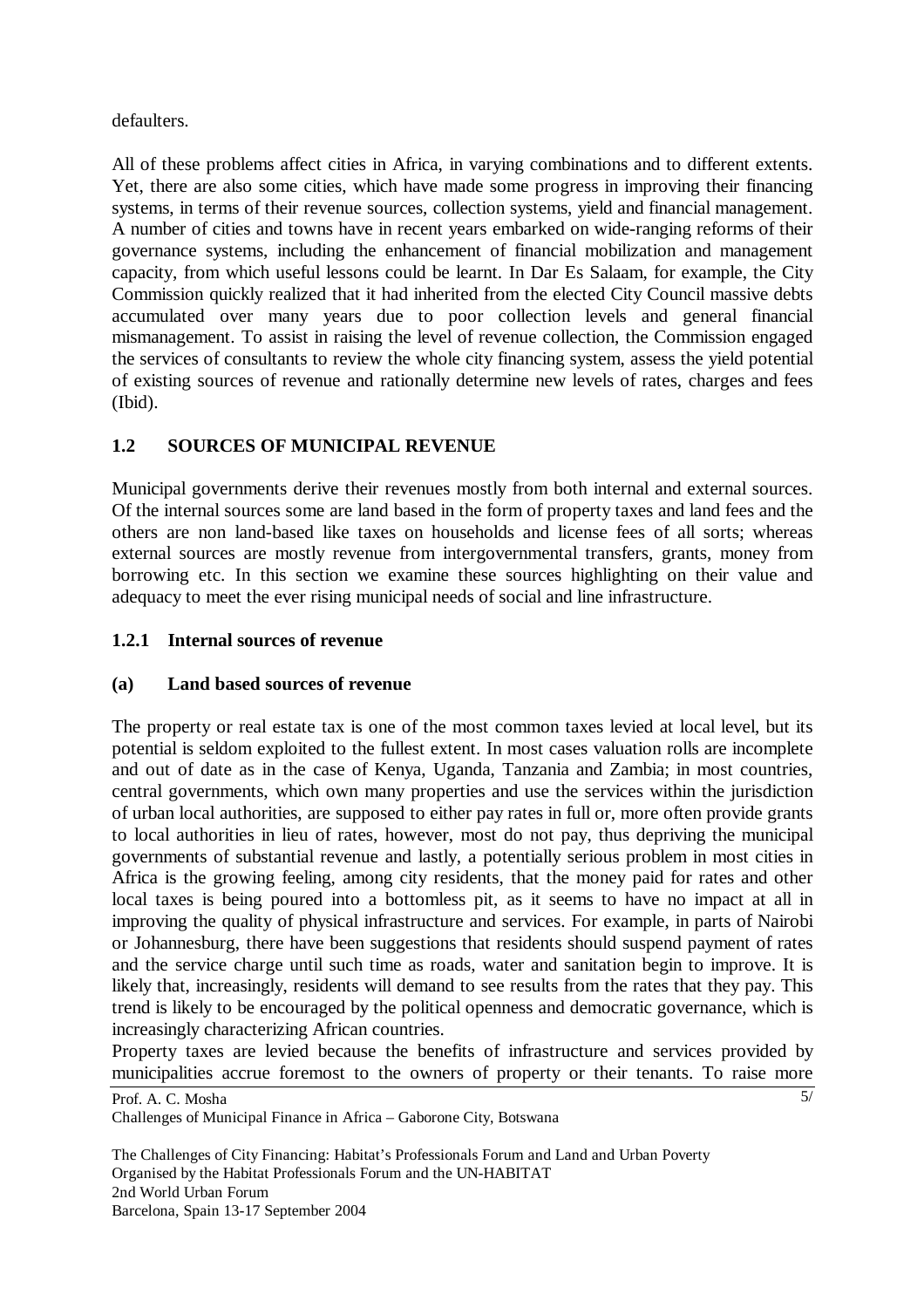revenue from property tax in a way that is equitable, both technical expertise, the application of Geographical Information Systems, and institutional tax administration must be improved. Land development and betterment fees can recover capital outlays for development work. However, very few countries in the continent have such fees. For equity and distributive reasons, it is logical that landowners provide returns on rising land values. Costs of providing new community services, or fees in lieu of services, may be recovered from large-scale developers at the time of development. These will, in turn, be recovered from resident beneficiaries through a higher purchase price or the creation of dues paying association of residents.

The legal formation of local improvement districts for financing community infrastructure is another common tool in some countries in the continent. In developing countries, a process that allows quick recovery of investment costs is land readjustment. Local governments, acting as developers, assemble public and privately held land for infrastructure provision.

| <b>LOCAL GOVERNMENT REVENUES</b> |                        |                        |                            |                       |  |
|----------------------------------|------------------------|------------------------|----------------------------|-----------------------|--|
| <b>INTERNAL SOURCES</b>          |                        |                        | <b>EXTERNAL SOURCES</b>    |                       |  |
| Land-Based                       | Non-Land-Based         | User Charges           | Inter-                     | Borrowing             |  |
| Revenues                         | Revenues               | governmental           |                            |                       |  |
|                                  |                        |                        | transfers                  |                       |  |
| <b>Property Taxes</b>            | Taxes<br><sub>on</sub> | Service<br>charges     | General<br>purpose         | From                  |  |
|                                  | households.            | parking,<br>(water,    | Regular<br>grants;         | governmental          |  |
|                                  | vehicles.<br>animals   | sewerage etc)          | transfers<br><sub>or</sub> | sources               |  |
|                                  | etc.                   |                        | formula-based              |                       |  |
|                                  |                        |                        | shared taxes               |                       |  |
| <b>Land Fees</b>                 | Licence fees for       | Administrative fees,   | for<br>Grants              | private<br>From       |  |
|                                  | various businesses     | such<br>building<br>as | specified purposes         | markets<br>capital    |  |
|                                  | and occupations        | permits, registration  |                            | (including)<br>inter- |  |
|                                  |                        | etc.                   |                            | national markets)     |  |

#### **Table 1: Sources of Local Government Revenues**

#### **(b) Non-Land based revenues.**

There are large differences in the fiscal jurisdiction of municipal bodies. These reflect the degree of fiscal decentralization and help explain the state of municipal finances. Across local governments there are also significant differences in how much municipalities earn from nonland sources of income. These sources are examined below:

#### *Tax on income*

Income tax, as a source of revenue, currently exists in a few countries such as Uganda and Tanzania. But even in these countries cities, there are poor records of both employees and employers, even in the informal sector and so the yield is low. Partly because of poor records keeping pointed above, local authorities resort to charging flat rates for self-employed persons, thus introducing a significant element of inequality.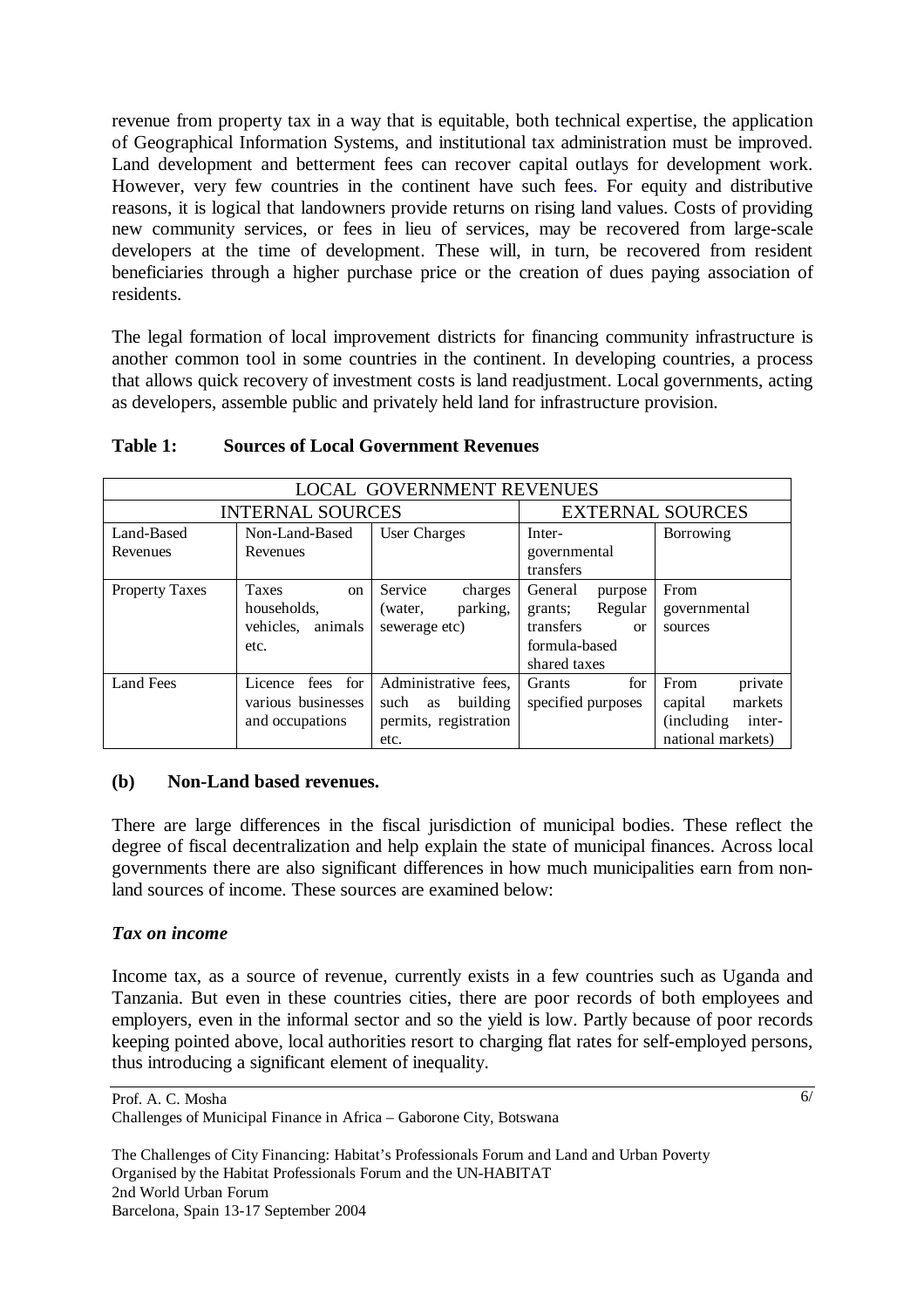## *User Charges*

Service or user charges are today a much-discussed source of municipal revenue in Africa. Charging immediate users of infrastructure and services has become a common principle, and user charges are growing in importance. User charges are designed to generate revenue to cover operating and investment costs. The system provides for more efficient municipal services and infrastructure and enables rates to be set and adjusted at levels, which reflect real capital costs, finance charges and inflation. Where independent institutions, such as independent public or private water, sewerage and electricity utilities, establish fee levels and handle revenues, financial self-sufficiency can be achieved, as has been shown, in some countries. Cost sharing has been introduced in services provided by municipal governments such as education, health etc. However, experience shows that the charges are too low and inadequate for the effective provision of such services.

A general problem affecting a number of services provided by local authorities in most countries is under charging. Further, charge rates are infrequently revised, rendering charging services, as a source of local income, inelastic. Inefficient billing in some cities, for example, Nairobi, where water billing is often behind, exacerbates this.

The successful application of user fees requires a convenient way to measure individual consumption. Increasing user fees to economically efficient levels should be the first priority of an infrastructure strategy. Care must also be taken to avoid excluding the poor from services because of their inability to pay. Cross-subsidies (as used in Botswana) are often used in several countries in the continent to create a more progressive schedule of fees.

## *Tax on provision of goods and services (licence fees)*

Tax on provision of goods and services, which is generally in the form of trade licences and fees, is an important source in most countries. However, in some instances, increasing licence fees has proved to be very difficult and politically sensitive. Collection and follow up of defaulters has also proved to be problematic.

#### *Income generating enterprises*

Income generating enterprises is not a significant source of local government revenues in Africa and appears to be getting less and less popular with the increasing preference for privatisation. It is practiced in Tanzania, Kenya, South Africa, Zimbabwe and Nigeria among others.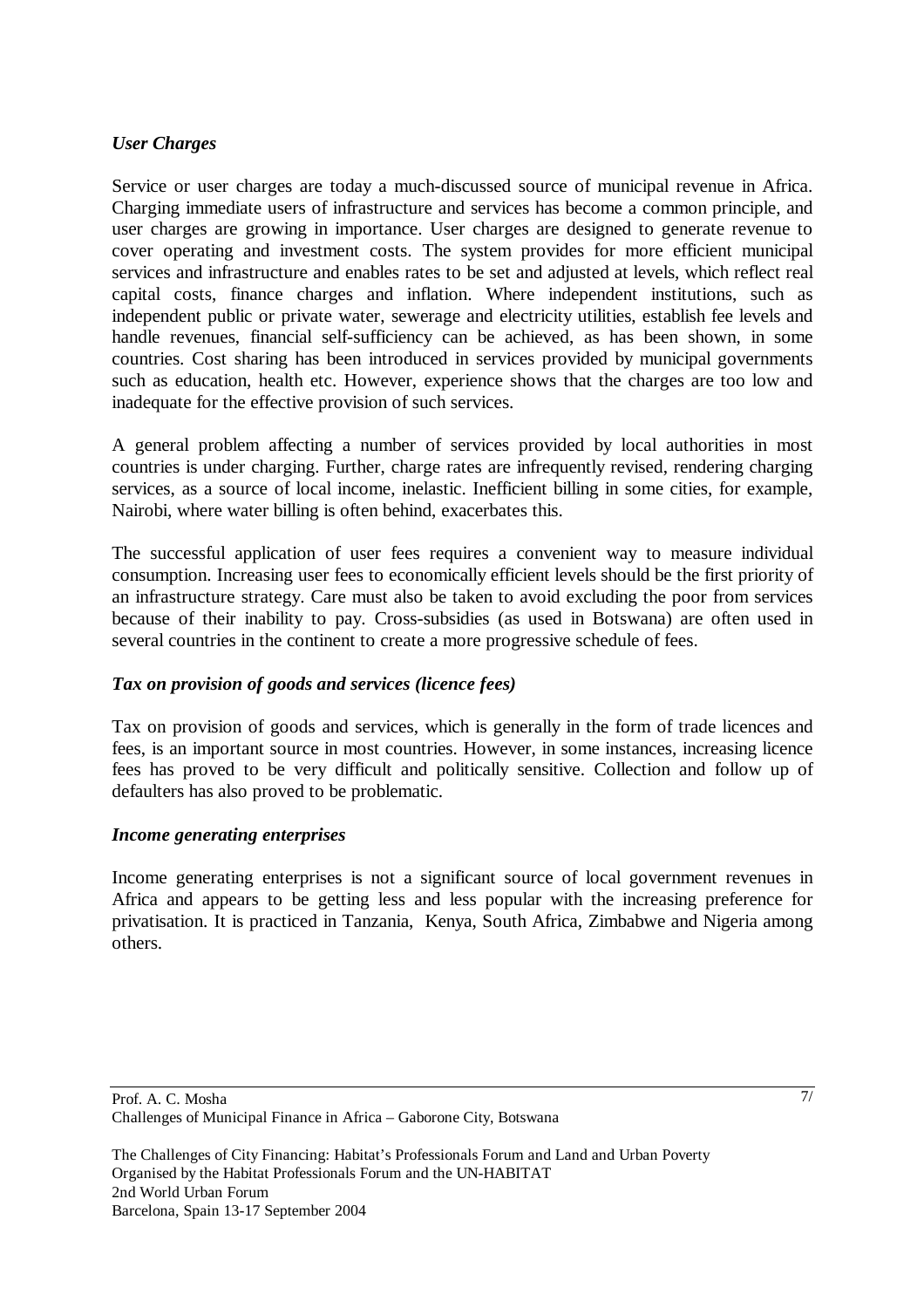## **1.2.2 External sources**

### *Central allocations or Inter-governmental transfers*

Several systems exist for transferring funds to local authorities. In Botswana, for example, urban authorities get 100% of the development budget and between 40-60% formula based of their recurrent budget from the central government (Mosha 2001). In other countries the situation is as follows: In Kenya, there also formula based block transfers to local authorities; in Malawi, there are general purpose, block transfers or specific purpose formula based transfers; in Nigeria, federal transfers are formula based whereas transfer programmes to the LGAs have been historically highly unpredictable, in Malawi, the situation is not clear and lastly in Uganda the 1995 constitution certifies unconditional, conditional and equalization grants(New York University, 2000).

A major problem in some countries is the uncertainty characterizing central government allocations. Local authorities are never certain about when they are going to receive their allocations from central government, or about how much they are going to get. Another problem is the central government's distrust of the competence of local authorities. They do this to cling to the financial muscle.

## *Intergovernmental tax sharing*

Most African local authorities including municipalities get revenue from tax money collected by central government. In Kenya, 20% of the tax levies on road fees and 5% of the annual income in normally shared; in Uganda, according to the Local Government Act of 1997, 35% of the total collections have to be transferred to districts. A formula based revenue sharing scheme is also available in the Local Government Act for the distribution to division councils for revenue collected by the municipalities and cities; in Nigeria there is general revenue sharing of national revenues in the Federal Account and in countries like Rwanda the system is not clear and lastly, in Malawi, there is no inter-governmental tax sharing system in operation(NY University, 2001).

## *Sub-National Borrowing*

In some countries in the African region sub-national governments can borrow to finance their development programmes. A few examples where this is practiced are in countries such as Zimbabwe, South Africa and Uganda. In Zimbabwe this has been a great success. In the case of Uganda, local authorities are allowed to borrow from the banking system within the constraints imposed by the Local Government Act of 1977, although there has been little borrowing thus far. In Kenya and Botswana, there is virtually no borrowing due to past heavy debts and problems with repayments.

Prof. A. C. Mosha Challenges of Municipal Finance in Africa – Gaborone City, Botswana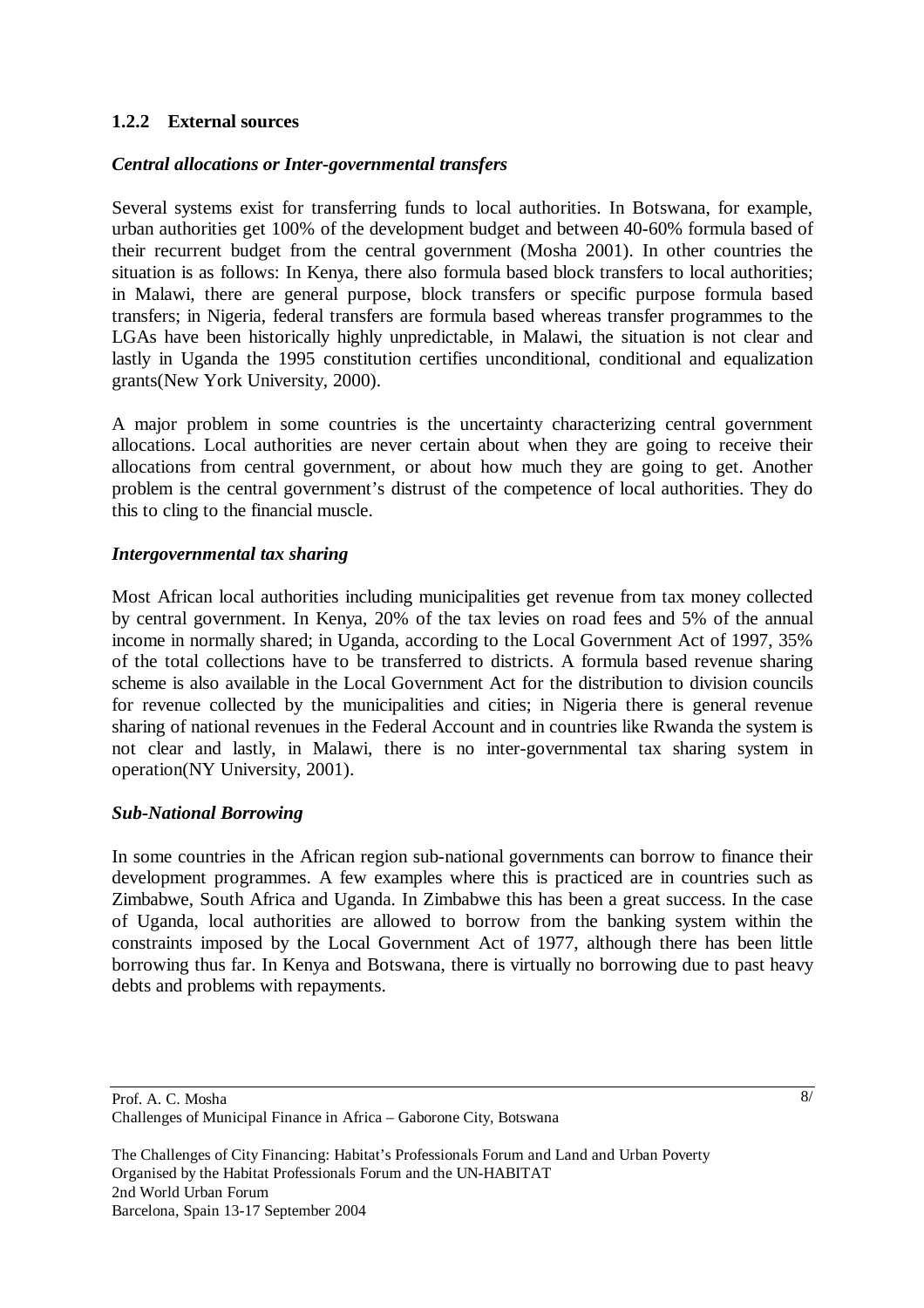## **1.2.3 Major challenges of municipal finance**

## *Problems of Revenue collection at the local level*

Municipal government's ability to generate revenue through taxation is severely limited because central governments insist on the prerogative of imposing taxes and determining tax rates. The only substantial revenue source, which is almost universally at the disposal of local authorities, is property taxation. Although this is the most important single source of human settlements financing accessible to local authorities, it has shortcomings in its potential to increase revenues. Since the tax base -the amount of land - does not grow automatically with real income growth or inflation, there must be periodic reassessments to update property values. This is an administrative problem, because local governments fall behind in carrying out reassessments owing to lack of suitably qualified staff. Thus, old property values remain on the tax rolls, and revenue losses are substantial (UNCHS 1986).

Another problem is the notoriously low rate of tax collection. Evidence on this is not readily available, since local government records on revenue-collection performance are not reliable, and the specific reasons for poor revenue-collection performance differ among local authorities. However, common elements can be found, the most important being the absence of effectively enforced penalty measures for non-payment or unduly delayed payment. Collection problems may stem from inadequacy of staff as well as from the structure of the tax: wide variations in the equity of property tax assessments (i.e. in the ratio of the assessed value to the market value) are atypical obstacle in this respect.

Another frequently cited problem is that many tax delinquents simply do not have the capacity to pay. Some governments in the continent have begun to deal with these problems with a variety of reform measures. The most effective one, however, appears to be strict enforcement, including prompt identification of delinquent payers, rapid legal procedures, and automatic tax liens on delinquent property.

Other forms of taxation, for instance on the use of cars, although well suited to urban areas, have been little used by African countries. Car ownership has increased significantly in most developing countries and is largely concentrated among high-income groups, but taxes on cars do not cover costs of road networks, parking space, and traffic regulation, let alone generate surplus revenues for the development of urban services. Car taxation has the advantage that it can be made progressive and used to promote public transport, an investment of particular benefit to the poor.

Central governments should encourage local authority efforts to generate income - especially since such actions can enhance equitable income distribution at the local level - and to strengthen local management capabilities. Appropriate methods would include inter alia, incentives to improve local authorities' revenue generation through performance-linked grant systems, and assistance in organizing borrowing from financial institutions. Such support could help secure the capital required for investments in fixed infrastructure as well as reduce the demands for grant and loan funds from central government.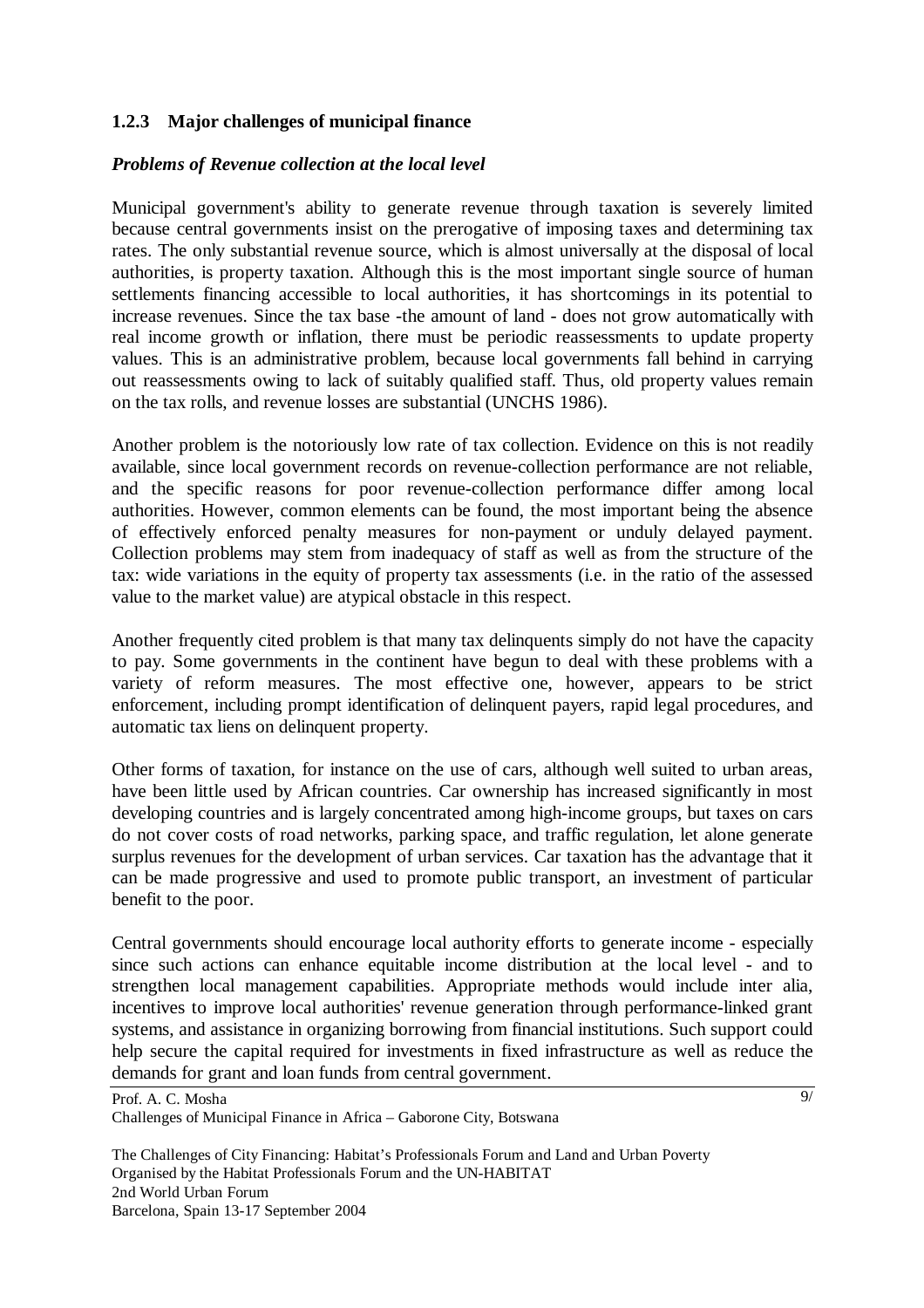This approach transforms the traditional system of transfers from central to local government from one of annual handouts covering deficits and centrally planned and funded investments into one of reliably sourced finance for locally planned and managed services and infrastructure.

#### *Sub-national government autonomy*

For local authorities to succeed, they need autonomy and this means that central governments have to decentralize their activities to municipalities. However, there seems to be limited autonomy in sub-national governments. In Kenya, for example, there is some autonomy, but ministerial approval is required for most of the decisions made by councils. In both Malawi, Botswana and Rwanda autonomy has historically been weak due to capacity constraints. On the other hand autonomy has been strong in Nigeria, Uganda and Tanzania.

## *Fiscal Decentralization and Municipal Finance : Slow decentralization*

Fiscal decentralization, which can help municipalities finance, their social and physical infrastructure programmes is relatively slow in the African sub-continent and this has posed a challenge to most authorities. The concept of Municipal Finance in most developing countries is predicated on the practice of decentralization and, fiscal decentralization in particular as local governments are almost wholly dependent on the centre for a great part of their recurrent and capital budgets. The last decade has witnessed an extraordinary proliferation and local government reforms around the world, including in Africa. Rapid political, economic and technological changes have fuelled the trend to rely more heavily on lower levels of government. Fiscal decentralization has not accompanied the decentralization of responsibilities. Although the local authorities are increasingly being charged with service and infrastructure provision responsibilities, they still have to revert to the central government for funding. They are still subjected to the tendering and asset disposal procedures practiced at central government. This inevitably does not give local authorities the latitude to deal with their finances and revenue generating practices as they see fit.

Fiscal decentralization may appear to be the "easiest" aspect of decentralization because it is not difficult to assign additional powers and revenues to sub national governments, like municipalities. The reality, however, is far more complex. Even if a formal decision is made to decentralize, reluctant central agencies may slow the progress. In addition, giving additional resources to sub-national governments politically, managerially and technically unprepared to use them responsibly can create enormous problems. Finally, the degree to which fiscal decentralization should be pursued is unclear. Empirical evidence to justify or discredit fiscal decentralization is scant and mixed. None of the claim on either extreme-that fiscal decentralization retards economic development and has undesirable macroeconomic effects; or that it improves local service delivery and enhances local government accountability – has been adequately tested. (T. Ter-Minassian, ed. (1979).

Fiscal decentralization may be more effective if it is approached in an experimental, phased version rather than adopted in one fell swoop. Namibia and Mozambique are starting with the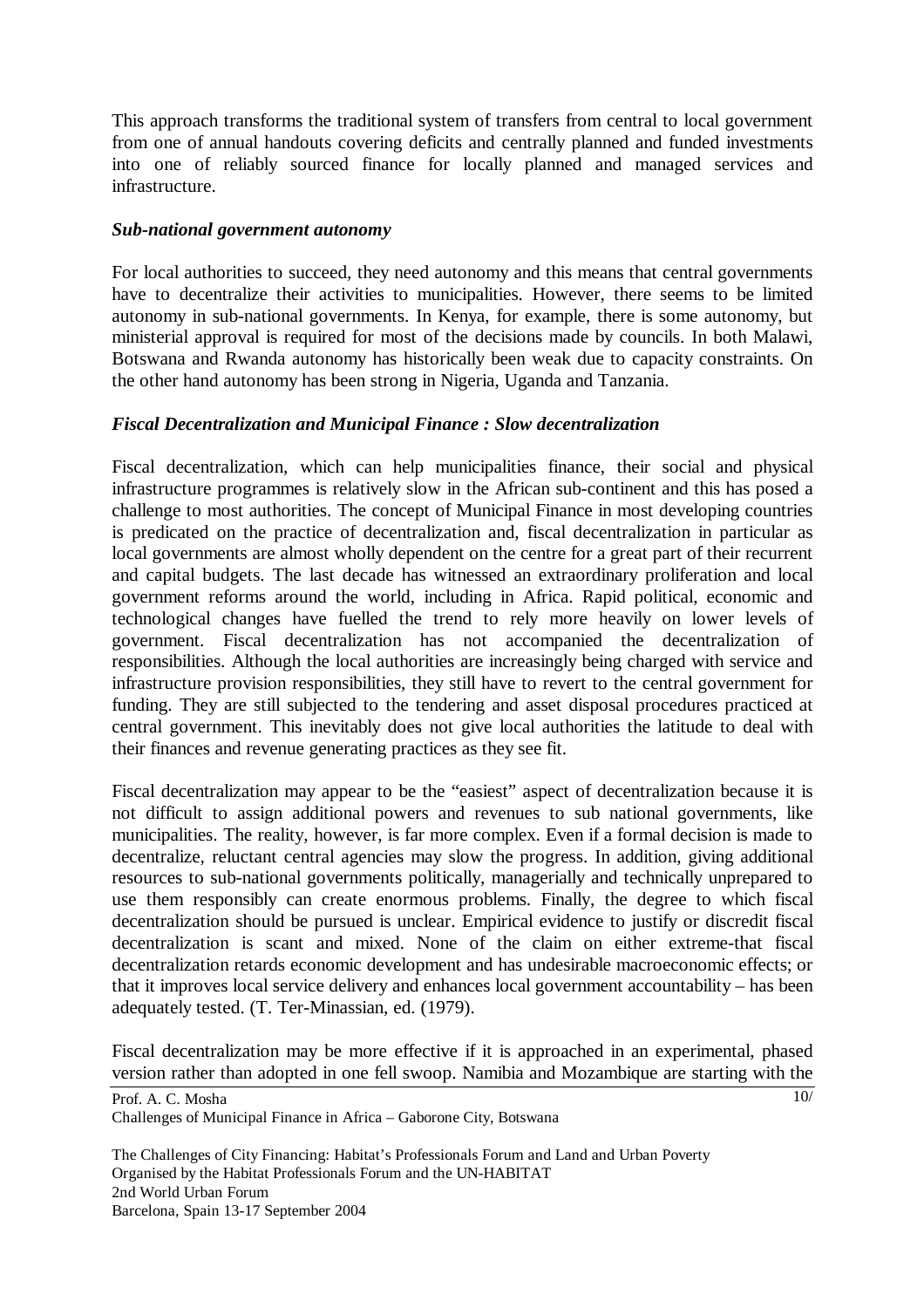cities while Uganda started with the fiscal component of its decentralization programme in 13 districts. Tanzania did the same in the early 1980s. Nigeria started in 1976 and Ghana in 1991.

In a study by Smoke (2001) of four countries in the Eastern Africa sub-region (Ethiopia, Kenya, South Africa and Uganda) an insight in local government finance and decentralization was exposed. Some key differences are summarized in table 2. Public expenditure-to-GDP ratios for Ethiopia, Kenya, South Africa and Uganda are respectively, 29%(2000), 30.5%(1996), 25.3%(2000) and 21.9%(2000). Their respective deficits in these years were – 22.4%, -7.5%, 2.4% and –10.1%. Thus, the over all size of the public sector is moderate in all cases. All run deficits, with Ethiopia having the largest and South Africa smallest.

The relative importance and fiscal independence of decentralized governments varies considerably across the four countries. Ethiopia decentralized governments (primarily the states) accounted for 31.2% of total public expenditures (2000) and raised 18.9% of total expenditure revenues, while Kenyan local governments accounted for only 4.2% of expenditures and 5.6% of revenues (1996). In Uganda, local governments accounted for 28% of expenditures (2000), but they raised less than 8% of revenues. South Africa has two subnational levels of importance. Provincial governments accounted for 46% of total expenditures (2000), but they raised an average of only 4% of their revenues, while local governments accounted for 25% of public expenditures, but they raised on average 92% of their revenues (more in larger urban, less in small rural).

Functional responsibilities are quite different in the four cases. In the Ethiopia and South Africa cases, decentralized levels of government (primarily state/provincial) have dominant responsibility for social services (health, education and in South Africa, welfare). In contrast, only a few large colonial era municipalities are involved in health and education in Kenya – social service expenditures are almost entirely funded and provided by the central government and NGOs. In Uganda, local governments legally have significant responsibilities for health and education, but many have not been able to deliver these services adequately since decentralisation due to capacity constraints.

The four countries also have dissimilar local revenue structures. Ethiopian states rely on shared percentages of central taxes (personal income, business, excise, sales) and have only a few modest independence sources, especially enterprise profits and various charges and fees. Kenyan local governments have relied heavily since independence on a property tax, and since the late 1980s on local authority service charge, a combination payroll and business tax. The LADC was abolished in 2000 and replaced by a transfer system. South African provincial government main sources of revenue are motor vehicle fees, gambling revenue and hospital user charges. Local governments rely very heavily on surpluses from trading services (mainly electricity and water), with urban areas also using property rates and large metropolitan councils and districts using the Regional Service Council levy, a productive but problematic combination payroll levy and turnover tax. In Uganda, the most important source of local revenue is the graduated personal tax, an unusual and complex hybrid of PAYE income tax, a presumptive income tax, a wealth tax and poll tax. Local governments have access to the property tax, but in practice few use it, and it is significant only in the large cities. Sub-national

11/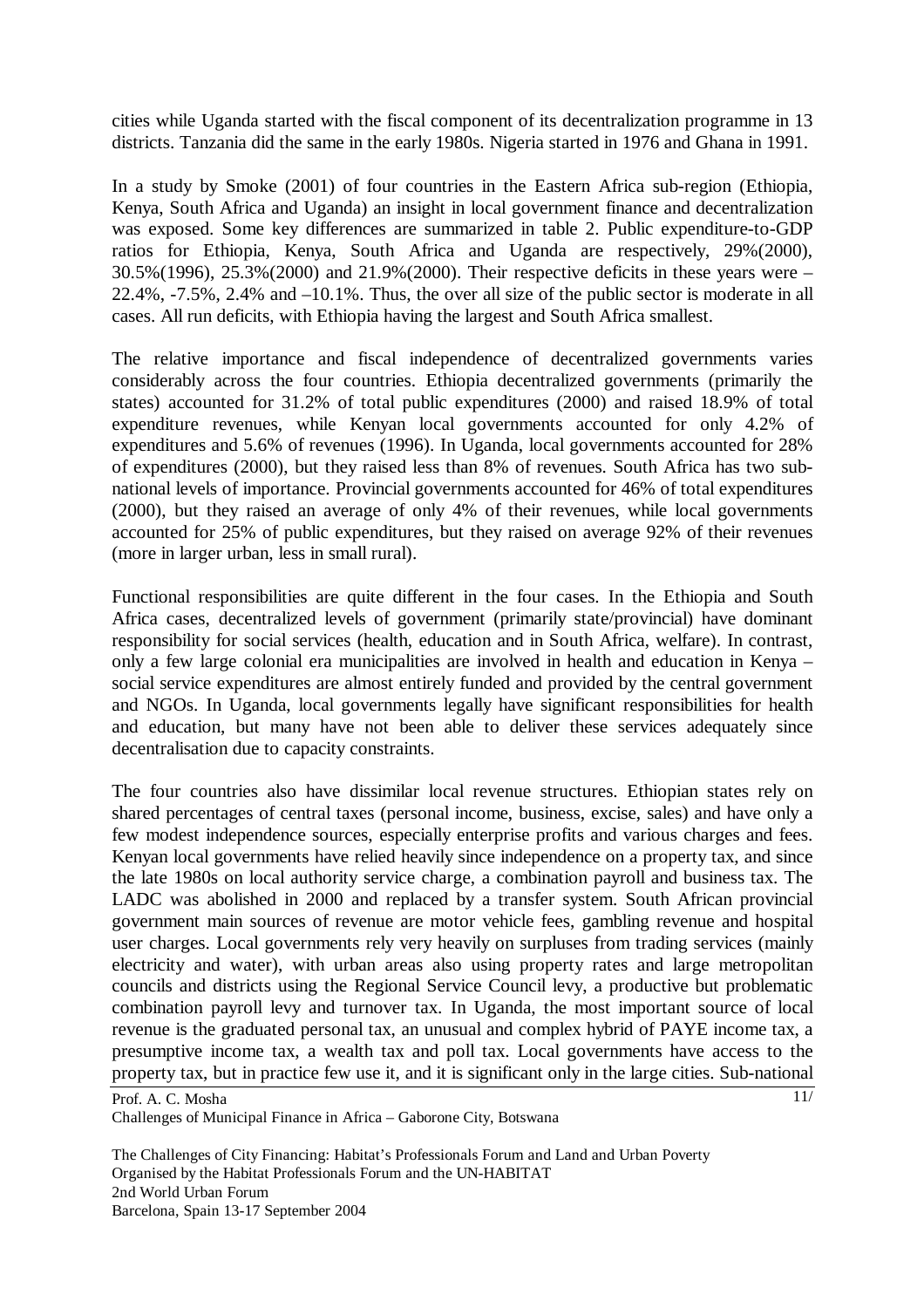governments in all of the countries use various types of fees, licences and other minor revenues.

Finally, the three countries have significantly varied approaches to intergovernmental transfers, both in terms of relative importance and structure. In Ethiopia there is a single block transfer program based on a complex formula that accounts for more than 400% of the national budget (2000). Kenya for many years had no transfers except for teacher's salary grants to a few municipalities that provide primary education and a very small grant to needy councils. A transfer system to distribute 5% of central income tax revenues to local governments was adopted in fiscal year 2000. South Africa provides to provinces and municipalities an "equitable share" of national resources for recurrent expenditures. This transfer funds more than 95% of provincial expenditures, but less than 10% of municipal expenditures on average. They also have access to a variety of conditional transfers primarily for capital expenditures, some of which are off budget. Uganda's transfer system is designed to provide three types of grants, block, equalization and conditional.

From the above it can be seen that the level of autonomy, responsibility and power depends on the political set up of the sub-national governments. It shows that local governments do get financed in different forms depending on the level and scale of fiscal decentralization. Intergovernmental transfers come in different forms and amounts. Efforts to raise their own funds vary and depend on various factors.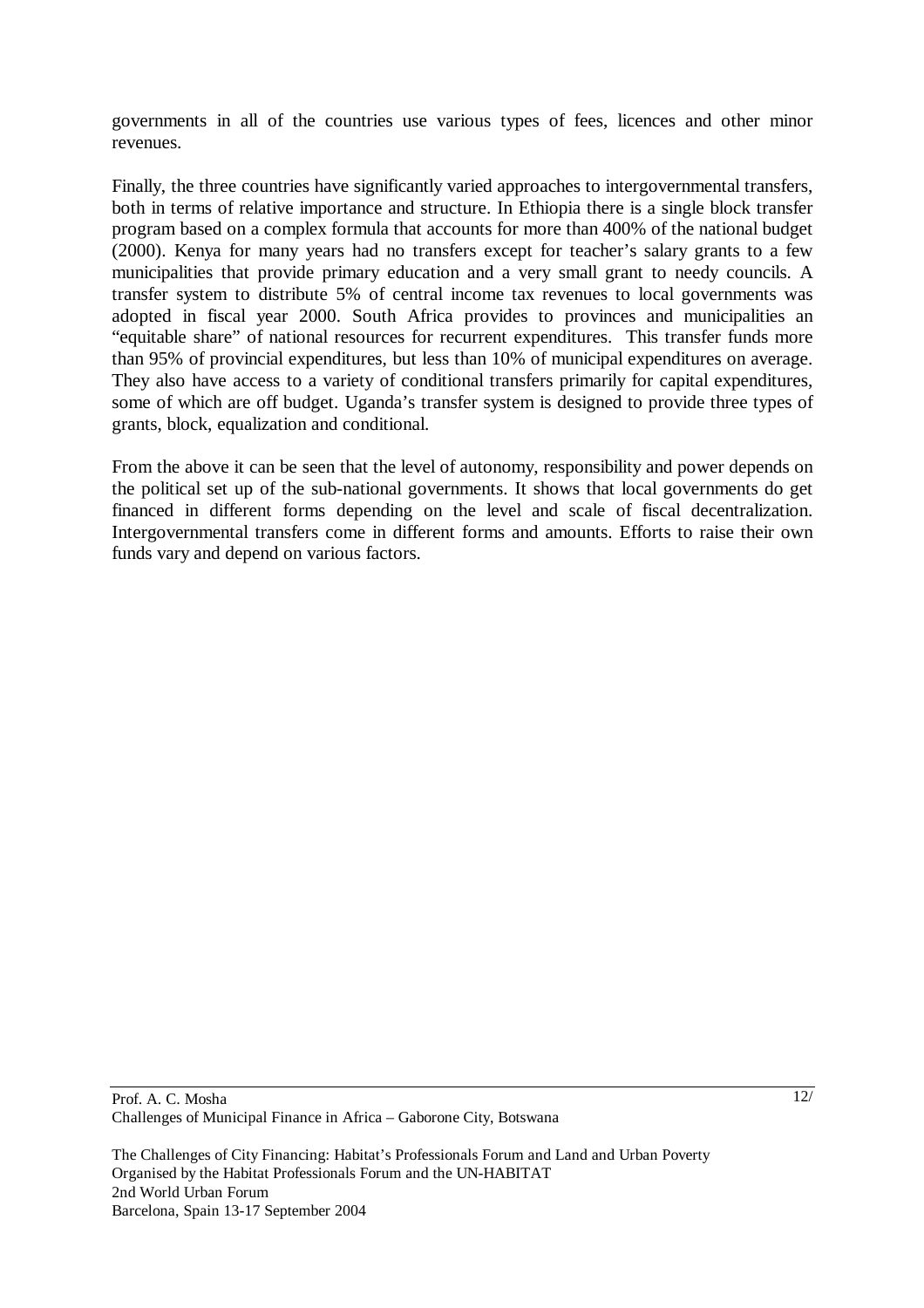|                           | South Africa                      | Ethiopia                                                                                                                  | Kenya                              | Uganda.               |
|---------------------------|-----------------------------------|---------------------------------------------------------------------------------------------------------------------------|------------------------------------|-----------------------|
| of<br>Structure           | -Provincial                       | - State                                                                                                                   | Local                              | - Local (Districts    |
| sub-national              | -Municipal                        | Administrativ<br>$\sim$                                                                                                   | (Municipal, Town,                  | four<br>and<br>levels |
|                           | (Type A, B, C)                    | e tiers of state                                                                                                          | Urban, County)                     | below)                |
| Government                |                                   | Municipal                                                                                                                 |                                    |                       |
| <b>Size</b><br>of<br>sub- | Provincial<br>and                 | 31% expenditure                                                                                                           | 5% expenditure                     | 28% expenditure       |
| national                  | Municipal                         | 19% revenue                                                                                                               | 6% revenue (prior                  | 8% revenue            |
| government                | $>60\%$                           |                                                                                                                           | to recent reforms)                 |                       |
|                           | expenditures                      |                                                                                                                           |                                    |                       |
|                           | $<$ 15% revenues                  |                                                                                                                           |                                    |                       |
| Sub-national              | Social services                   | Social<br>services,                                                                                                       | Local services and                 | Social<br>services.   |
| Government                | (Provincial)                      | infrastructure (state)                                                                                                    | some                               | Some                  |
| Expenditures              | <b>Local Services</b>             | Local services                                                                                                            | infrastructure                     | infrastructure.       |
|                           | (Municipal)                       |                                                                                                                           |                                    | Local services        |
| Sub-national              | Road tax/fees,                    | Enterprise                                                                                                                | Property rates,                    | Graduated             |
| Revenues                  | Gambling                          | Tax (state)                                                                                                               | User charges                       | personal<br>tax,      |
|                           | (Provincial)                      | Fees/charges                                                                                                              | Agricultural<br>cess               | Property<br>rates,    |
|                           | User<br>charges,                  | Property tax (urban)                                                                                                      | (rural)                            | User charges          |
|                           | Property rates and                |                                                                                                                           |                                    |                       |
|                           | RSC (local)<br>Provided<br>for    |                                                                                                                           | Income                             | None                  |
| Inter-                    | provinces, not yet                | Income,<br>sales,<br>Business, Excise                                                                                     | instituted<br>(newly               |                       |
| governmental              | used                              |                                                                                                                           | fiscal year 2000)                  |                       |
| tax sharing               |                                   |                                                                                                                           |                                    |                       |
| Inter-                    | Equitable<br>share                | <b>Block</b><br>transfers                                                                                                 | <b>Block</b><br>transfers          | Unconditional,        |
| governmental              | (formula<br>based                 | (formula-based                                                                                                            | (formula<br>based                  | Equalization,         |
| Transfer                  | distribution of an                | distribution<br>of<br>the                                                                                                 | distribution<br>of                 | Conditional           |
| Programmes                | ad<br>annual<br>hoc               | $% \left( \left( \mathcal{A},\mathcal{A}\right) \right) =\left( \mathcal{A},\mathcal{A}\right)$ of<br>proceeds<br>certain | income tax share,                  | (separate formula)    |
|                           | allocation) Various               | taxes)                                                                                                                    | reform<br>but                      |                       |
|                           | capital<br>transfer               |                                                                                                                           | conditions<br>placed               |                       |
| Sub-national              | programmes<br>substantial<br>Once |                                                                                                                           | on a portion.<br>Once substantial, | None                  |
|                           | then<br>metros,<br>in             | None, except some at<br>state level for<br>short                                                                          | now virtually gone                 |                       |
| borrowing                 | declined,<br>new                  | flow<br>cash<br>term                                                                                                      |                                    |                       |
|                           | framework<br>in                   | management                                                                                                                |                                    |                       |
|                           | development                       |                                                                                                                           |                                    |                       |
| Central                   | National Treasury,                | PM Office,                                                                                                                | Ministry of Local                  | Ministry of Local     |
| Government                | Departmental<br>of                | Ministry of Finance,                                                                                                      | Government,                        | Government,           |
|                           | Provincial<br>and                 | Ministry<br>of                                                                                                            | Ministry<br>of                     | Ministry<br>of        |
| Oversight                 | <b>Local Government</b>           | Works(Municipal)                                                                                                          | Finance                            | Finance, Planning     |
|                           |                                   |                                                                                                                           |                                    | Economic<br>and       |
|                           |                                   |                                                                                                                           |                                    | Development           |
| Sub-national              | Relatively<br>strong              | Strong legally but weak                                                                                                   | Relatively<br>strong               | Strong legally, but   |
| Autonomy                  | legally<br>and<br>in              | in practice                                                                                                               | but some control                   | weaker in practice    |
|                           | practice                          |                                                                                                                           |                                    |                       |
| Sub-National              | Mixed(stronger                    | Weak, but some better                                                                                                     | Mixed<br>across                    | Mixed,<br>generally   |
| Government                | metropolitan)                     | than others                                                                                                               | urban and rural                    | better in urban       |
|                           |                                   |                                                                                                                           |                                    |                       |

### **Table 2: LOCAL GOVERNMENT FINANCE: SELECTED COUNTRIES**

Source: Smoke (2001:7).

Prof. A. C. Mosha Challenges of Municipal Finance in Africa – Gaborone City, Botswana 13/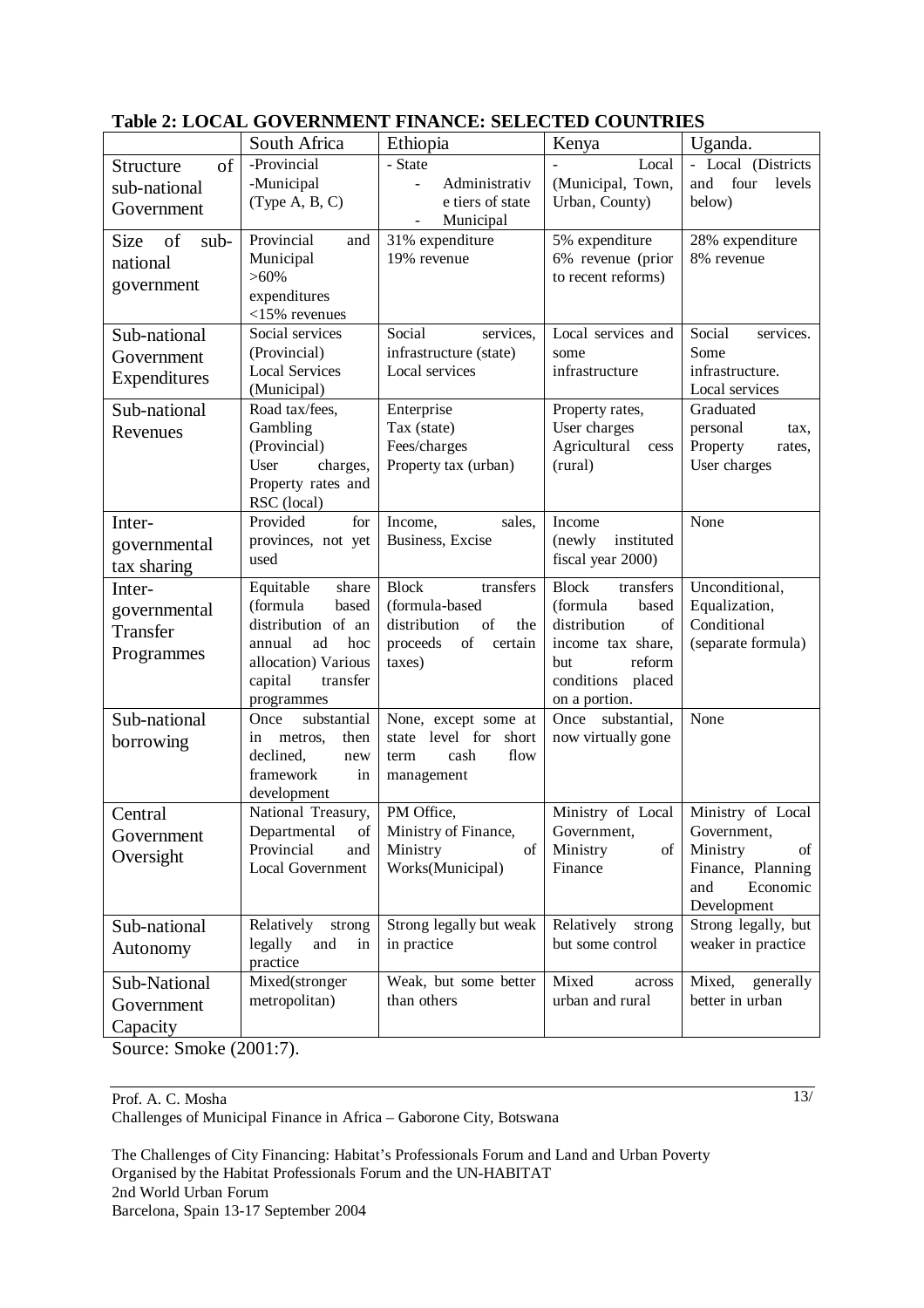### *Sub-national Government Capacity*

One of the major problems that face local governments is lack of capacity to run projects and programmes in their areas of jurisdiction. The UNCHS explains the concept of "capacity" as comprising a combination of knowledge, skills and aptitudes that individuals need to carry out what they consider to be their 'mission' in their particular circumstances. Capacity, therefore, is the quality of 'doing and acting' as a function of expected aims, proposals and results. Capacity building also means strengthening all the agencies that take part in the implementation of plans and programmes including legal instruments. Capacity building is a generic concept that is used interchangeably with terms such as institutional strengthening; institutional development and organizational development. Capacity development is preferred by HABITAT as capacity building implies that there is no capacity at all which is hardly ever the case.

Most municipalities do not have the right caliber of both managerial and technical staff to plan and implement projects successfully. Professionals like engineers, architects, and quantity surveyors are hard to come by. Even where countries do have such cadres, the municipal councils cannot employ them as salaries offered are not attractive enough.

In Kenya, the level of capacity is mixed though the Kenya Local Government Reform Programme proposed developing capacity to deliver services, plan and implement projects using community-based participatory planning. In Uganda, most decentralization projects that have been undertaken have included capacity building components. In Nigeria the situation is highly variable. Lastly in Malawi, Botswana and Rwanda the system has been weak due to historical central government control.

#### *Mismanagement and corruption*

In most municipalities in Africa, the problem of finance has been due to mismanagement of the resources allocated for development and from corrupt practices. Many projects either do not get started at all or those that are started get stalled due to funds having been siphoned off by corrupt officials acting alone or in collusion with people in the private sector. In other instances projects are poorly managed due to lack of managerial skills among council administrative officials.

## *Rising poverty levels*

In all African countries, urban poverty as well as rural poverty is growing as a result of declining economic performance, political instability and growing marginalization of the region in the global economy. Until the beginning of the 1980s, poverty was largely rural, but now it has moved to urban areas at high speed forcing municipal governments to tackle the problem head on.

Virtually all local governments have been involved in one way or another in dealing with poverty, through Poverty Reduction Strategies. Such strategies have been prepared in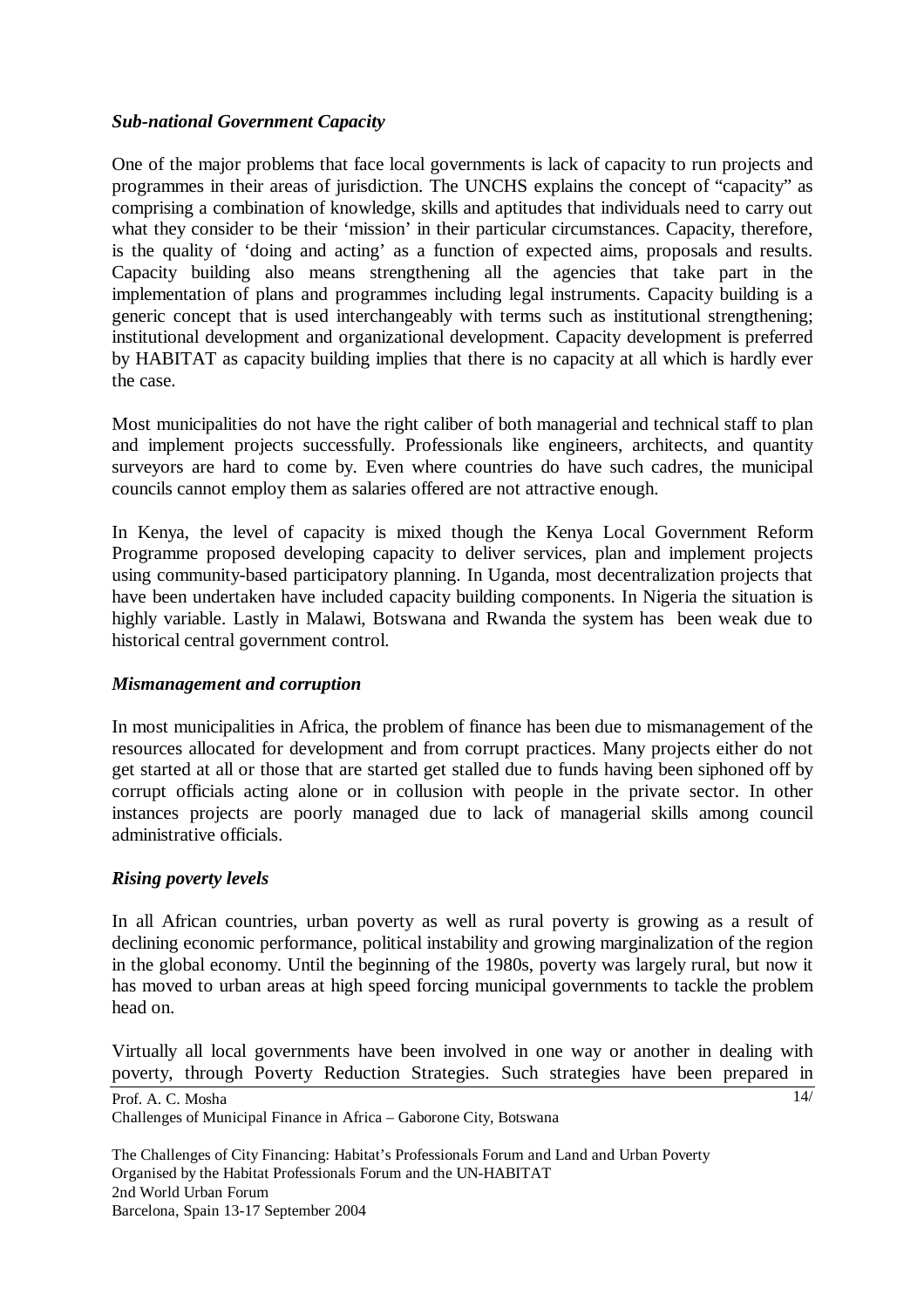Tanzania, Uganda, Botswana, Kenya, Rwanda, South Africa and many other countries. However, success due to lack of resources, has been eluding the majority of them. More direct action is needed if this problem is to be stemmed or at least reduced.

## *Privatization and partnership attempts*

Privatisation of the provision of municipal services is one avenue of saving money but the general public at large resist this approach. Inefficient and economically unfeasible provision of services is where the privatisation debate, sometimes heavily loaded with ideology, comes in. The financial service delivery records of state-owned enterprises around the world are not a particularly impressive and the transfer of such services to private ownership is usually an integral part of any structural adjustment programme. Political interference, transferring income to the general fund and packing the staffing rolls with unneeded workers can lead to poor performance and productivity. This reflects the fact that public organizations are often free of the discipline of financing their own operations or responding to market demand. One immediate fallout from privatisation is usually the layoff of redundant workers with all the social welfare implications that it entails.

An important aspect of privatisation is the fact that investment in infrastructure development can be taken over the private sector. Urban growth requires large capital investment in infrastructure such as transport, water supply, sanitation and other network systems attractive to private companies. Two types of privatisation of urban services of urban services have emerged over the last decade. The first type is what might be called "spontaneous privatisation". This has arisen in an attempt to fill-in the increasing gaps left by local governments. Because of the deterioration of existing services and the lack of expansion to cater for increasing urban populations, private providers of services have emerged without any initial prompting from either central or local governments. This has been particularly so in the case of water supply, mainly in the form of private water kiosks in many low-income areas or the running of the entire service like in Tanzania. This has also extended to solid waste removal in high-income and even in low income areas as adopted in Tanzania, Botswana, Kenya etc. A second type of privatisation of urban services is more formal and organised in most cities in the continent.

Some serious misgivings about privatisation of social services are emerging. There is evidence suggesting that many urban poor people are unable to pay even the minimum charges required for basic education and health services. A crucial privatisation issue is ensuring that access to essential urban services is open to everybody and that low-income groups are not discriminated against. Therefore there is no doubt that the public sector should retain an important role in controlling and supervising the provision of infrastructure and services by private enterprises. Private sector management of operations with close control by local governments, including mandatory cross-subsidization, is a widely accepted solution.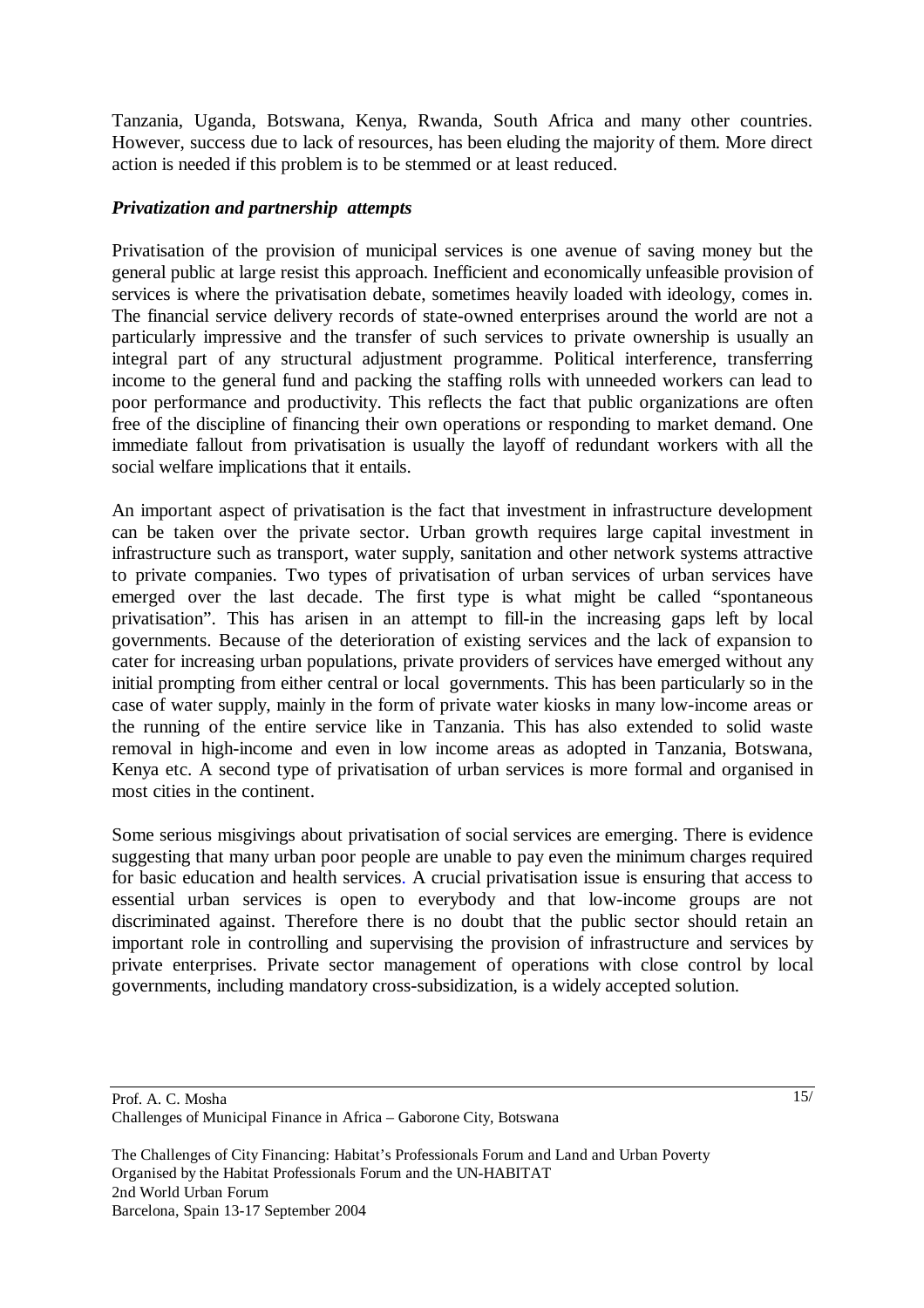#### **Conclusion : African context**

From the foregoing and as amply demonstrated by various studies, urban local government revenues in many African states are generally not enough to develop and provide adequate urban services to the region's fast growing urban populations. This is reflected in the poor physical state and operational inefficiencies characterising many of the services, especially water and sanitation, waste management, roads and education, as well as in the low levels of access to these basic services. Most cities have chronic budget deficits.

It is also apparent that, while there is a need for greater sharing of revenue sources between central and local government, the yield potential of sources currently available to local authorities is far from being fully exploited. Thus significant results could be achieved through improvements in collection from currently available revenue sources, especially property rates, business licences and service charges. An imperative towards the attainment of this is the improvement of data on revenue sources and payers, especially with respect to the ubiquitous informal sector.

It is worth noting that some positive and interesting developments have been noted in the African region, including privatisation of revenue collection(Tanzania, Uganda, RSA, Zimbabwe etc). Another interesting development is the sharing of national taxes(Tanzania, Kenya, RSA, Uganda etc).

This leads us now to the second part of the paper, which examines the situation in Botswana to see how the country has fared in financing municipal infrastructure and services. Lessons learnt from this experience could be shared by other countries.

#### **PART TWO MUNICIPAL FINANCE IN BOTSWANA – CASE STUDY OF THE CITY OF GABORONE**

#### **2.1 BOTSWANA – COUNTRY OF PROSPERITY AND GOOD GOVERNANCE**

Botswana, with a population of 1.7 million in 2001 can and should feel proud of its achievements over the last 37 years. Since its independence in 1966, the country has had a successful economic development, a fairly well articulated programme and a democratic regime – a recipe for what one could call a "proper state". The country does have a high level of crucial indicators showing a steady move to a middle-income country with reasonable per capita GDP – amounting in US\$2,700 in 1997 (GoB, 1997).

The country has had a steady economic growth over the years. Following 7.7% growth in real GDP during the year 1999/2000, the economy grew to 9% during 2000/2001 due mainly to income from mining. The total foreign exchange reserves stood at US\$6.8 billion(*Pula* 33.9 billion) at the end of 2000, representing an increase of 17% over the December 1999 figure. At this level, the foreign exchange reserves are sufficient to finance about 36 months of imports and services (GoB 2001).

Prof. A. C. Mosha Challenges of Municipal Finance in Africa – Gaborone City, Botswana  $16/$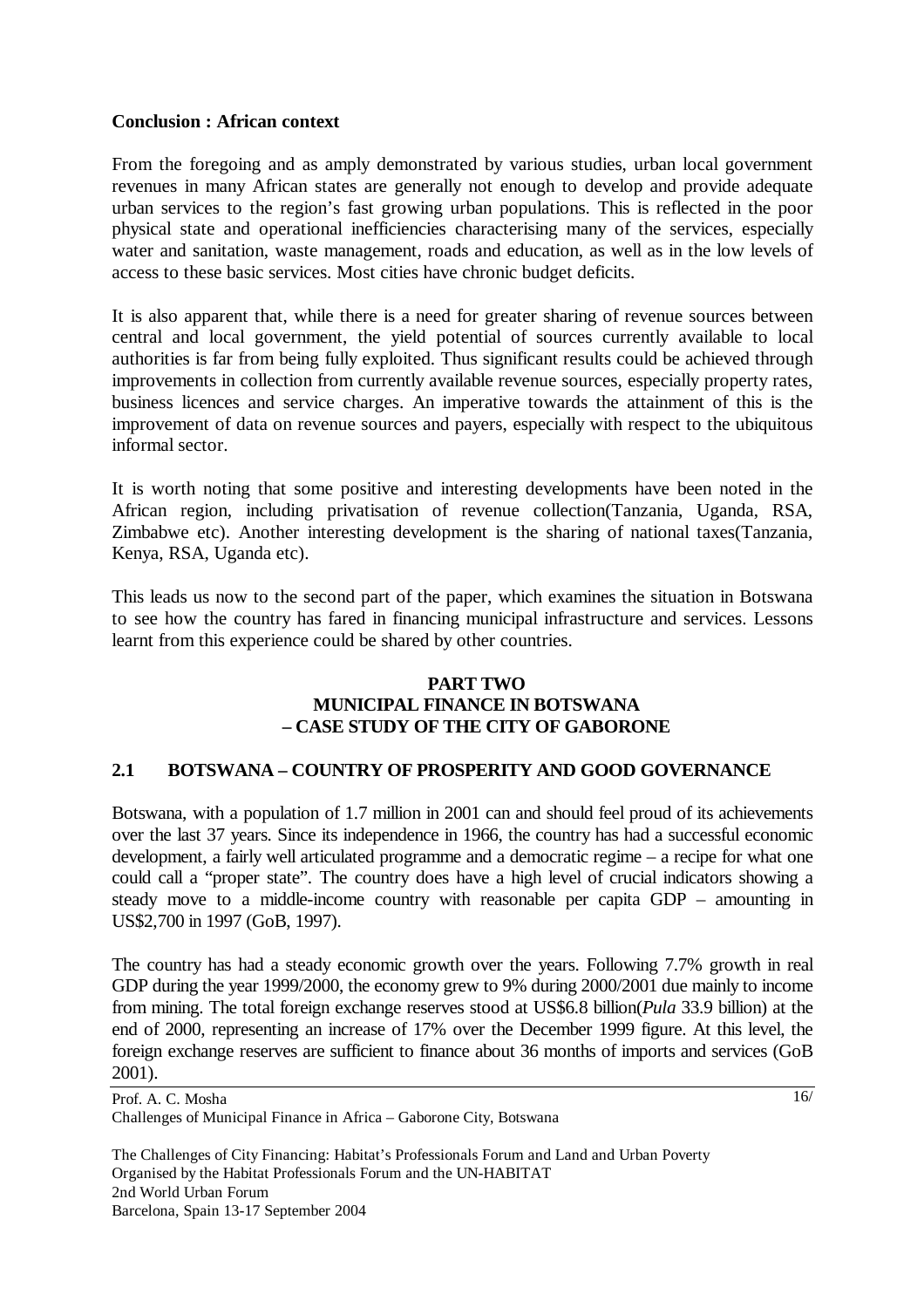The machinery of local government in Botswana has been designed to facilitate people's participation in development. It reflects a long tradition of democratic consultation and devolved decision-making. Local authorities are responsible for constructing and managing a large percentage of the country's social infrastructure at the local level (e.g. clinics, primary schools etc) and for providing a wide range of services. Local authorities also play a crucial part in the development process in both urban and rural areas.

To-date, Government has decentralised responsibilities to Local Authorities and communities followed recently by a comprehensive Local Authority reforms, largely based on the recommendations of the Second Local Government Structure Commission (2002) and the Performance Management System. However, effective decentralisation requires that the transfer of responsibilities be accompanied by a commensurate transfer of resources, as well as improved revenue generating capacity. It also requires the development of appropriate enabling legal framework for the generation and management of these resources.

#### **Gaborone: Administrative set up and Statutory Responsibilities**

Gaborone, the capital of Botswana, has a population that has grown from 133,500 in 1991 to 224,000 in 2001 (GoB 2002). As an administrative, commercial and industrial hub of the country, the city is growing very fast, doubling every ten years. This unprecedented economic and population growth has been accompanied by constraints such as the need for land, housing and increased demand for social and infrastructural services in the city. This has put a severe strain on the resources available to the Gaborone City Council (GCC) to cope with service demands which have quadrupled over the years. Resources amid various competing needs have become insufficient to meet the demands and it has become imperative for the GCC to forge partnerships with the private sector in the delivery of some services.

The city is governed by a Council headed by an elected Mayor and a City Clerk. The city has elected councilors heading various Committees in the Council. GCC, like all Local Authorities in Botswana is not an autonomous body. Local authorities in the country are nowhere mentioned in the constitution and have no inherent competence derived from the constitution. The country is a unitary state and Parliament is the sovereign power with full competence in all areas of jurisdiction. The Council exists by virtue of ordinary Acts of Parliament (The Township Act, Chapter 40:02 of 1965 and the Local Government (District Council) Act; Chapter 40:01). These acts describe *inter alia* the powers and duties of councils, their regulatory instruments and byelaws as well as their sources of revenue and accounting/auditing procedures. The general duties of councils can be summarised as to

"...Exercise its powers so as to secure and promote the health, order and good government of the area for which it has been established". (Cap 40:01/02; 29).

Councils also have power to make byelaws in these areas prescribing what licenses and permits are required and what fees must be paid for acquiring them. However, "No byelaw made by a council shall be of any force and effect unless it is approved by the Minister and published in the Gazette (Cap 40:01/02; 31)" The main duties of the GCC are to provide the following services: - Primary education, public health and sanitation, roads, social welfare and community development and primary health care.

Prof. A. C. Mosha Challenges of Municipal Finance in Africa – Gaborone City, Botswana 17/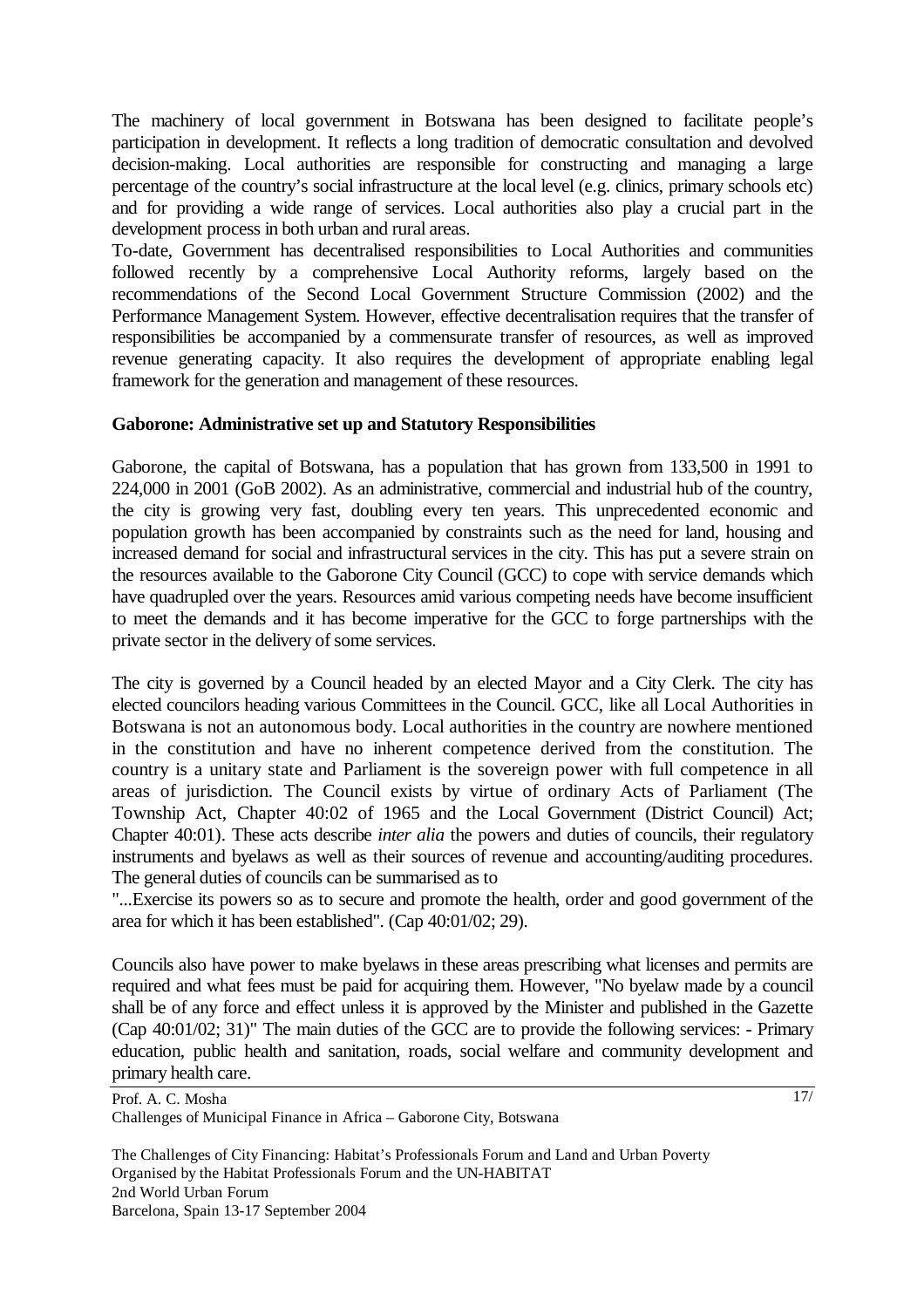## **2.2 FINANCING DEVELOPMENT IN THE CITY**

## **2.2.1 Planning and Budgeting**

In this section, the paper looks into how the city is financing its developments. In general, Municipal local authorities are funded through the Revenue Support Grant, known as Deficit Grants, Own Revenue Sources and Development Grants. Currently the Deficit Grant accounts for 64% of Urban Councils revenue. In addition, Councils receive 100% of their development funds in form of grant from the Central Government. Councils have legal powers to collect certain taxes, levies and fees in order to defray their operating expenses. With a few exceptions (e.g. local abattoirs, wholesale traditional beer outlets), they are discouraged from trying to raise revenue by embarking upon potentially profit making businesses, e.g. provision of rental housing or public transport due to potential problems. Successful municipal finance in the city is as a result of proper planning and budgeting. The city, like all other local authorities, prepares a 6-year development plan which runs concurrently with the 6-year National Plan. The plan is further broken into annual plans. Once a plan is approved, funds are guaranteed by central government as such a plan would be part of the national plan. This enables projects to be carried out without the fear of such projects not having funds. This can only be possible in Botswana because the country has enough financial resources unlike other countries in Africa which have limited resources.

## **2.2.2 Main sources of municipal revenue**

Botswana's Local Government Act (Cap 40.01.) defines the duties, functions and responsibilities of the local authorities. It also stipulates the sources of their finances by making approvals for each authority depending on sources identified (from the wide range of sources they have as options). Revenue finance is raised to meet the local authorities' recurrent expenditures while capital finances are raised to carry out capital works, such as roads, water and sewerage expansion, housing, street lighting etc. Until recently, the GCC, like all other municipal authorities, used to be funded through four mechanisms, namely **Own Revenue sources; Revenue Support Grants (RSG)(**sometimes known as Deficit Grants); loans from the **Public Debt Service Fund (PDSF);** and **Development Grants.** However, loans have been frozen for now. The deficit grant is the difference between the Authorities' agreed estimates of expenditure and anticipated revenue from local sources and government subsidies. This grant is subject to a high degree of control from the centre.

A breakdown of GCC's actual revenue sources in Percentage form in the 1998/99 and 1999/2000 financial years shows that the main OWN and RSG sources of revenue were as follows: -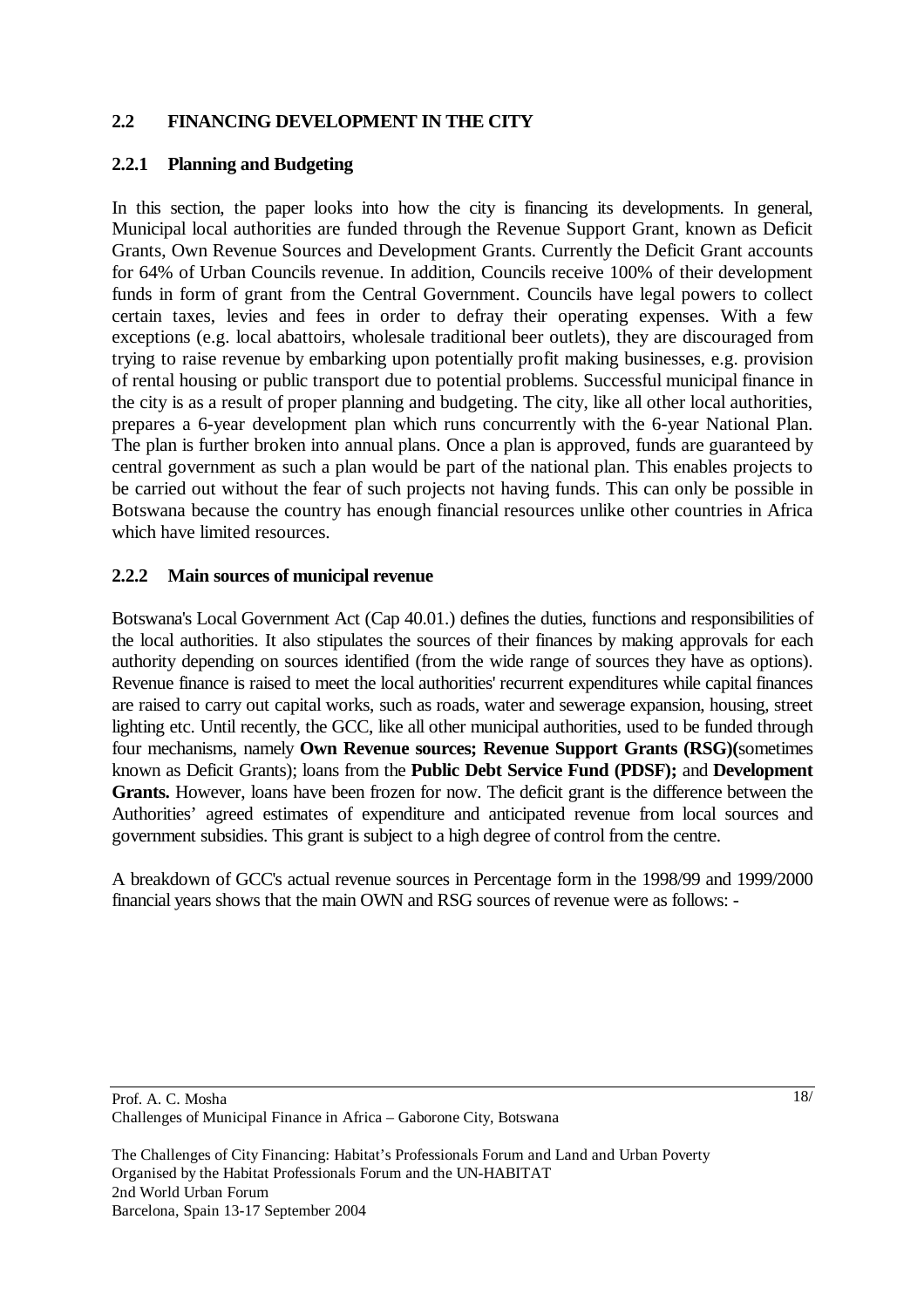#### **Table 3: DETAILED SOURCES OF MUNICIPAL FINANCE - PERCENTAGE**

| TOTAL                 |                              | 100%     | 100%      |  |
|-----------------------|------------------------------|----------|-----------|--|
| 6                     | <b>Revenue Support Grant</b> | $65.6\%$ | 62.7%     |  |
|                       | Other sources                | 3.6%     | 6.1%      |  |
| 4                     | Rentals                      | 1%       | 0.9%      |  |
| 3                     | Service levy                 | 1.2%     | 0.95%     |  |
| $\mathcal{D}_{\cdot}$ | Interest                     | 5%       | 2.05%     |  |
|                       | Rates - which accounted for  | 23.6%    | 27.3%     |  |
| <b>SOURCE</b>         |                              | 1998/99  | 1999/2000 |  |

*Source: GCC, 2001*

#### **EXTERNAL REVENUE SOURCES**

#### **(1) Revenue support grant from central government (RSG)**

The RSG, or deficit grant is the difference between the local authority's agreed estimates of expenditure and anticipated revenue from local sources and government subsidies. This grant is subject to high degree of control from the centre. The grant has been rising over the years due to increased demand to operate and maintain the huge infrastructure that had been put up under this fund. The whole city is a huge construction camp. It was also due to the increase in the number of social security and welfare programmes such as orphan care, destitution and also to militate against disasters such as drought relief, HIV/AIDS, floods etc.

Further, the city has in the past 17 years grown physically to incorporate the suburbs of Phakalane, Gaborone North and Kgalehill within its borders. This fact has caused the resources of the city council to be spread more thinly in both human and financial terms. Gaborone City Council receives approximately 60% of its recurrent budget in the form of government grants. The revenue support grant has been rising over the years, e.g. from P18, 194,630 (US\$3.6 mil) in 1994/95 to 78,456,250 (US\$16 mil) in 2001/02. Percentage-wise, actual figures show that in 1998/99 financial years these grants were 65.6% and these fell slightly to 62% in the year 1999/2000. (*Department of Local Government and Development, Ministry of Local Government).* This situation is not healthy for political accountability to the electorate. The role of central government finance is also significant in that it finances the bulk of the Council's expenditure on capital account. This is partly due to the fact that the Council is not permitted to borrow on the open market.

#### **(2) General Fund**

Like most local authorities, the GCC has over the year's accumulated substantial unspent or surplus balances which have accumulated in its General Fund Account. For example, at the cut off date of 31<sup>st</sup>. 03 2000 for the 1999/2000 Financial Year, the GCC had accumulated the sum of US\$5.2 mil (Pula 20,960,157.05). This unspent balance is made up of budgeted expenditure that was not spent due to the lack of implementation capacity or inflexible financial rules imposed by the ministry. Some of it had accrued from the high vacancy rates in the GCC establishment.

Prof. A. C. Mosha Challenges of Municipal Finance in Africa – Gaborone City, Botswana 19/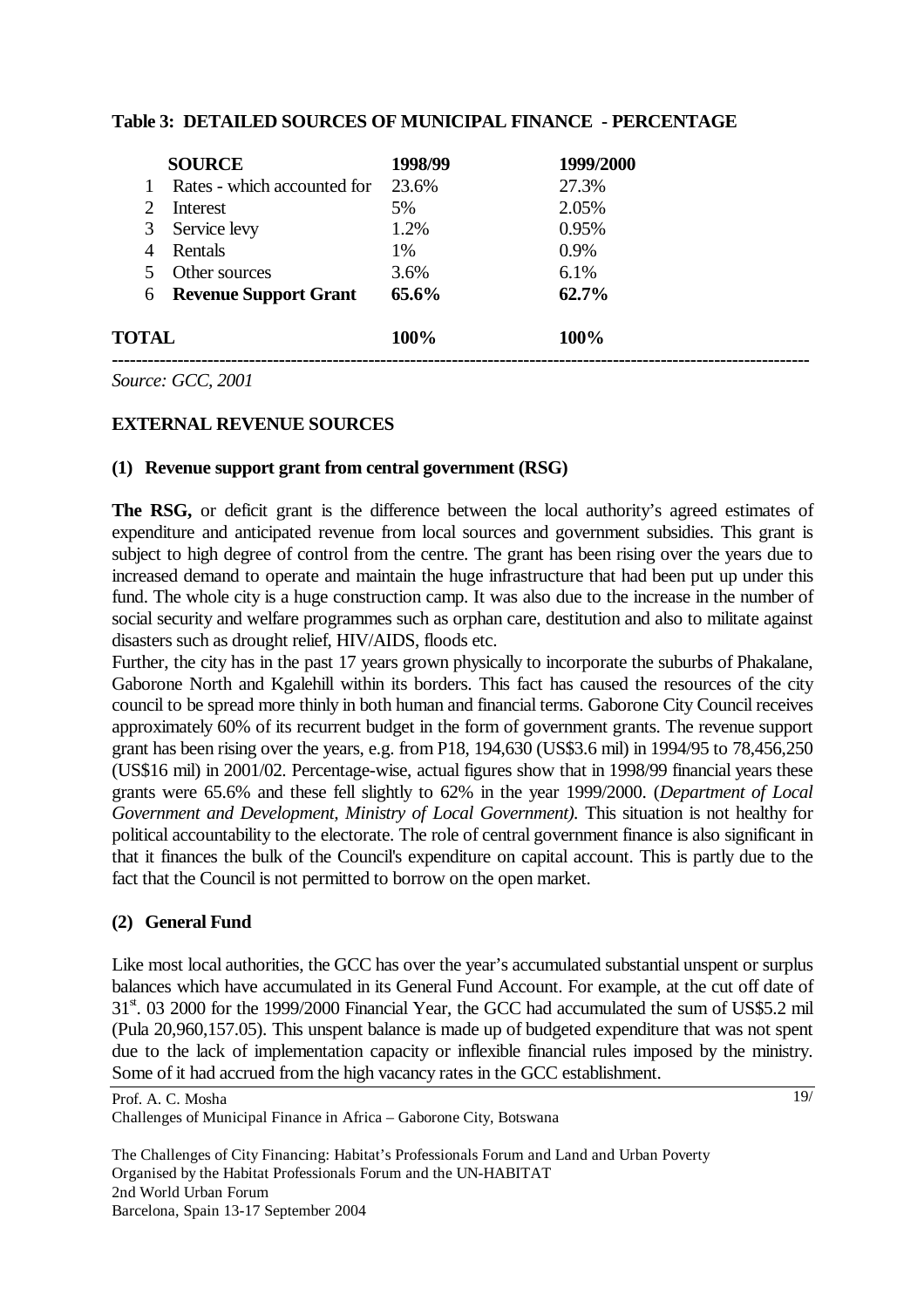It is understood that local authorities are required to seek authority from the Minister to spend any amount exceeding 10% of the balance in their General Fund. The GCC and also other local authorities argue that this affects its capacity to initiate and influence decisions relating to the spending of the money in the General Fund to improve service delivery.

It has also been learnt that there is lack of guidelines on the use of the General Fund balances, which has led to the accumulation of funds. While the GCC may be enjoying interest income from monies kept in deposit accounts or Bank of Botswana certificates, it is felt that the funds could be better used for the provision of services, where the need is critical

## **OWN REVENUE SOURCES**

## **(1) Property tax and rates**

These are composed of land rents on property owned by individuals, companies or the government, including parastatals and rates on buildings (i.e. developed property). Other property taxes levied by the municipality also include a levy on transfer of property and some betterment taxes.

Rates are a property tax and all those who own the property or plots in the city area whether developed or undeveloped have to pay the same. Rates on undeveloped plots, is levied at four times of the rates for developed plots. Higher rates is charged due to the government policy of discouraging the speculation in land and encouraging plot owners to develop the same as quickly as possible.

Currently the revenue from rates and property tax accounts for around 23 -27% (1998-2001) of the revenue of the Council. Unfortunately the source is inelastic as sometimes the valuation rolls are incomplete, hence depriving the municipality a major source of income. Further, central government and parastatal organisations are supposed to pay rates to the municipality, but they do not do so hence denying the city substantial sums of money.

There has also been the problem of ratepayers not receiving their bills, as the Department of Lands had not updated their records. It is gratifying to see that the DL had engaged consultants to update property records.

#### *Rates Debtors/ Defaulters*

Rates debtors owe the Council vast sums of money. The sums involved have been rising year by year. For example, in the year 1998/99 rates debtors owed US\$2.4 mil(P12.96 million) and the sum rose to US\$6.4 mil (P32.48 million) plus a further US\$0.7 mil(P3.13 million), Interest Debtors in the following year. This is not a good picture. (GCC, Annual Report 2001).

The procedure for collection and recovery of late payment/arrears is generally poor. Enforcement is both time consuming and cumbersome, as follow up measures are not clearly defined. However, efforts are being made to recover rates arrears. Written notices have been sent to all defaulting ratepayers. Reminders are issued to all plot owners who have not paid their full rates within the allowed period of four months from the date of the invoice, reminding them that they will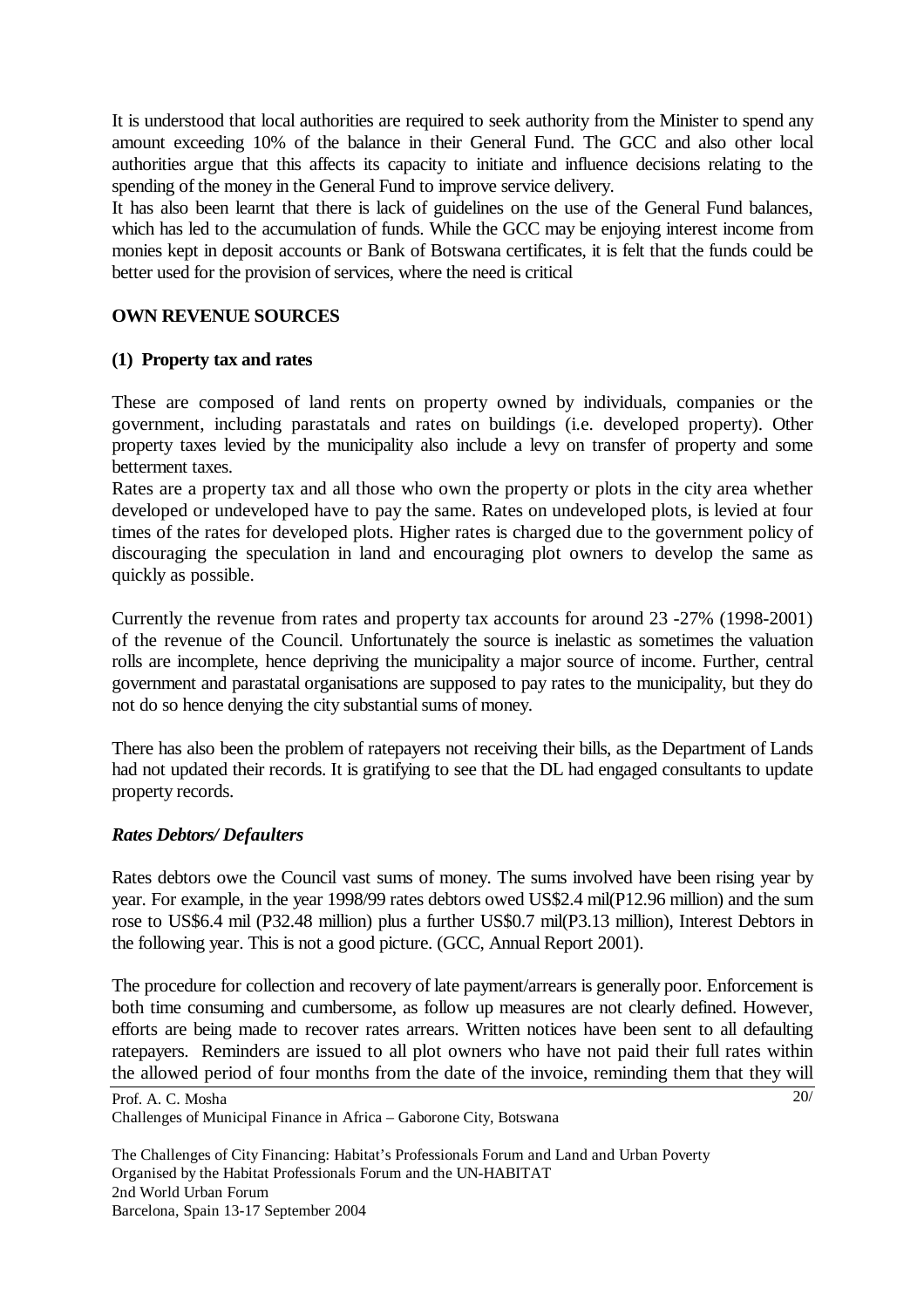be liable to pay interest. After issue of another reminder, a Demand Notice is then sent. If rates still remain unpaid, then the case is referred to Debt Collector/Attorney for further legal action of collection of rates. In such an event the defaulter has to pay legal costs in addition to the rates. For long outstanding debts, provision is normally made to attach property to recover the debt. Recently, the Council adopted yet another innovative idea of collecting debts by publishing the names of defaulters in the national press. Within a week, the Council raked in over one million dollars of arrears money as companies, individuals and government departments rushed to avoid further embarrassment

The collection of rates is not administratively difficult and it merely requires a highly determined administration to achieve low default rates..

The elasticity of property taxes in Gaborone, as in the rest of the LA s, is generally poor. They do not respond quickly to price, population and income changes. There are long delays in revising the valuation rolls. It is also evident that when valuation rolls have been revised, there is still a lag in the implementation of new rates. By the time they are implemented, they are already outdated.

## **(2) Tax on provision of goods and services (Business licences and fees)**

The GCC derives some income from institutions (commercial premises) involved in trade and supply of goods in their jurisdiction. The most important forms of taxes in this category are licences, market and food vendor charges, and entertainment taxes. The justification for licensing is to prohibit, control and regulate trade and occupations, as necessary. General schedules of all current tariffs and charges for services in the municipality are published, while legal notices are used to cover new cases or inclusions.

Taxes in this category are either annual flat rate taxes, such as licences, or payable on use of services, such as market levies paid by traders on entry to markets, some entertainment and those in sports related activities.

However, incomes are low, for example in the 1999/2000-year trade licences only brought in US\$ 22,000 (P110, 293). which is a pittance. Default rates are also common. With market stalls, the Council has evicted some defaulters while the remaining ones had been taken to the Customary Court for legal action. Since the measure was taken, the GCC was able to reduce the rent arrears figure from US\$ 33,331 (P168,768.00) to US\$ 3,921(P19,624.00) by December 1998(GoB/LAPAC Report 2001, pp15)

Because of sustained expansion of business this source of revenue is elastic and has a high potential of raising resources of increasing magnitude. The large numbers of informal, unregistered businesses, including pirate taxis, combined with the absence of adequate data/information bases in the GCC deprives the local government of a lot of potential income. In some instances, increasing levels of licence fees has proved to be very difficult and politically sensitive. To-date for example, the city has 675,188 registered street vendors, of which 358,422 are hawkers and 310,766 are vendors. The number may be less as some individuals may have two permits. Here is a source, which can be tapped.

#### **(3) Charging for urban services**

Prof. A. C. Mosha Challenges of Municipal Finance in Africa – Gaborone City, Botswana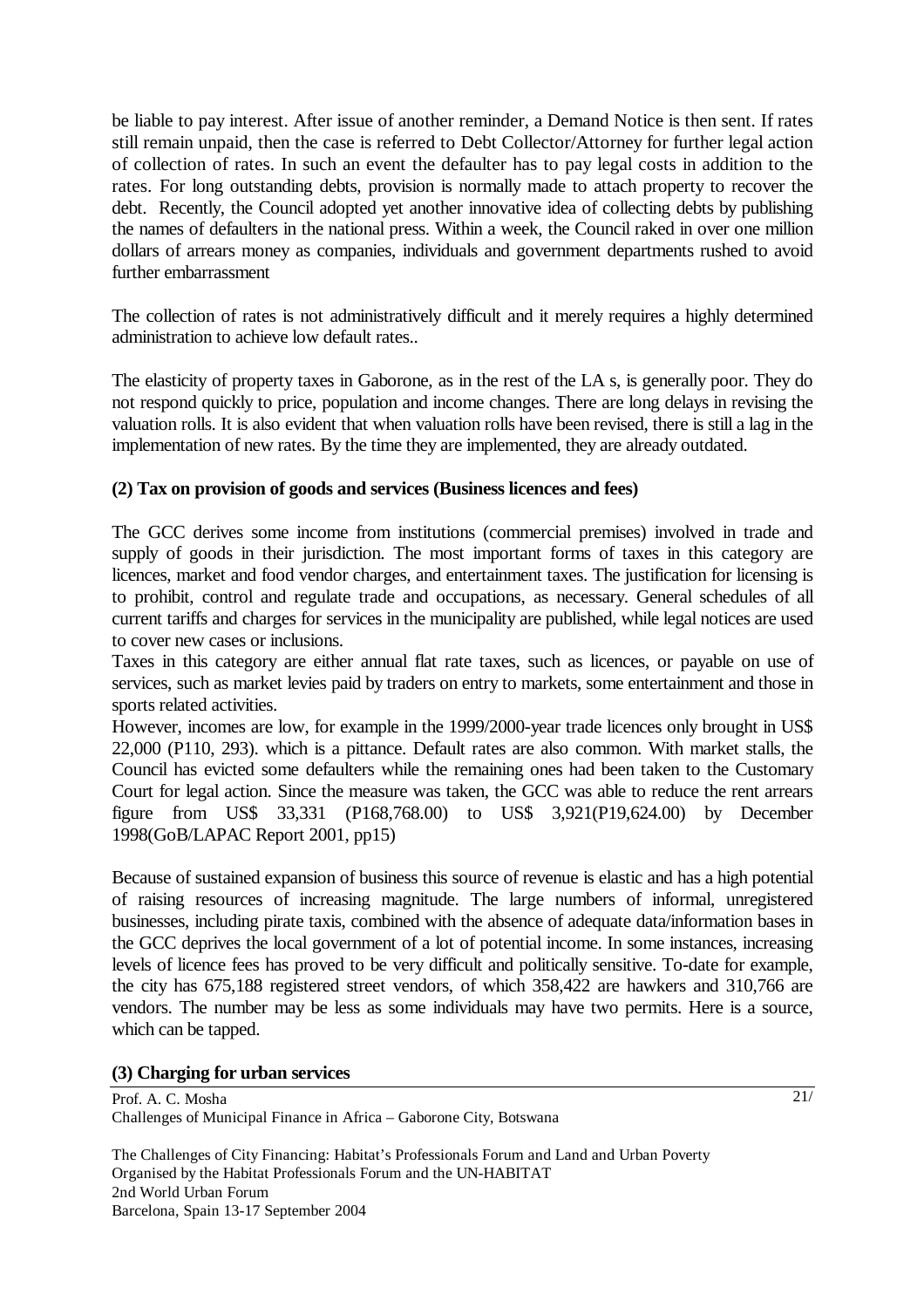This section analyses the revenues that the Council gets from charging for urban services rendered by the Council. We also examine the strategies and systems adopted for the provision and management of key public services, including mechanisms (such as subsidisation) adopted to improve access of the poor to each service.

The charges payable for urban services in Botswana are in two forms. The first is a general charge, which is more of a tax, paid to the local authorities regardless of whether the resident uses the service immediately or what proportion of available services he/she utilizes. The service charge represents this form of tax in Gaborone. All other charges are linked directly to service consumption, and sometimes to the extent of consumption. In the latter category are sanitation charges, refuse removal charges, education fees and cost sharing charges in health. There are also some charges in housing development (such as site and service schemes and plot sales for SHHA recipients), which are more of betterment tax charges. They are ad hoc in nature and they are only levied at specific stages during the implementation of projects. of what they say when interviewed (Maendeleo,1992).

## 3.1 Building Plan perusal fees

Some of the fees currently charged by the Council are ridiculously low, examples include building plan perusal fees which range from US\$0.05-13(Pula 2 – P64); sub-division plan fees of US\$2(P10) and plan application perusal fee which ranges from US\$2-7( $P8 - P32$ ). Even then, these fees once collected are passed onto the government through the Secretary of the Town and Country Planning Board.

#### 3.2 Service levy and housing loans

The service levy is one of the several sources of funds for the municipality. To-date the income from this source is a mere 1.2-3% of total revenue. This is quite low compared to other cities in the sub-region where the sums are much higher.

However, nearly half of the plot holders are in arrears of payment for the service levy in Self Help Housing Areas (SHHA) and the default rates are rising every year. Default rates are highest in upgrading areas where people are often poorer and standard of services are lower.

As of July 2002 the total arrears for service levy stood at US\$500,000(P2410554.79) and for Building Material Loan, given to low income persons for housing construction, it was US\$ 83,000 (P 418618.35). For both, the Council managed to collect only US\$ 18750 (P93558.87) Specific efforts were however made in the year 2000-2001 with the assistance of Councillors to collect the arrears of Service Levy and Building Materials Loans. (GCC, 2002 pp3). The following measures have been embarked upon to improve on the collection rate of 3% per month on average, house-to-house collections and stop order/direct deductions. These measures seem to be bearing fruits because in the month of December 2000 the collection rate was 10%.

Efforts to collect arrears take a great deal of time of SHHA staff. These are often frustrated by the cumbersome system of prosecuting defaulters and because the staff is often opposed by Councilors who seem to be more concerned with their popularity among the constituents than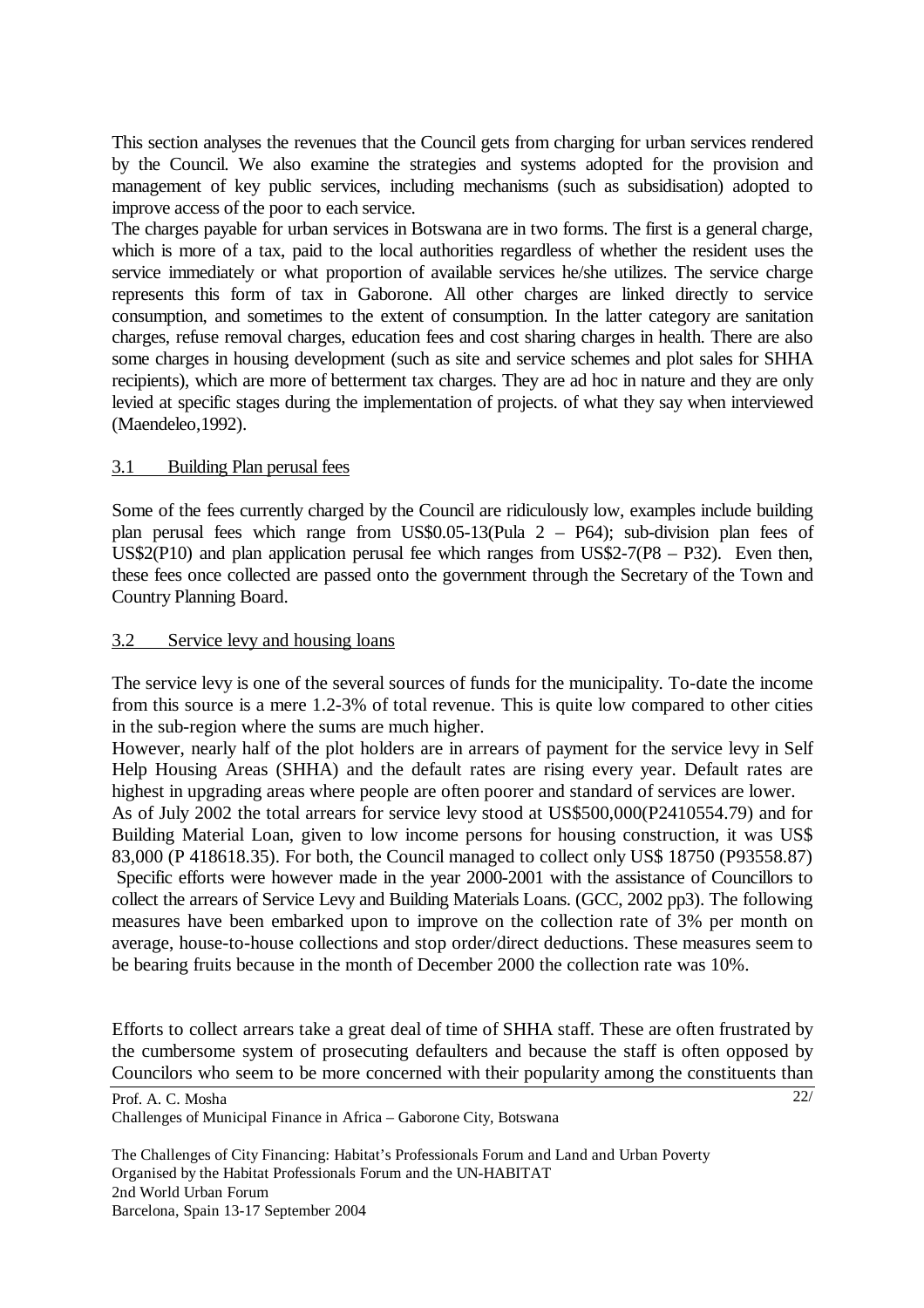enforcement of council byelaws.

Although the GCC has mounted periodic campaigns to collect arrears, these have only been able to recover a modest proportion of the arrears, have taken an inordinate amount of staff time and have not prevented the problem from recurring subsequently. An alternative for those in regular employment might be to deduct the service levy at source of income as was done for Local Government tax. This would offer prospects of a modest improvement in collection rates.

At the root of the problem of high payment default rates is the Council's lack of effective enforcement capacity. An attempt to prosecute a defaulter involves a quite tortuous sequence of procedures, which can be derailed by councilors who are more concerned about ensuring their prospects for re-election than enforcing their own byelaws and policies, and is reluctant to support the eviction of their constituents. In practice, few such cases are brought to the courts and few defaulters are prosecuted or evicted. SHHA staffs that are blocked by councilors in prosecuting defaulters feel powerless and as a result become reluctant to initiate prosecution procedures. There is consequently no effective deterrent to discourage defaulters and the threat of eviction is generally not taken seriously. This is rather different to the situation regarding rates defaulters, who can be prosecuted more easily and, possibly as a result, are more inclined to pay their rates on time.

There is a need for more automatic access to prosecute defaulters through the courts and more political support for the payment of service levy and the Building Material Loan(BML). Housing is a basic need, as are the provision of services such as refuse collection and sanitation. The provision and maintenance of these services costs money. Politicians at whatever level and of whatever political persuasion have a responsibility, once consultation has taken place and decisions have been reached by full council, to ensure that residents understand the basis for periodic service charges and the need for these to be paid. Unfortunately, at present this is often not the case.

#### 3.3 Water

In Gaborone, access to potable water is 100%, with 43.5% having water piped indoors/yard and 56.5% to standpipes in low-income areas. In the past, low-income areas were served by a free communal water service: 1 standpipe per 20 plots with no plot more than 200 metres walk from a standpipe. From 1992 to-date, however, water has to be reticulated to every plot and this also helps the waterborne sewerage system. The Water Utilities Corporation undertakes installations, billing and collection charges in the city. The GCC was until recently, only responsible for standpipes in SHHA areas where it was providing free water to low-income residents in the SHHA areas. The uprooting of standpipes in SHHA areas has caused untold problems, as most cannot afford the onplot connection. But this is the price of income sharing. On the other hand the Council has saved a lot of money it was paying to the Water Utilities for the free water.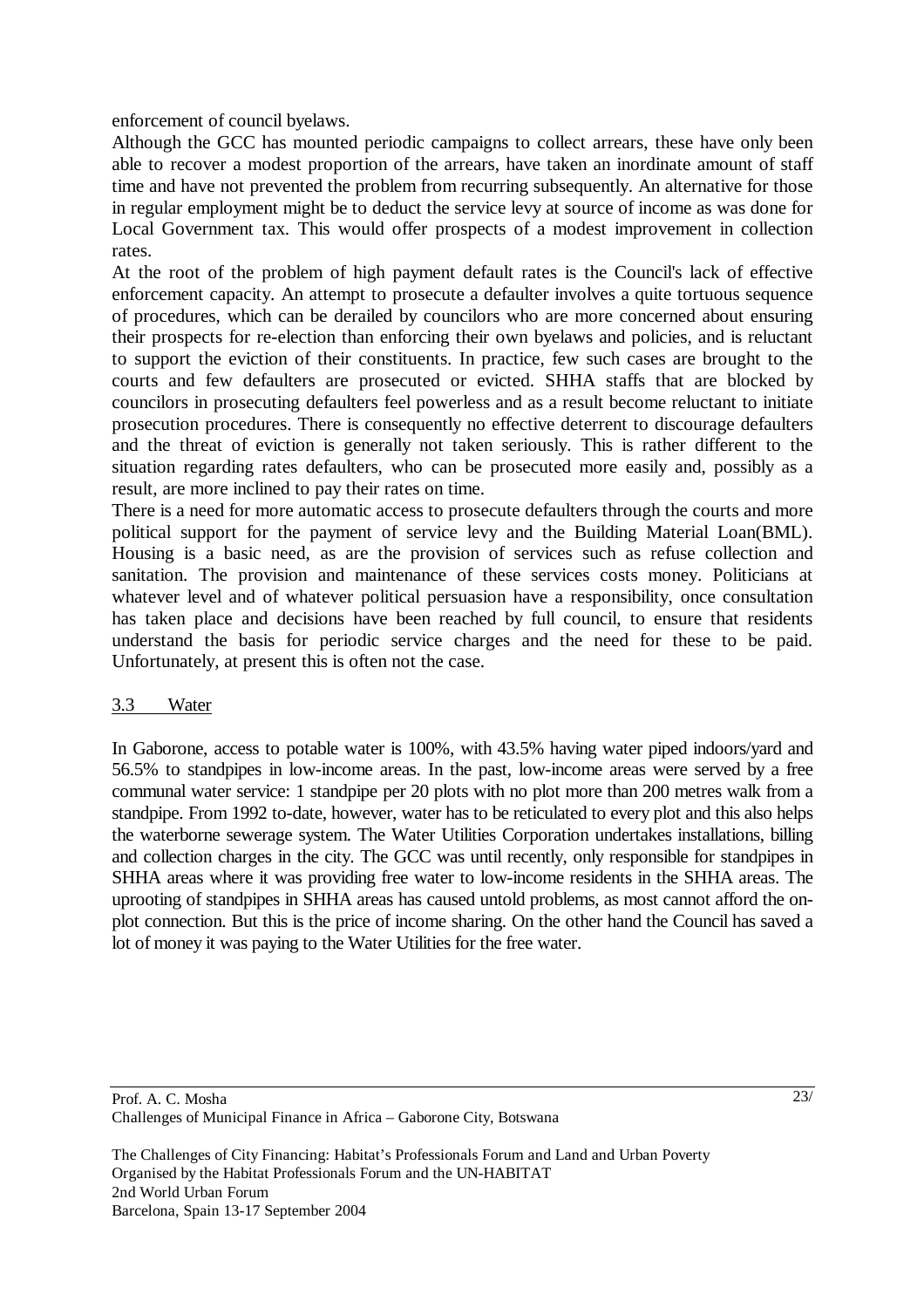### 3.4 Electricity supply

All electricity power is supplied and billed by the Botswana Power Corporation. Council only pays for street lighting.

Although electricity is abundant in the city the majority of the poor households still use other sources of power for cooking, lighting and heating, due to high unit costs.

## 3.5 Sanitation

Gaborone is served by a combination of sanitation systems. Of the total households, 33.4% have private flush toilets, 60% private pit latrines (VIPs) and the rest a combination of communal and movable systems (CSO, 1991). Since the beginning of SHHA and squatter upgrading till 1992, the means of sanitation in low-income housing areas was pit latrines. However, time and again there have been several criticisms levelled against them. As a consequence, the Government has now opted for a water-borne sanitation system for all low-income areas. The GCC is busy implementing the programme now at a cost of over US\$20 mil in the current financial year.

In order to try and recover more money for sanitation , recently sewer connection rates have gone up steeply and the city hopes to get more money from this source. New sewage connection fees have now gone up from the current US\$3.7(P18) flat rate to US\$1,000(P5, 000) for industrial, hotel and hospital plots. Low income SHHA plots will now be charged US\$20(P100), medium size plots up to 700 m<sup>2</sup> US\$60(P300) and residential plots above 700m<sup>2</sup> the charge will be US\$200(P1, 000). Civic and community plots as well as commercial plots will be charged US\$500(P2, 500).

## 3.6 Solid Waste collection

The city of Gaborone enjoys a 98% regular solid waste collection, two times a week for high income areas; once a week for low income areas and daily for commercial areas. The solid waste generated per person is  $10m<sup>3</sup>$  or 0.1 tonnes per annum or 85 tons a day. Waste generation is estimated to increase at a rate of 7% per year (Khupe, AMBIO, 1996).

The Council employs litter pickers, street sweepers and refuse collectors, most of whom are the low income. Refuse bins and skips are provided in all areas including the low-income areas and waste collection is done at least once a week.

However, a person who arranges with the Council for the collection of waste other than household waste has to pay a prescribed fee. To-date the Council does have arrangements with the private sector for waste management in almost half of the city and the progress is encouraging. Eventually, the entire city's waste will be collected by the private sector.

Individuals who carry their waste individually to the GCC landfill site are required to pay landfill user charges only when their waste exceeds 1 ton or 1000kg. Waste over 1 ton is charged US\$10(P50). The system was introduced as a cost recovery measure to augment landfill costs that amount to over half a million Pula a year. GCC charges are three times lower than those of the private sector in the provision of services such as rubble/demolition waste and garden refuse removal, which are charged US7(P36)/load and US\$2(P10)/load respectively.

Prof. A. C. Mosha Challenges of Municipal Finance in Africa – Gaborone City, Botswana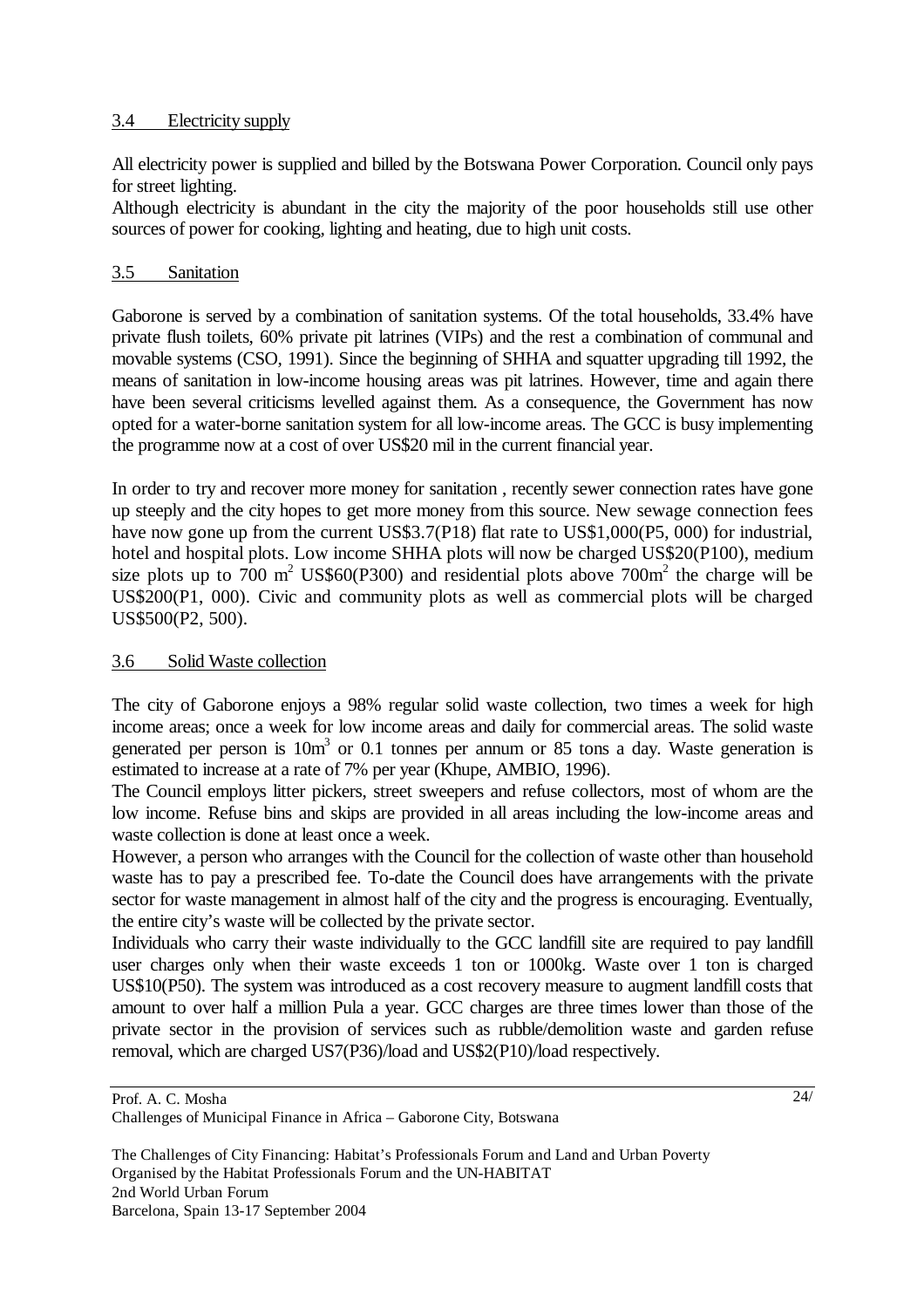#### 3.7 Public health and primary health care

Improving the access of the poor to health services is important both for increasing the poor's income-to the extent that illness reduces the people's capacity to work- and for raising living standards even if income remains at poverty levels (WB, 1993). In the city a lot of progress has been made in the provision of health care and this has led to the decline of mortality particularly infant and child mortality. Gaborone has an estimated total of 3373 hospital beds, which gives an average of 20 persons per bed. The child mortality is relatively low - 40 deaths per 1000 children. Life expectancy at birth is currently estimated at 67.7 years (CSO 1991), which may be contributed to government's expenditure on social services - estimated at US\$127.51 per person in 1994.

The GCC is responsible for health clinics, cleaning of streets abattoirs and public markets. The city is served with 11 Council clinics plus an extra 20 private clinics; a Government referral hospital with 426 beds and a private referral hospital opened in 1991. In both the Council clinics and the government referral hospital service is virtually free to everybody as payments per visit is less than one US dollar(Pula2) and thus even the poor do get adequate medical attention.

Right now, two brand new clinics, one in Block 6 and the other in Block 8 have never operated since completion due to lack of nurses and doctors. Further, due to a shortage of staff the GCC is unable to provide 24 hours service in other facilities except in Extension 2 clinics.

## AIDS

The AIDS scourge in the city as in the rest of the country has reached pandemic proportions and it is still rising. Statistics show that one in five of the city's expectant mothers and those diagnosed of STD are HIV positive. Estimates show that in Gaborone 22,917 people were HIV positive in 1994 as compared to a country total of 125,644. In 2004 the number is estimated to have risen to over 55,000. With such a high incidence, the Council has to spend money on this group of people. Single parents, orphans and home-based care for the sick will bring tremendous pressure on the family. Already, the GCC's department of Social Welfare is spending a lot of energy and time counselling and taking care of HIV/AIDS patients in the city. For government and the GCC some of the heavy investment undertaken in human development will be lost through AIDS, thus jeopardising Sustainable Economic Diversification. Providing for the care of the sick and orphans, and maintaining a fair balance in resource allocation between curative and preventive health care, will become major development challenges that have to be addressed in future plans.

## 3.8 Council and SHHA housing

The council derives rents from the houses occupied by its employees. Unfortunately the figures are not market related, so the income is not that high. Some of those who default in rent payment had been handed by the GCC to Interest Research Bureau to trace and demand payment. In some cases rent arrears have been deducted from their salaries.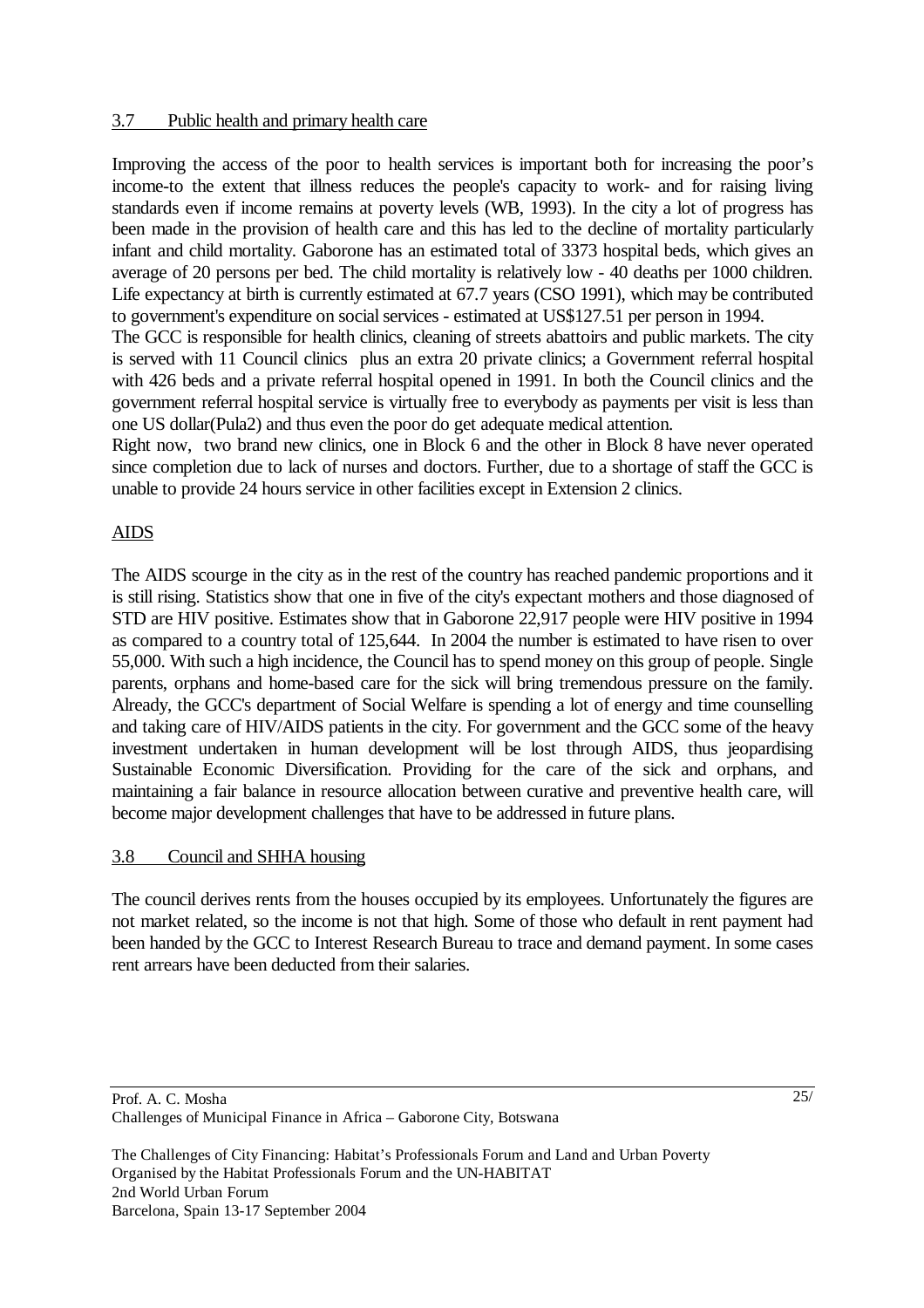## Self-Help Housing

The GCC also runs a squatter upgrading and low-income housing programme, which accounts for 53% of the total housing stock in the city, and gets service levies from the owners. The qualifying income category has been raised from US\$1,000 to 7,000 (P4, 400 to P36, 400) per annum (NHP, Paper no. 2, 2000).

To enable the poor to build their shelter, a building materials loan is given in a form of a loan. The Building Material Loan has been increased over the years from US\$80(P400) in the late 1980s to US\$4,000(P20, 000 )in terms of the new National Housing Policy. The loan can now be used to purchase building materials and payment of labour costs. The loan is deemed adequate for the construction of a basic core-housing unit of 25 sq.metres comprising two rooms and a wet area. The GCC also provides technical assistance in the form of the provision of standard plans and supervision during the construction process.

At first all SHHA plots were free, but following a policy of cost recovery in 1992, beneficiaries had to pay for them but still at subsidized prices. Current prices range from US\$2,000-5,000(P10, 000-25,000). This is possible through a policy of **cross subsidy** whereby the rich pay market prices, the average people pay cost recovery rates and the poor pay subsidized rates. This is a noble attempt at targeting a subsidy to ensure that the poor get what they need.

Efforts are being made to strengthen the GCC's administrative capacity in running the SHHA programme e.g. by computerizing of accounts and records, training and recruitment of personnel with building skills. Due to the lack of capacity by the Council to collect arrears, the government is now considering hiving off the management of the loans to either financial institutions or private companies. A pilot experiment is already on the ground.

#### 3.9 Education

In Botswana, basic education is considered a right for all Botswana children. Great strides have been made in the provision of basic education with close to a quarter of the national recurrent budget being allocated to education. The city runs all government primary schools. To-date, school enrolments are quite high among both males and females. At primary school level, 83% of eligible boys and girls are attending school. At secondary level, 77% of eligible males are attending schools compared to 73% females. The proportion of tertiary graduates in the adult population in 1991 was 12.8% and 9.5% among males and females respectively.

Apart from the private run schools, which charge exorbitant school fees, education in the city for all is free and the students also get free meals up to university. For the poor children, the Council or NGOs even provide school uniforms so the lack of affordability is not a major cause of school dropouts. However, the government is soon to introduce cost sharing for all schools as a sustainable means of providing education, but the poor communities in the city have not enthusiastically received this.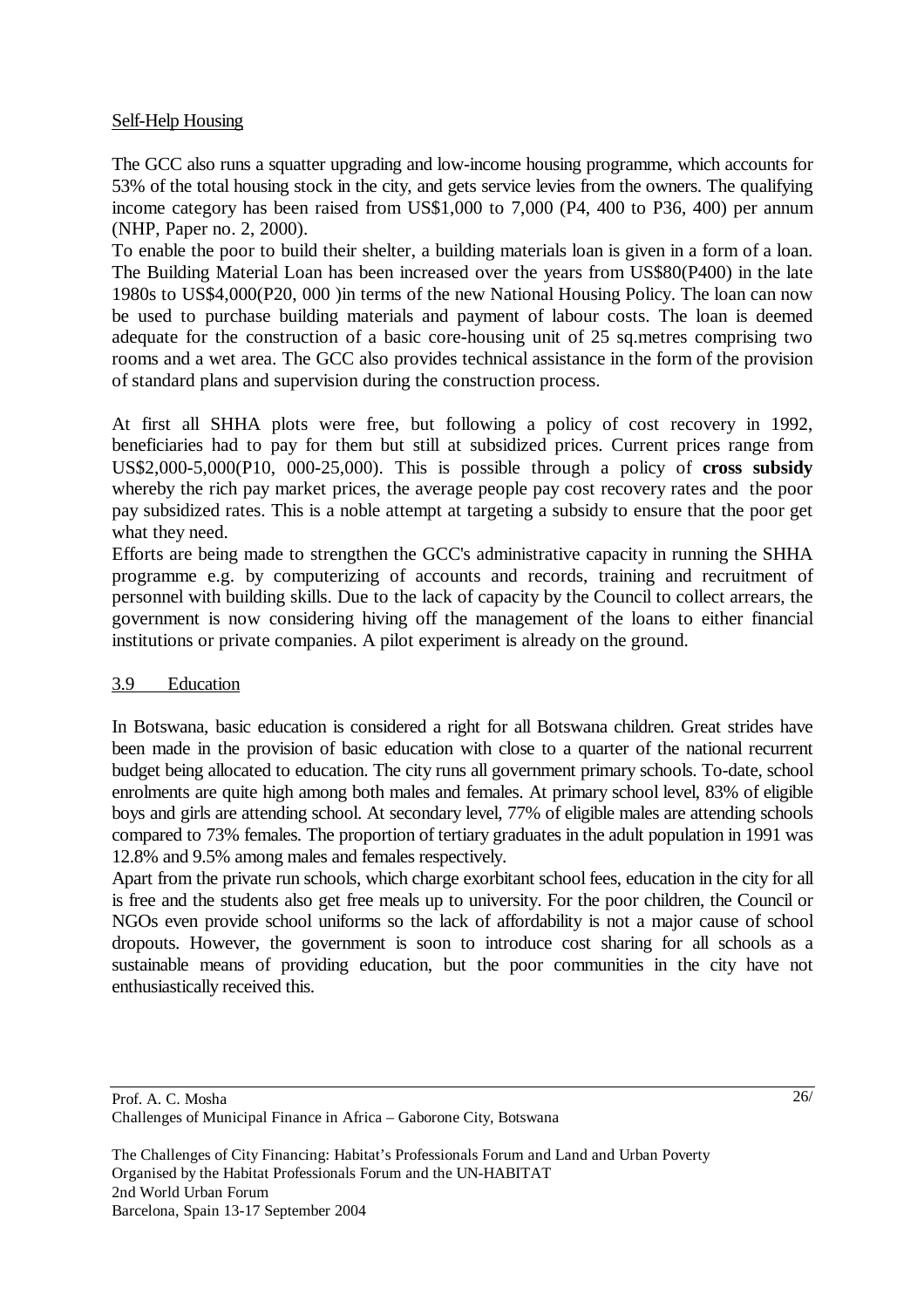#### **(4) Income generating enterprises**

Income generating enterprises is not a significant source of the GCC revenues, in spite of its attractiveness. Most income comes from sale and hire of shrubs and beer halls and hiring of classrooms or halls. In general terms, managerial capacity appears to be lacking. In some instances there have been complaints to the effect that such enterprises are sometimes run as a social service and very often the objective of making a profit is forgotten. Even where such enterprises are profitable, as in the case of sale of shrubs, the enterprises tend to be run as fiefdoms, with little connection to the council. This implies that the real benefit from such enterprises is the creation of employment, rather than the augmentation of municipal revenues.

However, with privatisation this problem will soon be over.

In its efforts at helping the impoverished residents to improve their quality of life, the GCC has helped in developing micro entrepreneurial activities in many parts of the city. Several groups engage in micro enterprises, which besides being survival strategies, these activities contribute to economic development in a small way. Among these groups are: craftsmen, hawkers, and daily labourers on building sites or in households, street children and food vendors. In 1994, it was estimated that 1901 persons were employed, 8 out of 10 of which were women (Toteng, 1995). Instead of chasing illegal traders, the municipality has decided to help them.

## **(5) Borrowing**

At times the GCC is forced to borrow money to meet its obligations. At the moment it can only borrow from the central government through the Capital Account, and not from the commercial banks. For example, at the end of 1998 the Gaborone City Council owed US\$9 mil(P43.68 mil). to government for various loans. Most of these loans were payable over a period of 25 years at an interest rate of 14.6%. However, by the end of the financial year 1999/2000 the Council had decreased the loan amount to US\$7 mil (P35.04 mil). (GCC, 2002 pp.2)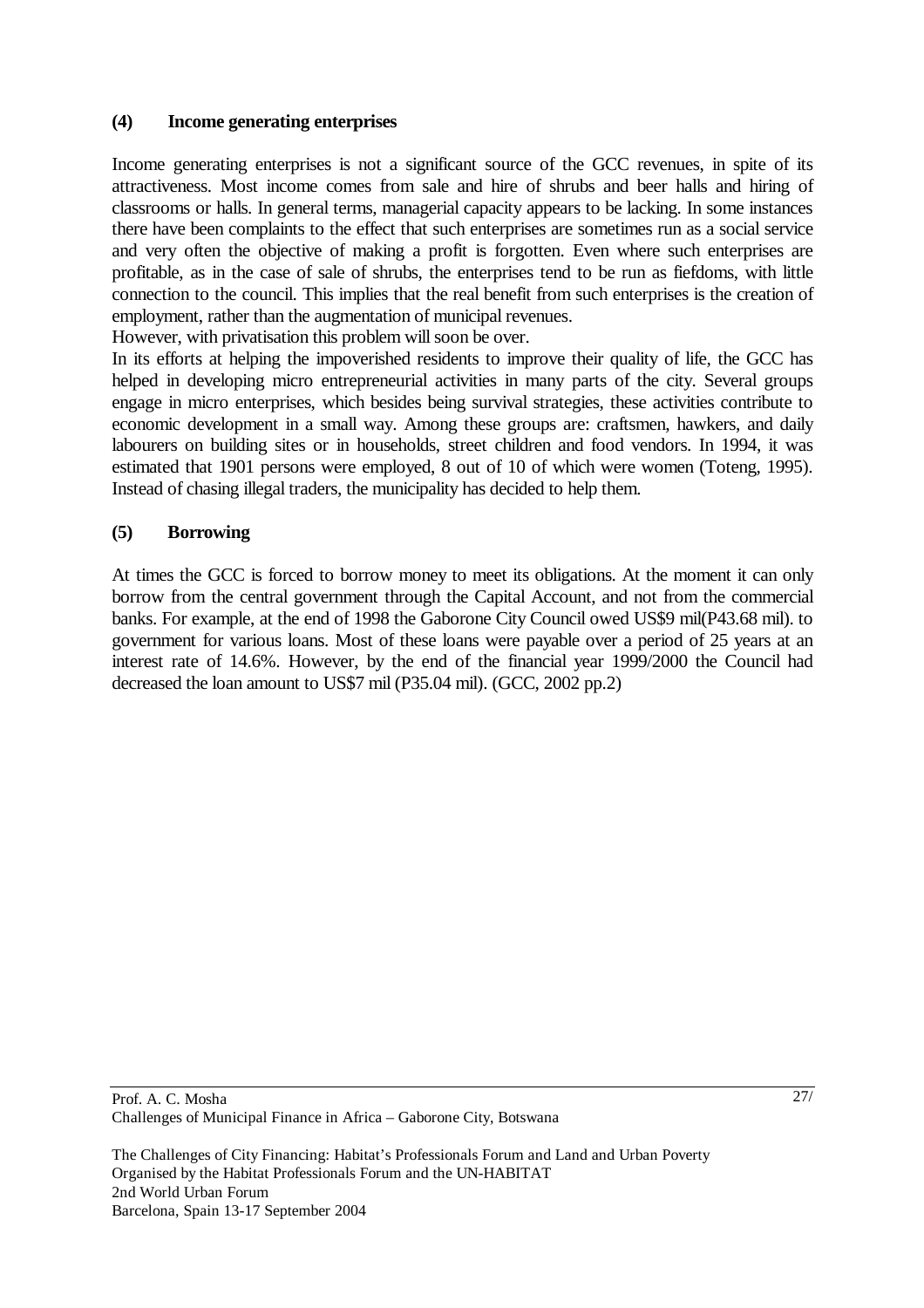| $\angle UUV = I ULA$ (1 $UDP = J I UIA$ ) |                    |             |  |  |  |
|-------------------------------------------|--------------------|-------------|--|--|--|
| <b>Source of Income</b>                   | Amount - 1999/2000 | % of Income |  |  |  |
| <b>Abattoir Fees</b>                      | 807,169.50         |             |  |  |  |
| <b>Advertising Signs</b>                  | 458,568.00         |             |  |  |  |
| Beer Halls/Garden Rent                    | 22,555.10          |             |  |  |  |
| <b>Building Material Loan</b>             | 235,435.54         |             |  |  |  |
| Cemetery fees                             | 5,458.18           |             |  |  |  |
| <b>Clinic Fees</b>                        | 253,015.01         |             |  |  |  |
| <b>Community and Civic Centres Fees</b>   | 52,595.59          |             |  |  |  |
| Day Care Centre Fees                      | 45,938.00          |             |  |  |  |
| Dog Licences                              | 981.60             |             |  |  |  |
| Fines-Bye-Laws                            | 9,332.39           |             |  |  |  |
| Hiring of Classrooms                      | 5,952.90           |             |  |  |  |
| Home Economics                            | 228.50             |             |  |  |  |
| Interest on Investment                    | 2,144,288.04       |             |  |  |  |
| <b>Interest on Rate Arrears</b>           | 3,835.09           |             |  |  |  |
| <b>Market Rent</b>                        | 149,816.60         |             |  |  |  |
| Miscellaneous Income                      | 42,274.04          |             |  |  |  |
| Plan Perusal Fees/Sale                    | 76,464.72          |             |  |  |  |
| Pound Fees                                | 2,990.53           |             |  |  |  |
| Rate Clearance Certificate                | 981.00             |             |  |  |  |
| <b>Road Reinstatements</b>                | 360.00             |             |  |  |  |
| Sale and Hire of Shrubs                   | 71,869.85          |             |  |  |  |
| Sale of Sundry Items                      | $\overline{a}$     |             |  |  |  |
| Sales tax on Beer                         |                    |             |  |  |  |
| <b>Sanitation Fees</b>                    | 120,633.57         |             |  |  |  |
| <b>School work Sales</b>                  |                    |             |  |  |  |
| <b>Sewerage Connection Fees</b>           | 8,709.00           |             |  |  |  |
| <b>Sewerage Fees</b>                      | 20,787.50          |             |  |  |  |
| <b>SHHA Service Levies</b>                | 1,001,802.47       |             |  |  |  |
| <b>Staff Housing Rents</b>                | 975,382.90         |             |  |  |  |
| <b>Trade Licences</b>                     | 110,293.34         |             |  |  |  |
| <b>Total Revenue Income</b>               | 10,439,734.96      | 10.0%       |  |  |  |
| Rates                                     | 28,408,920.50      | 27.3%       |  |  |  |
| REVENUE SUPPORT GRANT                     | 65,509,417.15      | 62.7%       |  |  |  |
| <b>INCOME GRAND TOTAL</b>                 | 104,358,072.61     | 100%        |  |  |  |

#### Table 4: A SUMMARY: GABORONE CITY COUNCIL: REVENUE as at end of 31<sup>st</sup>. **2000 – PULA (1 US\$=5 Pula)**

*Source: GCC Annual Report 1999/2000.* 

#### 2.2.4 Overall Assessment

In general, the paper has shown that the financial strength of the GCC is fairly sound, compared to other councils in the region, in that it nearly meets most of its needs either through its own resources or from the central government from where it gets most of its recurrent and capital funds. In some extreme cases, there have been some instances where money was returned to the Treasury due to lack of capacity to spend the money. This is in contrast to a number of municipalities in various parts of Africa, which are reeling under heavy debt burdens.

However, while there is a need for greater sharing of revenue sources between central and local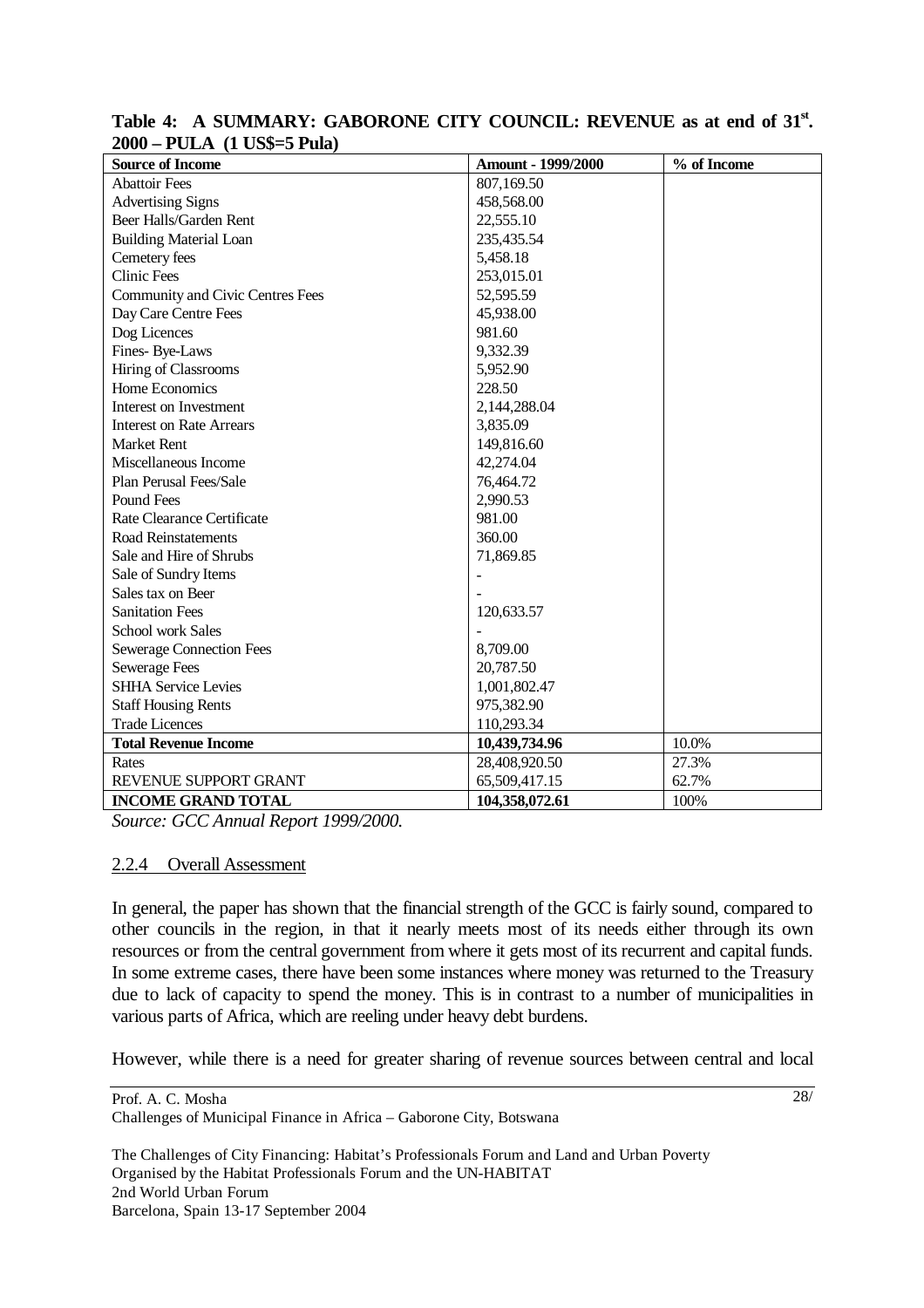government, the yield potential of sources currently available to the GCC is far from being fully exploited. Thus, significant results could be achieved through improvements in collection from currently available revenue sources, especially property rates, business licences and service charges. Is it possible to privatise revenue collection as has happened in Tanzania, and Uganda; or sharing of taxes and privatisation of the provision of services. These are questions the GCC should ponder and come up with appropriate solutions if the current impasse is to be broken.

In conclusion, it can be stated that in order for the GCC to improve its own internal revenue, it is not just enough to introduce some new taxes, but that it is necessary to introduce structural changes to the current system of raising internal revenue. However the council should be careful with any involvement in commercial business operations because of its lack of entrepreneurial experience.

## **3 MANAGEMENT OF FINANCIAL RESOURCES BY THE GCC.**

Financial management of the Council includes:-

- The preparation of estimates
- The compliance with management procedures such as auditing and tendering; and
- The operation of bank accounts and bank deposits.

## **3.1 BUDGETING AND ESTIMATES PREPARATION**

The GCC has to prepare, on a yearly basis, budget estimates containing the required expenditure, the expected income from internal sources, and the required deficit grants to cover the shortfall. In a number of budget lines, estimated revenues versus actual incomes were not congruent. In general, it can be assumed that the GCC has the ability to put forward realistic estimates of income and expenditure with the uncertainties of expected support grants from the central government.

Various reviews of the Council's accounts shows that the Council follows procedures of accountability and tendering quite well. All GCC projects are tendered using open and fair/transparent government procedures. Botswana has adopted a zero tolerance for corruption and its reputation has earned it the top spot in Africa for being the least corrupt. A number of the audit reports of the city's accounts auditors discovered that (a) there were substantial arrears in rates, (b) there were very few cases of theft, fraud and misappropriation of funds and resources; and (c) in a number of cases the council had overspent its authorised votes. This is in contrast to some municipalities in Africa where corruption and mismanagement of funds is endemic – a cancer that never goes away.

Although these official findings of financial mismanagement in the city are probably not unique for local government authorities and are definitely a lot better than in other sub-Saharan African countries they nevertheless indicate the problems of councils in Botswana with procedural financial regulations. Another interesting observation is that interest earned on bank deposits has developed into a lucrative source of internal income (between 2-3%). Maybe this high earnings from bank deposits are a reflection of the GCC being unable (for different reasons) to use funds allocated to it for development projects. From the evidence available and discussions with city authorities, it can be asserted that the GCC is able to manage deposits with commercial banks and earn substantial

29/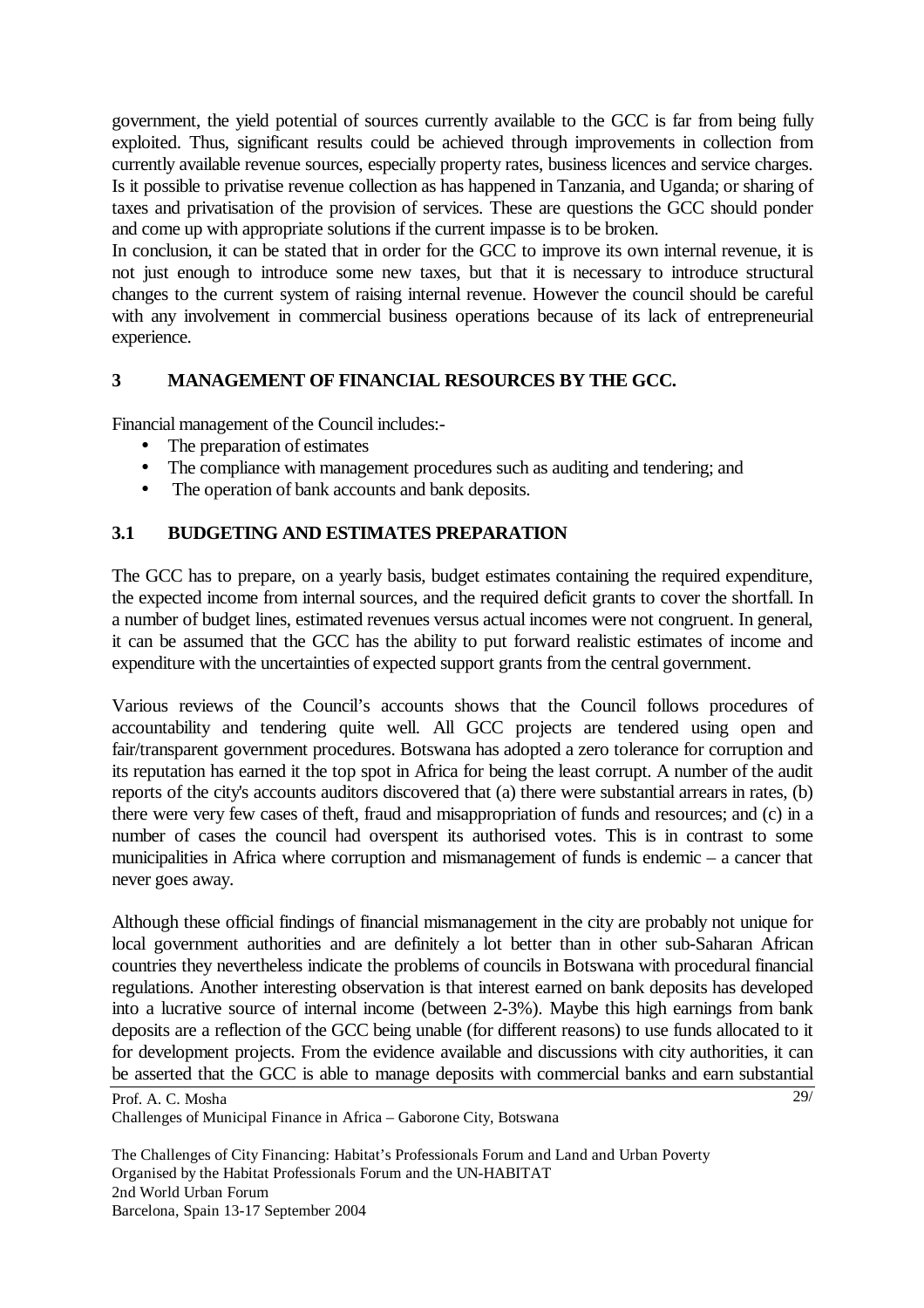amounts of money from these activities. This is a reflection of the ability and professionalism of the City Treasurer's department.

## **Financial controls**

Official discussions revealed that the City Treasurer's Department always uses normal accounting and financial control, plus restrictions of votes. It was evident that in almost all cases they always use the **Guidelines on Financial Management** as given by Ministry of Local Government. The Department also applies external management controls by central government that include among others, **Accounting Instructions** from central government e.g. cash inspections. They also make use of internal and external auditors. Finally, it has been observed that the GCC has had a clean audit report for some time now, and this augurs well with good urban governance and financial management.

## **Internal auditing**

Like most local authorities the GCC does internal auditing of its accounts. Recently the Council has created a post of Principal Internal Auditor who reports directly to the City Clerk. The GCC's accounts are scrutinised by the **Local Authority Public Accounts Committee** (LAPAC) of central government, and to-date the city has fared well so far.

## **Quarterly Reports**

All local authorities in Botswana are required to report upon the progress of projects implementation each quarter to Ministries. It was nice to observe that this procedure was regularly followed by the GCC. The reports cover both financial and physical status. All in all, these reports cover seven sections: -

- General information
- Physical status
- Financial status
- Project and programme implementation and follow up
- Recommendations for improvement of implementation and removal of constraints and
- Any other general remarks/observations/suggestions.

Such practices keep heads of departments on their toes to ensure that projects see the light of day. Once commented thus: "*Any problems that surface are tackled immediately before they get out of hand, although sometimes extenuating circumstances do creep in and slow us down"* 

#### **Computerization**

The Ministry of Local Government commissioned a Local Authority Information Technology (LAIT) strategy in 1996, which amongst other things identified the need to computerize core processes, which include accounting, human resources and land management. This has been extended to include the Rates and Payroll accounts. The LAIT project was allocated funds up to a ceiling of US\$14 mil(P70 mil). under NDP8 plan period, and this has been extended into the current NDP9.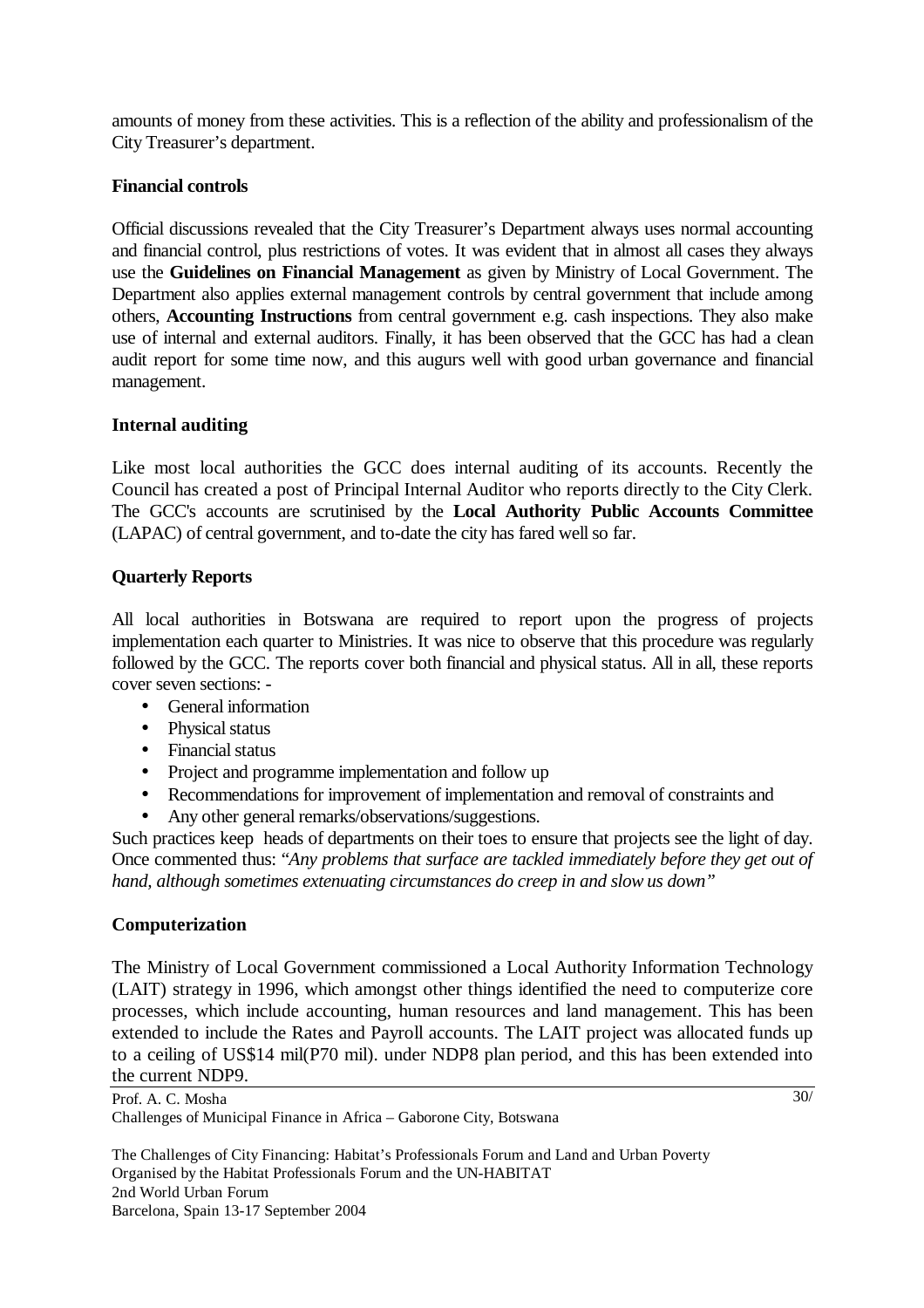The computerization of local authority core accounts started in 1999. For Gaborone City, already rates and payroll accounts have been computerised. The next move, is to computerise Supplies and SHHA accounts. As of now efforts are being made to get consultants to work on the remaining assignment.

The city authorities hope that these measures will also address the mismatch between the recurrent budget and the development budget. The mismatch is as a result of the pre-determined Revenue Support Grant (RSG), whilst the development expenditure is increasing rapidly.

## **5. PUBLIC/PRIVATE PARTNERSHIPS**

Like other urban authorities, Gaborone has started implementation of the government's policy on privatization (approved by Parliament in April 2000) by way of out-sourcing certain activities to the private sector in order to provide essential services in the city. It is following the government's lead in which departments such as the Central Transport Organization are out-sourcing procurement of tyres and repairs of government vehicles (*Mmegi 21-27 September 2001).* 

Among the services the Council has privatised in the past and at present is solid waste removal, collection of debts reported to be in the region of US\$3 mil(P15 mil.) , employment of private security guards in a number of schools and leasing out of public transport routes to private operators. The types of partnerships with the private sector that the GCC is currently considering for the future are Contracting-Out and Build, Own, Operate and Transfer systems(BOOT). They are also working mechanisms of forging partnerships with the private sectors in the areas of parking arrangements, development and running of markets and waste collection and management.

Secondly, the private sector plays a very important role in land delivery in the city. In 1994, government declared its intention to involve the private sector in property development especially in the provision of serviced residential land through the Presidential Directive Cab 9/94. Cabinet Memorandum No. 20 of 1996 embodies the private sector's participation in the provision of housing and serviced residential land. The National Housing Policy approved by white paper No.2 of 2000 emphasizes the role of government as a facilitator to promote involvement of all stakeholders in housing delivery.

The private sector's participation in urban land servicing is anchored around providing secondary and tertiary services to peripherally serviced blocks of plots at their own costs. The services are later handed over to the responsible authorities free of charge to facilitate future maintenance. Blocks of plots are allocated to developers through a competitive tender system. Successful developers are then required to pay for all infrastructure costs needed to develop land to the specified standard.

Blocks of plots have been allocated to private developers in several parts of the city starting with Block 5. Later several developers were allocated plots in Block 6, Maruapula and Tsholofelo. High-density plots were also allocated in block 5. The progress report for development of plots allocated to private developers indicates different stages of development.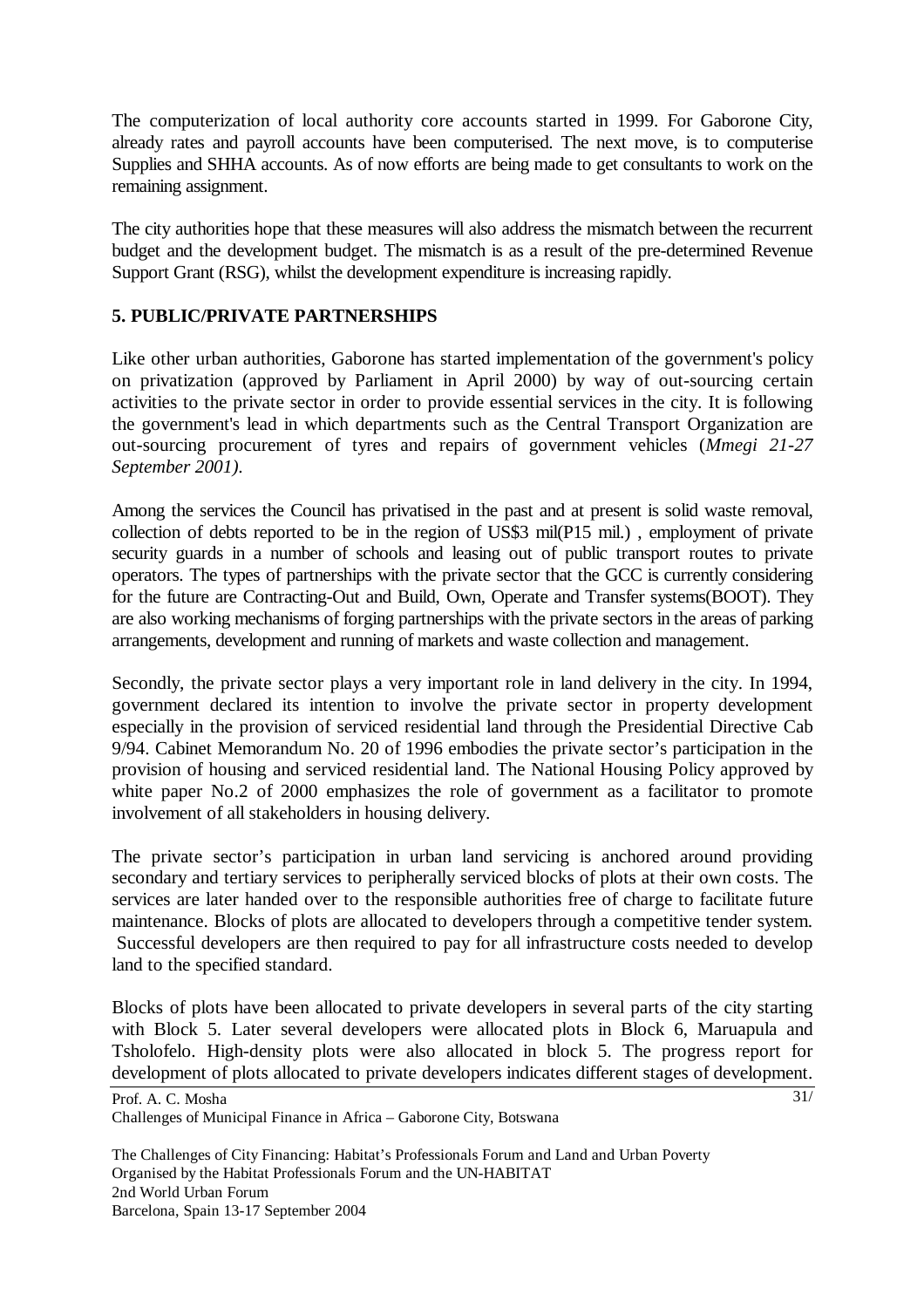Some developers have serviced the land and developed residential units whereas some have not developed as yet. (GCC-Draft UDP2, pg.40)

Thirdly, it is also apparent that a number of jobs are done by the private sector (contractors employed in the field of building, civil, electrical, air-conditioning, street lighting, traffic lights). Unemployed people (citizens only) from various wards in the city are employed on Labour Intensive Works, like cutting grass on road verges in the city. Lastly, Government policies in respect of citizen empowerment and incentives to citizen companies (advances, price preference etc) are observed 100% in respect of award of tenders and quotations.

## **6. POVERTY AND POVERTY REDUCTION MEASURES IN GABORONE CITY**

Currently, it is estimated that around 40,000 people in Gaborone are now living below the National Poverty Datum Line, and that one third of these people (about 7% of the population) are very poor. That is to say, approximately 13-14,000 people are likely to suffer from a severe lack of food as well as other basic needs. However, in spite of the large numbers of the poor, nobody has suffered unduly due to the adoption and implementation of several poverty reduction initiatives by various institutions. It is rare to see street beggars and street boys in the city in contrast to experiences in other African cities. Hardly are there people sleeping rough in the city too.

Poverty reduction initiatives to help the above groups of people have come from the Central Government, the City Council, NGOs, CBOs and the community at large. The city has limited scope for both social and economic policy making and in most cases, poverty reduction has been perceived in terms of providing basic welfare for socially disadvantaged groups and not as part of mainstream policy making.

In spite of the above hurdle, it is worth emphasizing that the Gaborone City Council has embarked on a number of its own and government-led programmes and projects aimed at poverty alleviation with a measure of success. The programmes cover various sectors including: -**social welfare activities, a destitute programme, a street children programme, housing for the poor, supporting the informal sector etc**. Much has been achieved and there is still a lot of room for improvement.

The bulk of the welfare activities are carried out by the Department of Social Welfare and Community Development. The department has been dealing with the problems of street children, destitute, poor women abandoned by their husbands and now burdened with the task of raising their kids, unmarried teenage mothers etc. They have been assisted with help from donor agencies and NGOs. The Department has also helped set up school youth groups, a Youth Advisory Team; it also runs a home economics course and even organises a Disabled Day to highlight the plight of the handicapped. As with some government departments, funding is not enough to cater for all the needs of the needy.

Among their activities and their successes and failures are examined in the following sections. **Welfare Initiatives**

Prof. A. C. Mosha Challenges of Municipal Finance in Africa – Gaborone City, Botswana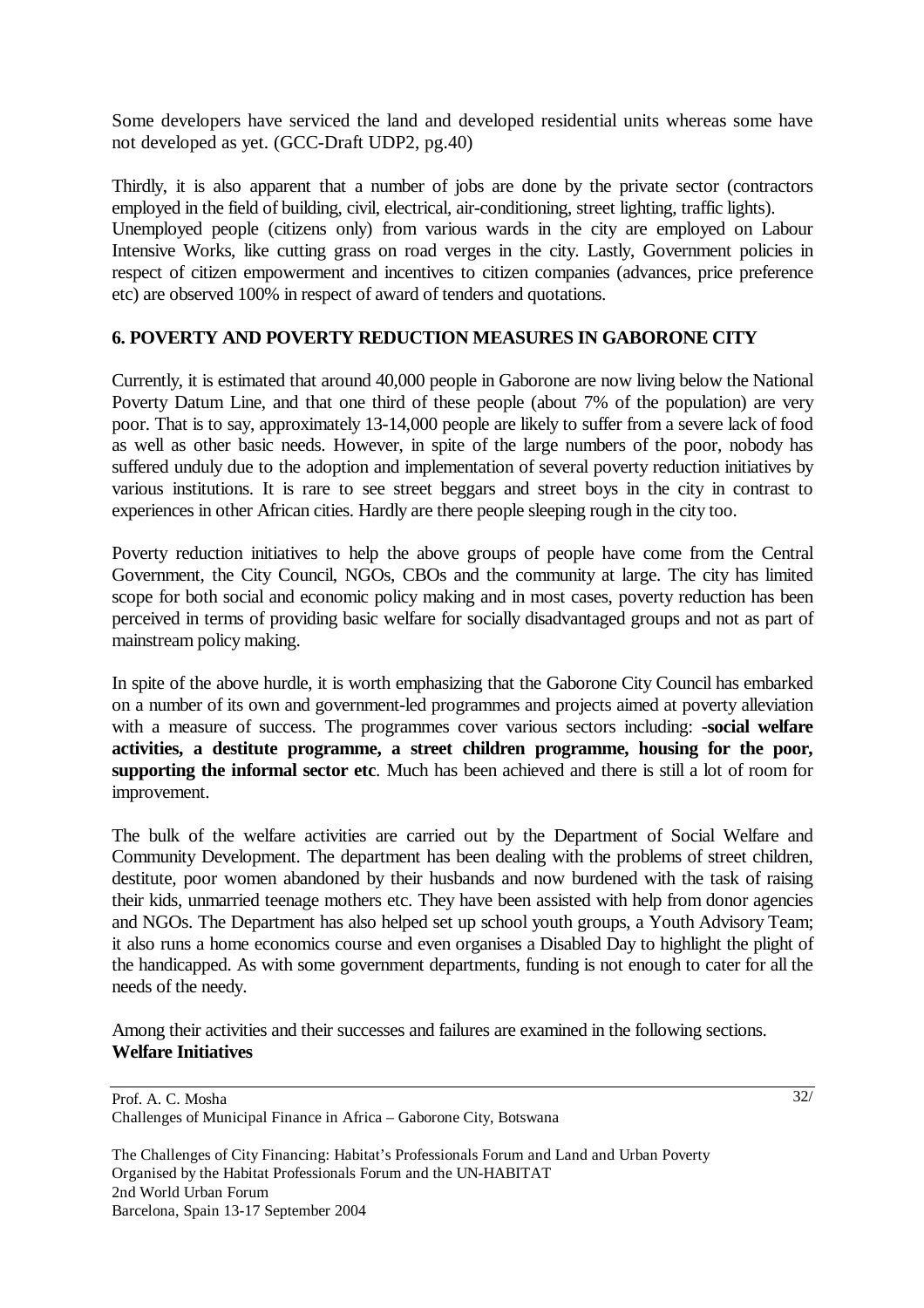## *1. Destitute Programmes*

Although the number of poor in the city runs into tens of thousands, using the Destitute Policy of 1980 classification only 57 destitute are registered in the city. Obviously, this leaves out a lot of needy people out there. This is due to a very strict system of a **needs assessment test** in which a number of non-needy people are regularly repatriated back to the villages or are forced to stay with their own relatives.

The deserving destitute are given help in the form of food, clothing, blankets and toiletries plus a cash payment of US\$17(P82) per month. Further, destitute families never pay service levies unless they have working children.

The Council also provides housing for the destitute and right now, there are 10 houses in Naledi and 4 in Broadhurst low-income areas. In addition to this there is also a temporary shelter in Gaborone West provided by a Roman Catholic Church organisation. In as far as helping destitute is concerned, it can be safely said that the destitute policy has been a success in the city. However, more could be achieved, if only the Department of Social Welfare was not facing various problems including: - lack of appropriate manpower like rehabilitation officers; there is little of coordination with other aid agencies and lastly, although a need has been identified for a rehabilitation centre and a hostel where the poor could engage in economic activities, no appropriate plot is available.

## *2. Needy Student Programme*

Help is also given to children of destitute or street children through a "Needy Student Programme". Children are sent to primary schools or brigade centres where they acquire survival skills. They are given school fees, boarding fees where necessary, school uniforms, travel fares to and from school etc. In recognition of the need to help needy children the GCC in its 1996/97 budget had given the following NGOs, SOS Children's Home, the Red Cross, Child Line and the Cheshire Foundation the sum of US\$1200(Pula 6,000) each.

To date a total of over 130 needy students have received help through this programme. In 1994, a total of 18 students were sent to Brigades; 28 street children were sent back to school and in 1996, 25 students were also sent to school. Further in 1996, 3 needy children managed to get admission to the university where help is given during the first term and from there on the government takes over with bursaries (*Youth Officer, Old Naledi*).

The Department of Social Welfare also provides meals to needy persons on a regular basis- at least two meals a day. If it cannot cope, it seeks supplementary help from other agencies like the Roman Catholic Church, who engage in the same line. The Department also provides paupers burials where all costs are met by the Council.

#### *3. Initiatives to provide access to land and housing by the poor- Cross-Subsidy*

In Gaborone, although land is somehow restricted due to high prices, confusing and expensive institutional framework, costly land registration process, and high standards associated with its development, some of the poor have possible access to land due to various initiatives that have been undertaken by government and the municipality. For example, in the case of the nation-wide Accelerated Land Serving Programme of the late 1980s/early 1990s, out of a total 26,881 serviced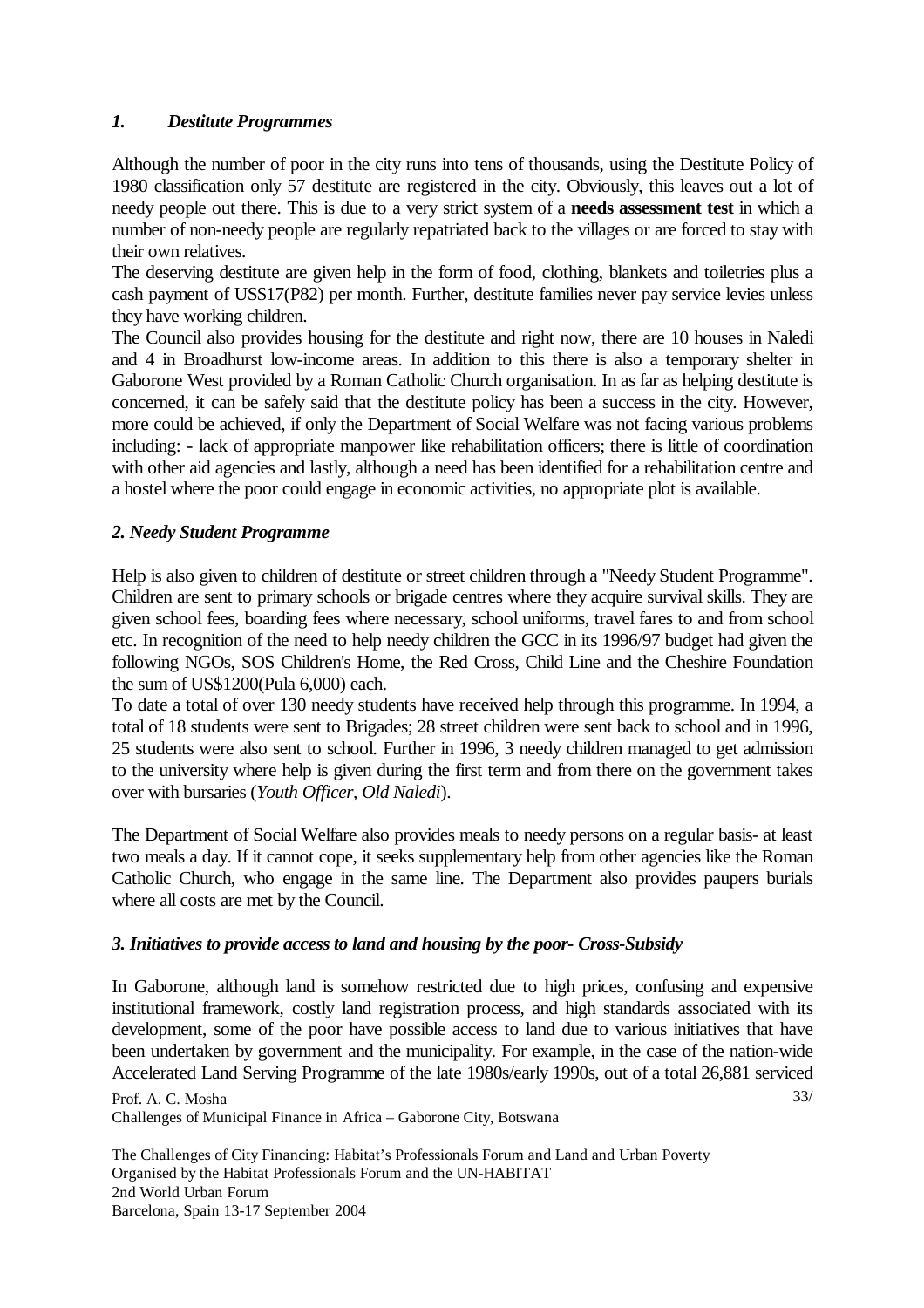plots that were to be provided in the urban areas of Botswana, 15,097 (56%) were planned for Gaborone. Again, the Self Help Housing Agency provides a venue through which the low income can access to land on which they can build their own houses with plans prepared by the Agency. Plots are given on subsidized prices basis through a process of **cross-subsidy.** Allocation is by first come first served principle. Building materials loans are given and houses have to be built and completed in a period of four years. (Details have been given above under Housing).

## *4. Land tenure and security for the poor*

Low-income persons do also have security of the land they occupy in the city. All land in the city is state land and can only be owned under lease. Two types of leases are available: The Fixed Period State Grant (FPSG) introduced in 1972. FPSG has 50 years for commercial and industrial concerns, and 99 years for residential purposes. There is no right of renewal. The second is the - The Certificate of Rights (COR) under which the city's low-income residents own land. The system was introduced in the 1970's as a means of providing a secure tenure for urban squatters and new plot holders in Self Help Housing Agencies (SHHA) schemes. The intention was to provide the urban poor with secure tenure while avoiding complexities and cost of title registration. The state retains ownership and the plot-holder has the usufruct. It is perpetual, inheritable and transferable. It can be converted into 99 years FPSG. The only unfortunate thing is that today, the COR does not provide adequate security for loans as lenders have not chosen to lend against it but moves are being made for the banks to accept it as collateral. In addition to the above, a person staying in a squatter area does get a Temporary Occupancy Permit, while awaiting the area to be upgraded, and once this is done, the permit can be upgraded to a Certificate of Rights. This permit is only for a year but can also be renewed. We found several such plots in Naledi

## *5. Enabling physical planning practices*

Poor residents in the city are subject to a variety of enabling planning procedures and regulations that the government has adopted (urban development policies and standards, development control code) in planning their areas. As noted by Viking (1995), the planning policy has shown the following unique signs of proxy towards favouring the poor. In the city there is equitable spatial organisation with social economically mixed residential neighbourhoods to avoid low-income slums. Hence all residential areas in the city, save the old part of the city, which was segregated by income, and the only squatter area of Naledi, are all planned in a mixed manner. This mixing is unique in the Africa region. At least two measurable benefits for the poor have resulted from the equitable spatial organisation in the city. The first is easy infrastructure upgrading of the majority's sites and services plots. For example, water connection to one of these plots in Gaborone West today costs US\$60. The second is the result of the first; with an on-plot water connection, the sites and services plot today constitutes security for a loan from the Botswana Building Society, the country's' own housing bank

Secondly, the country's Development Code is enabling in that it attempts greater land use efficiency, set backs are reduced, plot coverage is increased and informal economic activities are now allowed on residential plots where the low income can try to earn a living (Viking, ibid)

#### **6.** *Building Control Regulations*

Prof. A. C. Mosha Challenges of Municipal Finance in Africa – Gaborone City, Botswana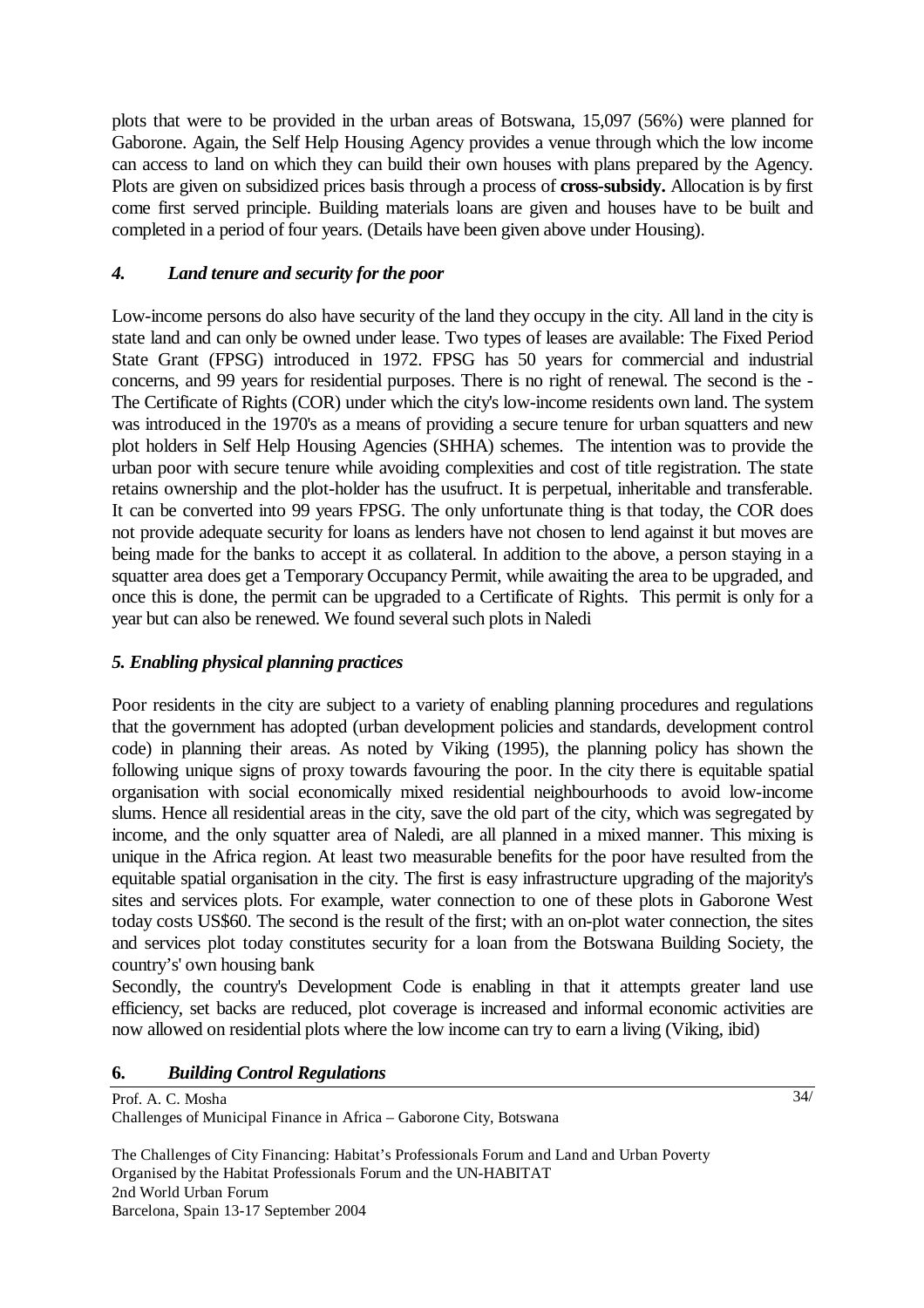Housing in the city is controlled and regulated by specific regulations, which are also favourable to the poor. The Building Control Act of 1981 contains two sets of building regulations: the Building Control Regulations, 1981(BCR) and the Building Control Grade II Dwelling Houses Regulations, 1981(BCGIIR). The former applies to medium and high cost developments only. The latter apply to low cost and self-help dwelling houses in which development conditions are relaxed and low income people can use either temporary or permanent materials to build their houses so long as these are durable. The purpose of the regulations is essentially to enable the City Council (or SHHA) to take action against structures, which are clearly unsafe or unsuitable, rather than to provide a textbook on how houses should be built.

## **7.** *Legalizing informal settlements and squatter upgrading programmes*

Hand in hand with the policy of self-help has been the policy of upgrading rather than demolishing Old Naledi, the only squatter settlement in the city. This settlement was established in the late 60's as a temporary camp for builders of the new capital, but soon it grew up to accommodate the bulk of the low income. By 1975 it was decided to upgrade it instead of demolition. After the upgrading, Naledi today has an estimated population of 21,000 and the people have demonstrated a surprisingly high degree of self-reliance and self-determination. Naledi has been in a constant state of change, mostly in the form of plot improvements undertaken by individual plot holders and new facilities built (shops, schools, clinic, hall, a police station) and tenure is guaranteed via a Certificate of Rights. The housing stock has increased through consolidation. Both modern and a few traditional rondavels can be seen in the settlement. Right now, more improvements are taking place in the area.

The road and pedestrian network has been rationalised with a hierarchy of roads, with the main ones tarred and the rest, of stabilised earth. Streetlights and storm water drains have also been provided. A water reticulation system has been installed with standpipes for every 15 plots and soon water will be reticulated to every compound. Sanitation is by the use of pit latrines (VIP) on each compound, though, following government adoption of new standards, these may soon be replaced by a sewerage system in the future. An average of one rubbish bin for every five plots has been provided and regular collection is by the City Council.

Those who have relocated due to upgrading did move to New Naledi and Broadhurst where they got serviced plots. Fortunately, due to strict development control regulations and a sound housing programme, no new squatter settlements have developed within the city boundaries, though a few are now seen on the peri-urban areas.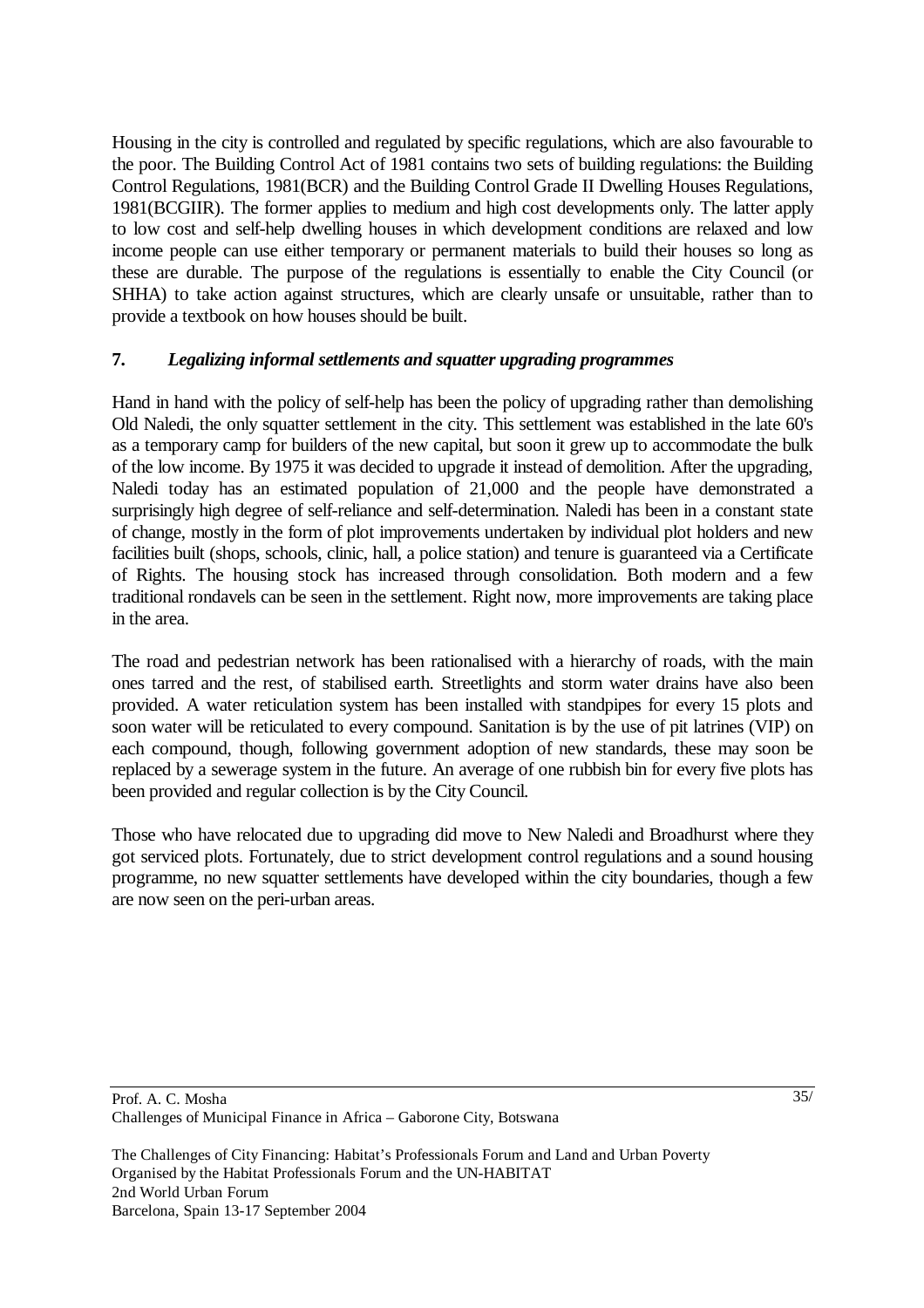#### **(a) Individual Coping Strategies**

In addition to the external support systems individuals have also come up with their own survival strategies. Most poor people perceive NGO, Church and Government contributions as being intended for the destitute and the disabled, but not for them. However, poor people are not passive victims of their adverse circumstances; they have developed innovative informal coping strategies. Several studies have showed that different groups of poor people make ends meet through alternative sources of funding, support and income and through household economies. In one focus group meeting, it was stated that retaining links with rural areas is an important survival strategy for some of the urban poor, especially for food security. Any significant disruption to the pattern of coping developed by a household or individual may have a significant impact in times of shock.

## **6. CONCLUSION**

From the above exposition, unlike other urban councils, the GCC has done quite well in financing city development. This is why the physical, social and economic development in the city is so impressive. This success could be copied by other municipalities to handle their financing tasks.

Most development projects get done on time and services are well provided. The roads are excellent, housing is provided to the extent that nobody lives rough in the city, land is serviced before allocation, sanitation is more than satisfactory and social welfare has come as a rescue for the poor segment of the population. Further social safety nets have helped to reduce poverty and other social ills.

However, there is evidence that some problems still face the council. These range from constrained budgets, lack of management capacity, existing bureaucracy within the central government, lack of accountability, inability in identifying sources of funding and utilization of the same. It is also apparent that the GCC has not exploited its full potential in delivery of services due to among others, lack of financial independence. But financial independence without an improvement in its funding system will not solve the problem.

What is needed is to look for a solution on how the identified financial bottlenecks can be addressed. Part of the answer lies in the improvement of what the city already has. Maybe a more defined relationship between the GCC and central government where revenue accruing from all urban services are concerned, through international cooperation, mobilization of additional resources through existing financial mechanisms, improving methods of revenue collection and enhanced accountability and transparent, management of the same, implementation of appropriate policies, closer cooperation and collaboration with partners such as the private sector, the NGOs, CBOs and other relevant sectors including broad-based public participation. There is also need to strengthen the capacities of the GCC by recruiting adequate staff especially for the technical sections. This will no doubt be helpful in determining the implementation of appropriate socioeconomic and environmental policies that will have direct positive impact on urban dwellers in the city. The GCC is looking at alternative financing sources like the following: hotel levy tax, petrol tax, car parking charges etc. All these will add to the meagre "Own Resources" and reduce the dependence on central government.

Prof. A. C. Mosha Challenges of Municipal Finance in Africa – Gaborone City, Botswana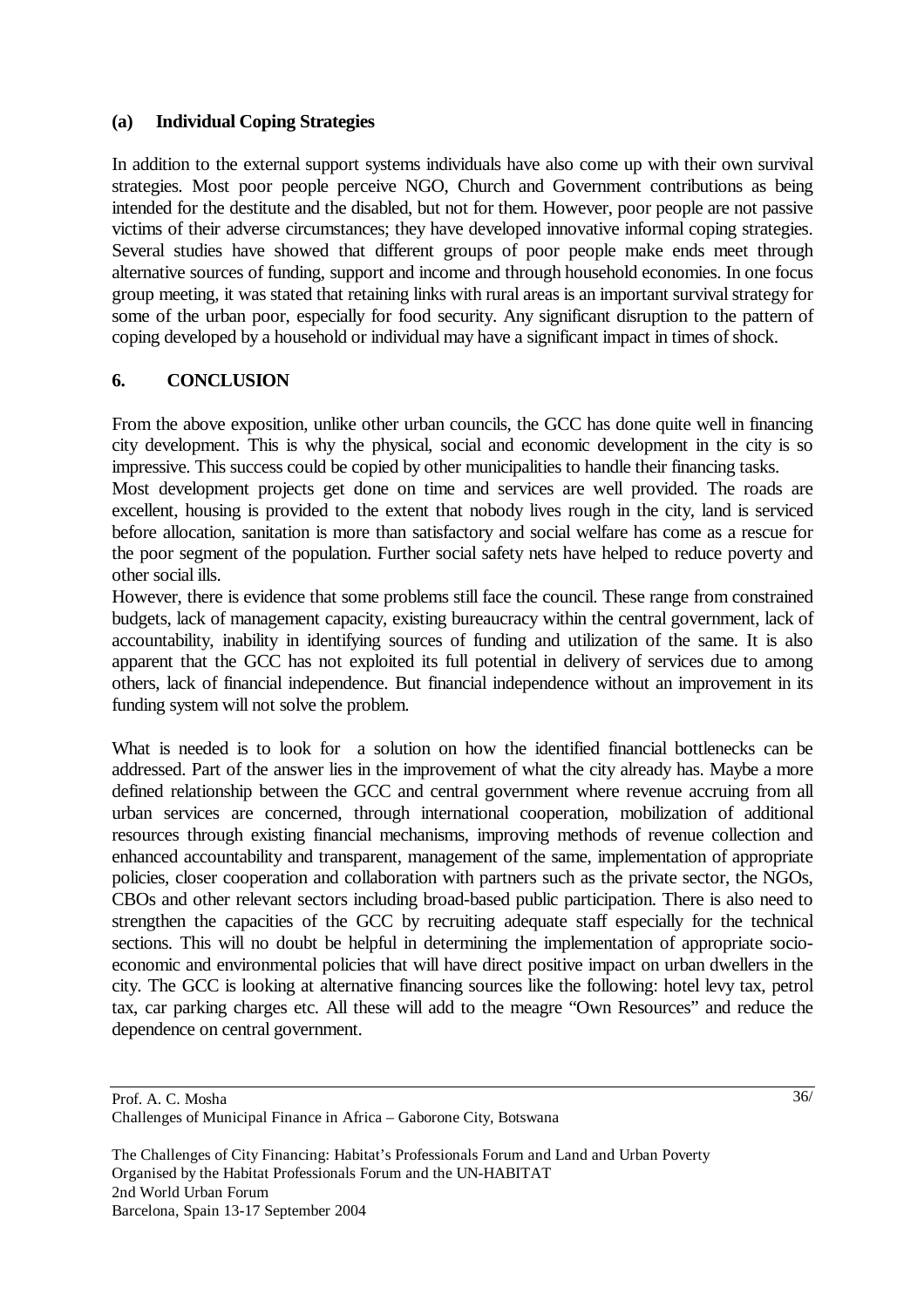### **7. THE WAY AHEAD FOR MUNICIPAL FINANCE IN THE AFRICAN CONTINENT**

Given that the future of the world and indeed Africa will be urban and that the economic growth will ultimately depend on how urban productivity can be sustained, more resources have to be mobilized and directed towards urban infrastructure and services. The problems identified above need addressing. It is essential that urbanisation is not seen as an optional matter to be addressed in the future, but as an urgent issue that must be treated now as a top priority for development – one that is shaping the very pattern of national economic growth, social relationships and political stability. Current population trends in Africa and rising expectations mean an increased demand for mass transport, water, and waste disposal systems, for better schools and health facilities and for amenities like parks, sports and cultural facilities.

It is now quite obvious that municipal governments in Africa need substantial help and guidance in developing adequate local revenue systems. Apart from searching for new sources of revenue, local governments need to institute better measures of collection of funds from current sources.

Reduction of the financial gap at the local level is essential if this demand is to be met. Good governance depends on it. The money that comes from "Own Sources" has to be increased if sustainable financing of municipalities is to be achieved. Money from property tax can be improved by many actions among which are (a) carrying out valuations more frequently (b) train more values, (c) follow up defaulters more vigorously (d) simplifying administrative procedures (e) review property rates annually etc.

As far as tax on income is concerned the following is proposed: (a) The access of local authorities to a larger share of national taxes, including income tax, could be improved, (b) introduce graduated rates of tax, (c) need to improve city-wide enterprise and employee data bases in order to ensure that emprises remit to government all contributions collected from their employees and that all eligible employees pay. Ways also have to be found of ensuring payment by informal sector employees and enterprises.

Municipal services User Charges: The following is proposed - (a) Clear systems of charging for all services provided by urban local authorities should be put in place to ensure adequate provision, operation and maintenance of the services. Such issues must be clear on key issues such as cost-recovery (full or partial) and subsidization of poor communities, (b) in order to overcome a growing feeling of despondency and resistance against paying municipal taxes and charges, local authorities should strive to ensure that services for which their citizens pay are adequately provided, efficiently operated and effectively maintained. Ways have to be found of dramatically improving the service delivery capacity of urban local authorities.; (c) market rents should be charged for houses owned by municipal local authorities; (d) Clearer and equitable policies on cost-sharing in the area of education and health should be worked out, ensuring improvement of quality in the provision of these services and guaranteeing universal access; (e) Privatisation efforts should be intensified in order to improve efficiency in the

Prof. A. C. Mosha Challenges of Municipal Finance in Africa – Gaborone City, Botswana

The Challenges of City Financing: Habitat's Professionals Forum and Land and Urban Poverty Organised by the Habitat Professionals Forum and the UN-HABITAT 2nd World Urban Forum Barcelona, Spain 13-17 September 2004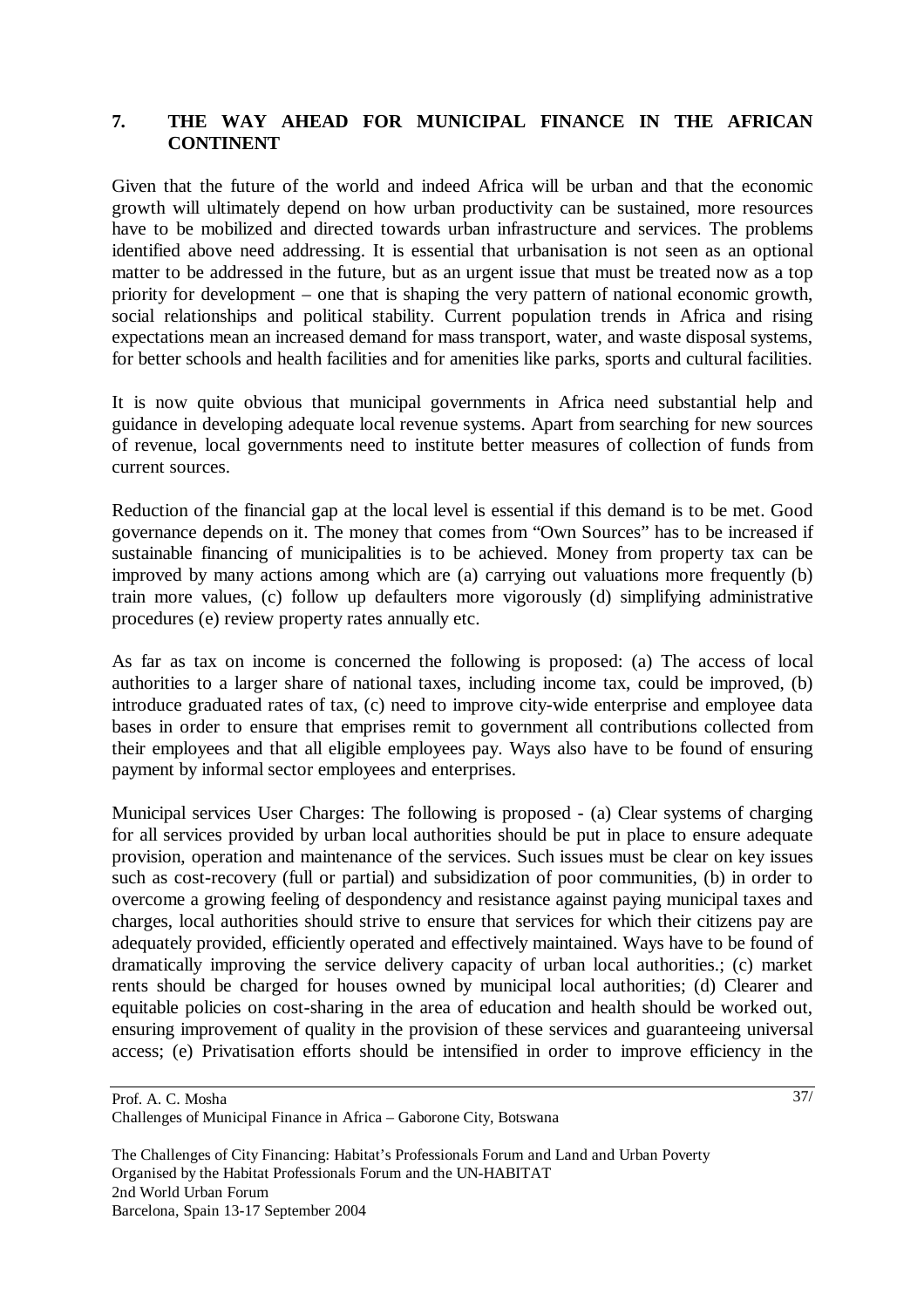provision of services, yet at the same time ensuring that the poor are not excluded in terms of access to those services.

Tax on provision of goods and services(business licence fees): As a source with a lot of potential, greater effort should be put into thinking about ways of maximizing the yield from this source, including clearer and fairer sharing of the source between central and local governments. Also, ways must be found of ensuring compliance by many numbers of business enterprises operating in the informal sector.

As for borrowing, (a) governments should consider resuscitating local authority loan bodies; (b) public-private sector partnership avenues could also be explored in order to identify and put in place more sustainable local authority loan sources; (c) where borrowing is considered necessary as a source of revenue, specific provisions should be tailor-made for individual cities and these must be based on their level of credit worthiness.

Central allocations: Clear and consistent systems of central allocations to local authorities should be put in place, with transparent allocation formulae and timely disbursement and sharing of a wide range of taxes is another avenue through which resources accruing to the central government could be allocated to municipal local authorities.

Decentralization: As central government transfer powers and responsibilities to the municipal level, efforts to enhance the capacity of city governments to manage the delivery of vital urban services in an efficient, democratic and transparent manner are critical. Innovative ways of financing infrastructure are also vital to future development and economic growth. Overall improvements in the management, organization and capacities of these municipalities will lead to financially sustainable municipal governments. These governments will in turn be able to provide efficient and reliable services to its population. From a bottom up approach, community-based NGOs and community groups should be engaged to take an active role in stimulating public participation in local government activities and decision-making.

More innovative solutions of municipal finance can be through any of the following:-

## *(a) Municipal Credit - Opening up new frontiers*

One of the best ways out of the debacle is borrowing money for operational purposes (working capital) or for asset creation (capital expenditure). Cities can never have enough of their own resources to meet development needs they face daily and so they also have to learn to borrow. In doing so, cities should guard against debt trap by practicing money management, which requires proper budgeting. The former is short term in that repayments are usually made within one financial year to meet financial deficits while the latter is expected to be repaid over longer periods.

The instruments available for short-term municipal borrowing may include any one or all of the following: Bank overdrafts, Commercial Paper, Banker's Acceptances, Trade Creditors or Revenue Anticipation Notes. While the other forms of short-term finance are relatively widely used, it is the Revenue Anticipation Notes, which opens new frontiers for short-term municipal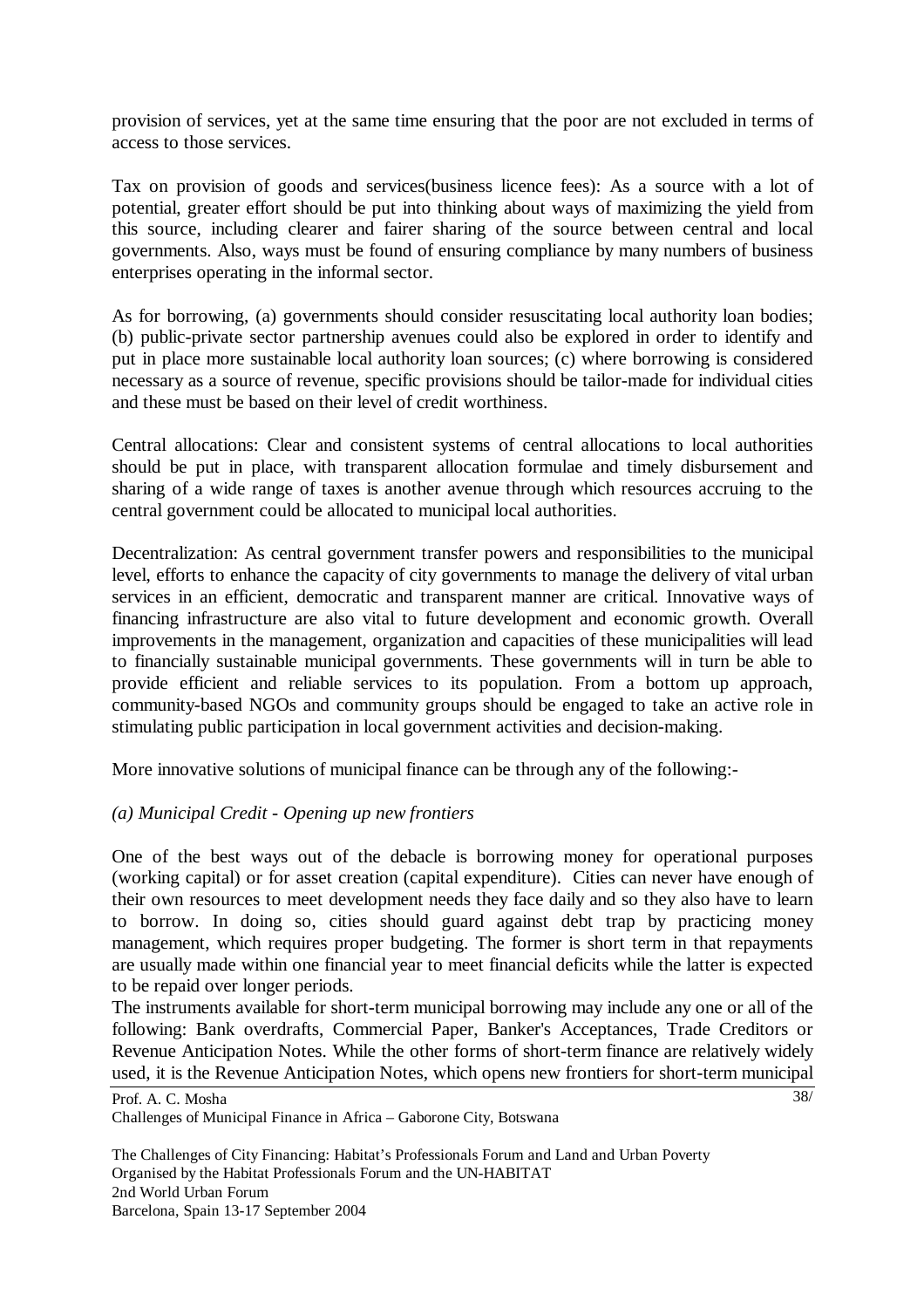finance. Basically it is Municipal Commercial paper issued for periods from 30 - 270 days to address occasional mismatches on operating expenditure and current revenues. While this paper is widely used in the USA, it is a novelty in Africa (only used in the city of Gweru, Zimbabwe).

## (*b) Long term borrowing*

For long-term borrowing, various options are available to a city. Capital expenditure can be financed through any or all of the following ways, which are used widely in Zimbabwe and South Africa (Mika, J. 2000): -

- **II** *Internal Capital Development Funds or Revolving Funds.*<br>These require seed capital or constant injections from current revenues and assume that the city has enough surpluses to make these subventions.
- 

 *Central Government 'soft' loans.* These have been advanced at subsidized rates, which are way below the market. Experience has shown that they are unpredictable as Central Government priorities may shift and they are not sustainable as Central Governments strive to reduce budget deficits.

**Private loans**<br>
Most come from pension funds. They are usually at some premium above bank rates and dearer than Government loans.

 *Current Revenues.* These are usually insufficient and inappropriate for large infrastructure projects with a long lease of useful life.

**Asset Disposals.**<br>This source is finite and ephemeral in nature and, it is not sustainable.

**Donations, grants and public Contributions.**<br>This source depends on the whims of the donor and cannot be relied upon for sustainable infrastructure development.

- *Private/Public Partnerships Equity, BOT, BOOT, Sweat Equity.*
- 

**Municipal Bonds or stock**<br>
These bonds have been extensively used in African cities in both Zimbabwe and South Africa and elsewhere, e.g. UK, USA, Australia etc. For most of Africa this is a new window for financing infrastructure.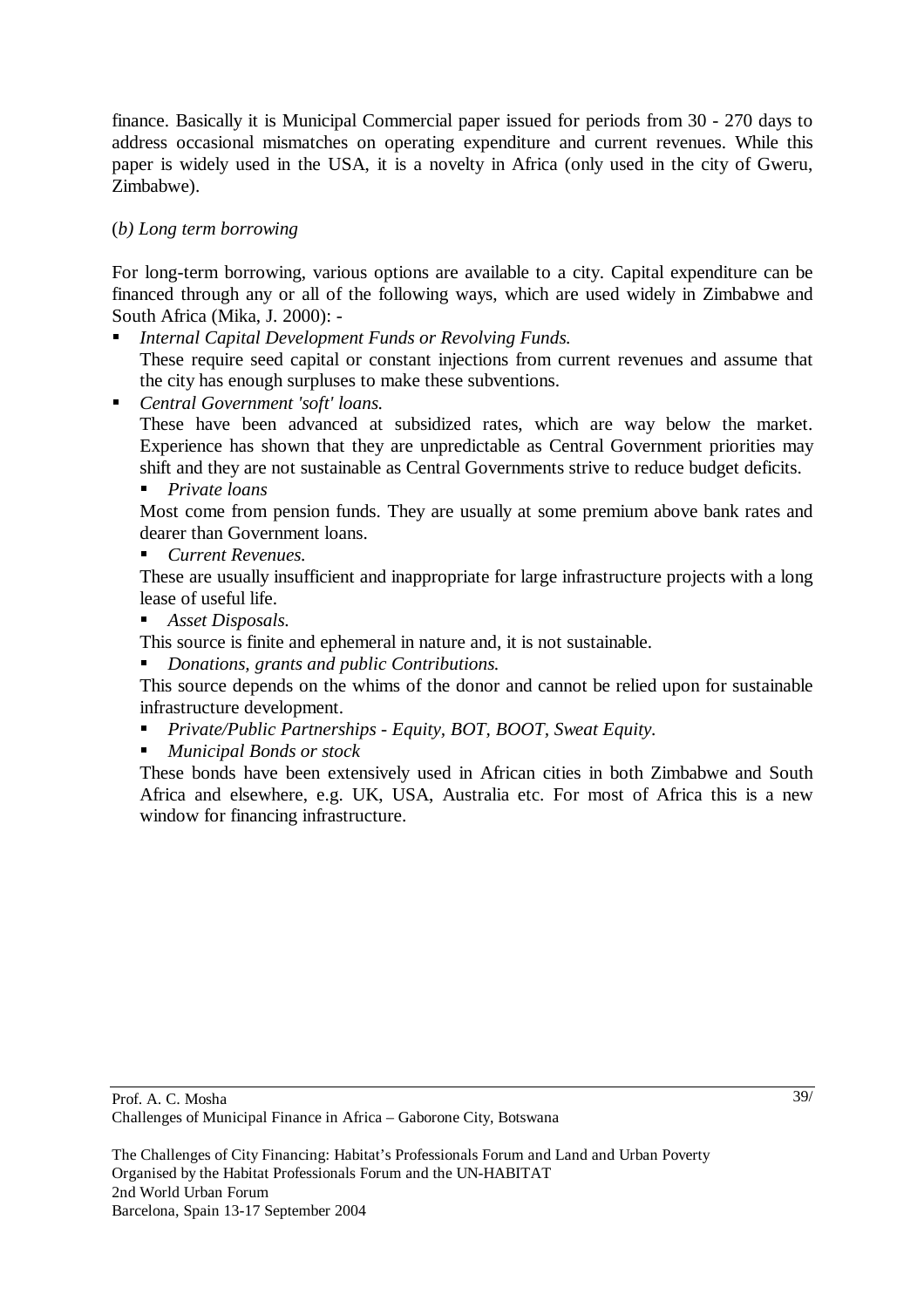#### **REFERENCES**

- Andrew Briscoe, (1995): *Local Government Financing in Southern Africa.* Friedrich Ebert. Stiftung, Botswana.
- Andrew Briscoe, 1995: *Local Government Finance, Planning and Business Promotion.* Friedrich Ebert. Stiftung, Gaborone.
- Andrew Briscoe, August 1995: *Small Business Promotion by Local Government in Southern Africa.* Friedrich Ebert. Stiftung. Gaborone.
- Bahl, Roy. "Tax Policy and Intergovernmental Fiscal Relations in China," (1990 Institute and University of Michigan Press), forthcoming.
- Bahl, Roy. 1996. "Fiscal Decentralization: Lessons for South Africa," *Restructuring the State and Intergovernmental Fiscal Relations in South Africa,* eds. Bert Helmsing, Thomas Mogale, and Roland Hunter, (Freidrich-Ebert-Stiftung), pp. 49-66.
- Bahl, Roy and Johannes F. Linn. 1992. *Urban Public Finance in Developing Countries.*  (New York: Oxford University Press), pp. 385-427.
- Bahl, Roy and Shyam Nath. 1986. "Public Expenditure Decentralization in Developing Countries," *Government and Policy,* (4), pp. 405-418.
- Bird, Richard M. 1993. "Threading the Fiscal Labyrinth: Some Issues in Fiscal Decentralization," *National Tax Journal,* 46 (18) pp. 207-228. Dillinger, William. 1994. "Decentralization and its Implications for Service Delivery," Urban Management Programme Discussion Paper *#16,* (Washington, D.C.: The World Bank).
- CITIES, Vol.Viii, no.iii, third Quarter 1996): The critical role of local government in sustainable urban development

Christian Peters-Berries, 1995: *Aspects of local Government Finance in Botswana.* Friedrich Ebert. Stiftung, Gaborone.

- Derek J. Hudson (1993): *"Increasing the own source revenues and fiscal authority/accountability of local authorities: A Preliminary review of some alternatives*.
- Derek J. Hudson, (1994): *Financial Arrangements for local Government- Some Comments on the Botswana Situation. A Paper presented at the sub-regional workshop sponsored by Frederick Ebert Stiftung in co-operation with SADC 1 - 3 Dec. 1994.*
- Economic Consultancies, 1995: *Study on Possibilities for Enhancing and Promoting districts Level Business Promotion by Assistance to Existing Local Authority and decentralised Structures.* Friedrich Ebert. Stiftung, Gaborone.

Egner, B (1987): *The District Councils and decentralization, 1978-1986. A consultancy report to SIDA.* Mimeo.

- Eustice, J.B: *Financial Management and revenues of Local Authorities: A Report of the Local Government Structure Commission.*
- Feddema. H (1990): *Survival through co-operation in Naledi.* Gaborone: Botswana Society.
- Godfrey Kanyenze, (1995): *Macro and Micro Economic Performance of the Botswana Economy (1980 to 1993/94).* Friedrich Ebert. Stiftung, Gaborone.
- GOB (1979): *Report of the Presidential Commission on Local Government Structure in Botswana 1979 (Vol 1 and II).*
- GOB (1991): *National Development Plan 7*  Government Printer, Gaborone.

Prof. A. C. Mosha

Challenges of Municipal Finance in Africa – Gaborone City, Botswana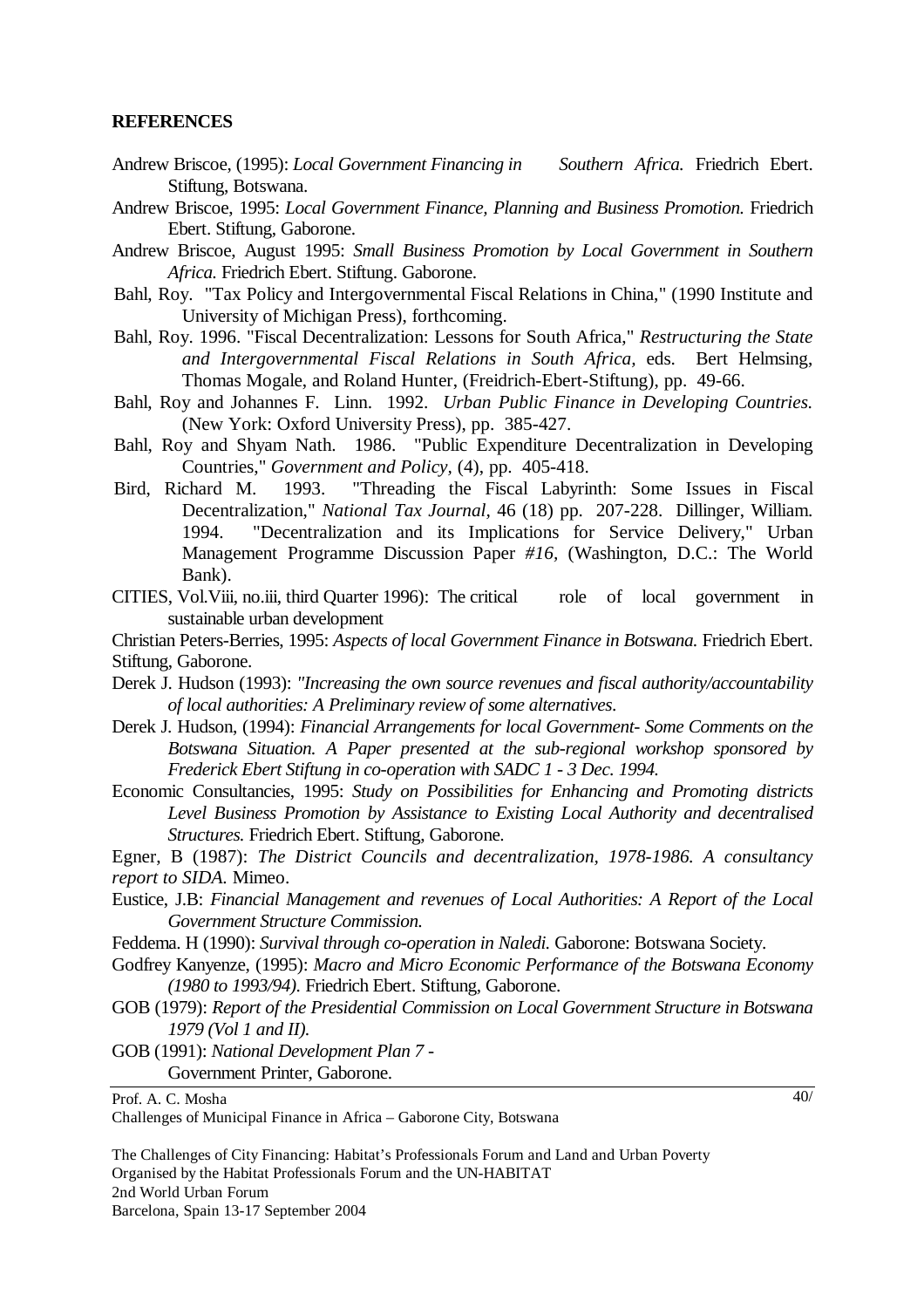- GOB (1993): *The Sales Tax Act, No.1:* Government Printer, Gaborone.
- GOB: *Local Governments (district Councils) Chapter 40:01*
- GOB: MLGLH (1995): *District Councils Recurrent Budgets for 1995-1996.* Gaborone
- GOB: MLGLH (1995): *Land Boards Budgets for 1995-1996*
- GOB: MLGLH (1995): *City and Town Councils recurrent Budgets for 1995-1996.*
- *GOB (1993): Enhanced own Source Financing for Local Authorities: The Context and some Proposals for Discussion*. A Paper prepared by the Task Force on Local Authority Finances - June 1993.
- GOB (1994): *Statistical Bulletin*, June 1994, CSO.
- GOB (1994a): *17th NDDC: Resource Mobilisation for Sustainable Rural Development.*  Conference Proceedings.
- GOB:(1996): *Second Report of the task Force on Local Government Finance.* Govt. Printer
- GOB (1996a): *18th NDDC: Integrating District, Urban and National Development Planning.*  Conference Proceedings, Government Printer, Gaborone.
- GOB, (1996b): *Sub-Project: Model ByeLaw.*
- GOB (1996c): *Estimates of Expenditure for the consolidated and development budgets.*
- GOB (1996d): *Project review for the Ministry of Local Government, Lands and Housing.*
- GOB (1996c): *Ministry Project Summary Statements*, MLGLH. Gaborone
- GoB (1997): National Development Plan 8, Government printer, Gaborone.
- GoB (2000): Review of NDP8 Government printer, Gaborone.
- GoB/MLG (2001): Report of the Local Authorities Public Accounts Committee- First Meeting.
- Gob (2002): Botswana National Report on the Implementation of Agenda 21 and other Rio Earth Summit Decisions. NCSA, March 2002.
- GoB (2002): *Report on the Second Presidential Commission on the Local Government Structure in Botswana – 2001* Govt. Printer.

Hartle, D.G (1993): *Local Authority Financing: Increasing the own resource revenues of councils.* A Paper presented at the  $7<sup>th</sup>$  National District development Conference,  $26<sup>th</sup>$  Nov.-3<sup>rd</sup> December, Gaborone.

Hope, HR (1997): *Decentralization and local governance: Theory and Practice in Botswana.*  Mimeo University of Botswana.

Hope KR and G. Somolekae (1998): *Public Administration and Policy in Botswana.* Juta Press.

- Holm, J (1989): *Botswana: A Paternalistic Democracy.* In: Diamond, J. (ed). *Democracy in Developing Countries,* Vol.2. London: Boulder.
- IMF (1994): *Fiscal Affairs Department: Botswana: Policy Options and Administrative Measures for Sales Tax Reform in 1994.*
- Martinez-Vazquez, Jorge and Robert McNab. 1997. "Tax Systems in Transition Economies." *SPS Report #65,* Georgia State University School of Policy Studies (January).
- MDP(Harare) : Local Governments and Urban Poverty Alleviation in Eastern and Southern Africa: Issues and Options. MDP Working Paper 1.
- MDP(Harare) 2000: Property Tax in Eastern and Southern Africa: Challenges and Lessons Learned. MDP Working Paper No.2.
- McLure, Charles E., Jr. 1998. "The Revenue Assignment Problem: Ends, Means and Constraints," Public Budgeting*,* Accounting and Financial *Management,* (Winter),

41/

Prof. A. C. Mosha

Challenges of Municipal Finance in Africa – Gaborone City, Botswana

The Challenges of City Financing: Habitat's Professionals Forum and Land and Urban Poverty Organised by the Habitat Professionals Forum and the UN-HABITAT 2nd World Urban Forum Barcelona, Spain 13-17 September 2004